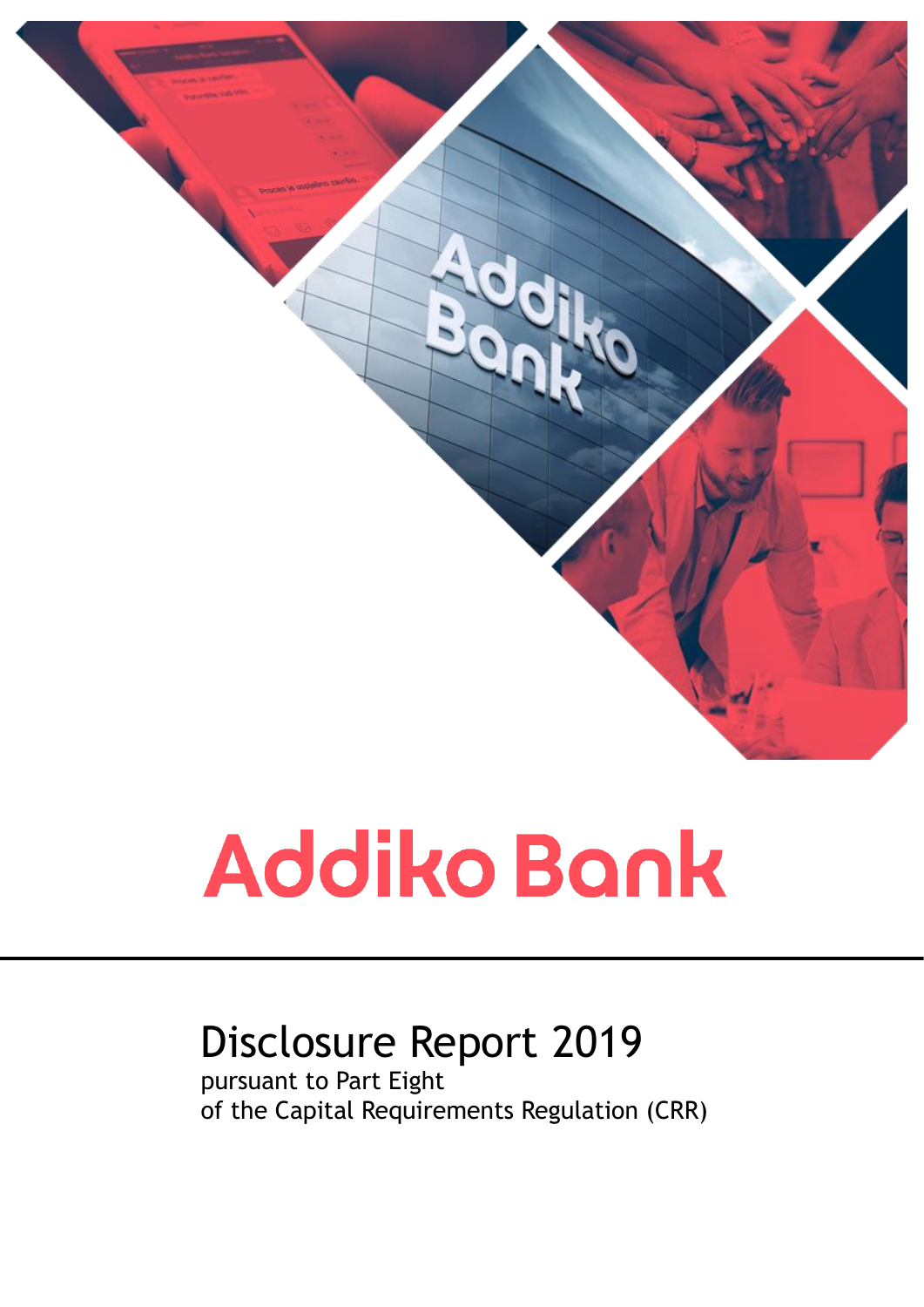# <span id="page-1-0"></span>**Disclosure Report 2019**

| <b>Disclosure Report 2019</b>                                                                                                                                                                                                                 | 2                                |
|-----------------------------------------------------------------------------------------------------------------------------------------------------------------------------------------------------------------------------------------------|----------------------------------|
| Overview of non-applicable disclosures or covered in other published reports<br>1                                                                                                                                                             | 3                                |
| <b>Introduction</b><br>2                                                                                                                                                                                                                      | 4                                |
| 2.1 Disclosure policy and structure<br>2.2 Regulatory framework for disclosures<br>2.3 Governance arrangements<br>2.4 Scope of application                                                                                                    | 4<br>4<br>5<br>7                 |
| 3<br>Risk management objectives and policies                                                                                                                                                                                                  | 8                                |
| 3.1 Risk control and monitoring<br>3.2 Risk strategy & Risk Appetite Framework (RAF)<br>3.3 Risk organisation<br>3.4 Internal risk management guidelines                                                                                      | 8<br>9<br>9<br>10                |
| <b>Capital and RWAs</b><br>4                                                                                                                                                                                                                  | 11                               |
| 4.1 Own funds<br>4.2 Capital requirements<br>4.3 Capital buffers                                                                                                                                                                              | 11<br>16<br>18                   |
| <b>Credit risk</b><br>5                                                                                                                                                                                                                       | 19                               |
| 5.1 Definition of past due, defaulted and impaired<br>5.2 Credit risk adjustments<br>5.3 Use of ECAIs<br>5.4 Leverage<br>5.5 Credit risk mitigation techniques<br>5.6 FX Exposure                                                             | 19<br>19<br>33<br>34<br>37<br>42 |
| <b>Counterparty credit risk</b><br>6                                                                                                                                                                                                          | 43                               |
| <b>Market risk</b><br>7                                                                                                                                                                                                                       | 46                               |
| 7.1 Risk measurement<br>7.2 Overview market risk<br>7.3 Exposure to market risk<br><b>Operational risk</b><br>8                                                                                                                               | 46<br>46<br>48<br>49             |
| 8.1 Principles of operational risk management                                                                                                                                                                                                 | 49                               |
| Interest rate risk<br>9                                                                                                                                                                                                                       | 50                               |
| 9.1 Exposure to interest rate risk on positions not included in the trading book<br>9.2 Key assumptions used in risk modelling<br>9.3 Risk measurement and reporting<br>9.4 Quantitative disclosure on the interest rate risk in banking book | 50<br>50<br>50<br>51             |
| Other risks<br>10                                                                                                                                                                                                                             | 53                               |
| 10.1 Encumbered and unencumbered assets<br>10.2 Exposures in equities not included in the trading book                                                                                                                                        | 53<br>54                         |
| Glossary<br>11                                                                                                                                                                                                                                | 55                               |
| Imprint<br>12                                                                                                                                                                                                                                 | 58                               |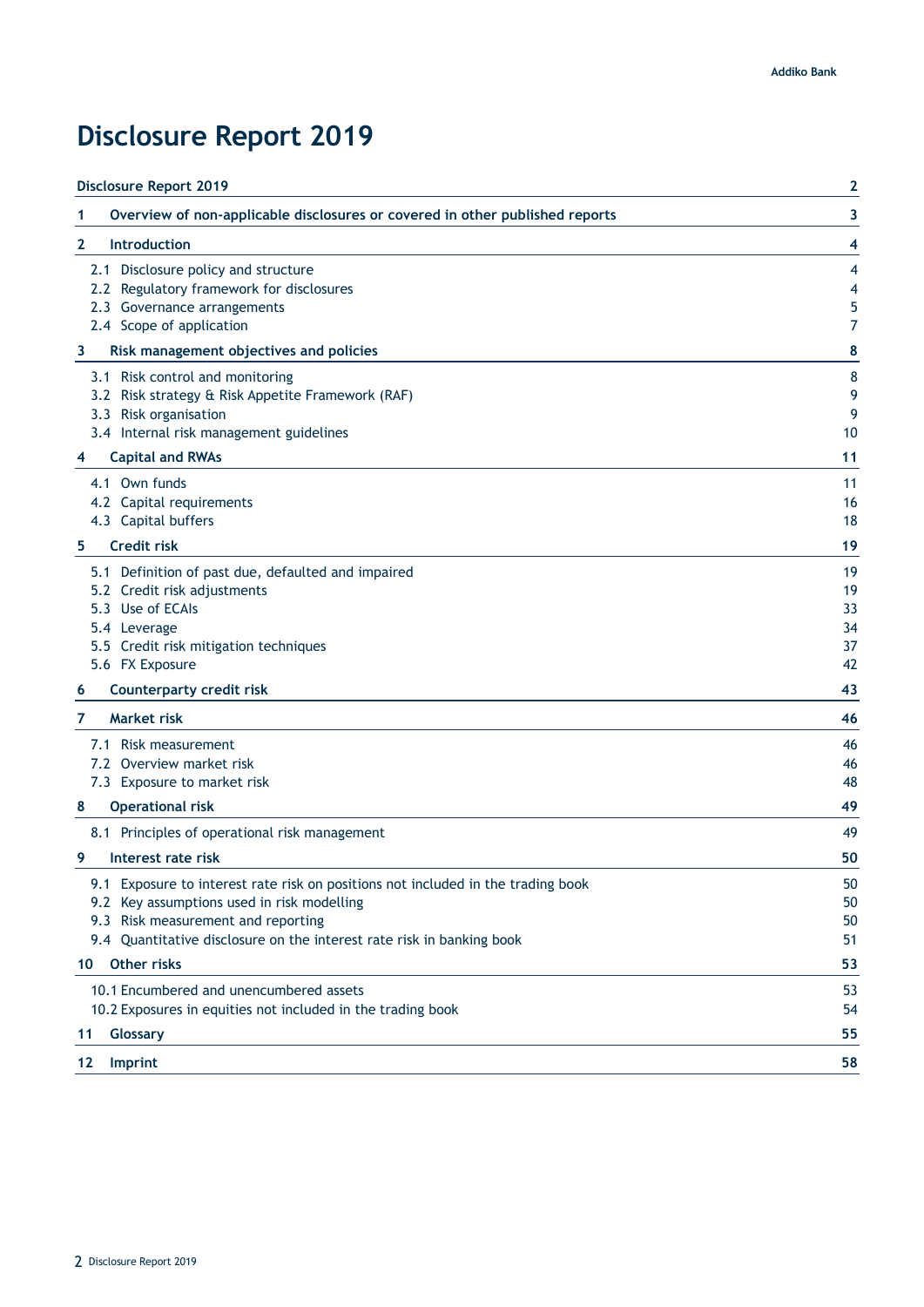# <span id="page-2-0"></span>**1 Overview of non-applicable disclosures or covered in other published reports**

The following table provides an overview of disclosure requirements not covered by the Disclosure Report or other group reports, including the reasons for non-disclosure.

| <b>CRR</b> article                                                 | Disclosures requested in the CRR article                                                                                                                                                                                                                                                                                                 | Reasons for inapplicability                                                                                                                                                            |
|--------------------------------------------------------------------|------------------------------------------------------------------------------------------------------------------------------------------------------------------------------------------------------------------------------------------------------------------------------------------------------------------------------------------|----------------------------------------------------------------------------------------------------------------------------------------------------------------------------------------|
| Art 437 (1) f CRR Own<br>funds                                     | Where institutions disclose capital ratios calculated using<br>elements of own funds determined on a basis other than that laid<br>down in this Regulation, a comprehensive explanation of the<br>basis on which those capital ratios are calculated.                                                                                    | Addiko Group does not disclose capital ratios<br>calculated using elements of own funds<br>determined on a basis other than that laid<br>down in the CRR.                              |
| Art 438 b CRR Capital<br>requirements                              | Upon demand from the relevant competent authority, the result<br>of the institution's internal capital adequacy assessment process<br>including the composition of the additional own funds<br>requirements based on the supervisory review process as referred<br>to in point (a) of Article 104-1 of Directive 2013/36/EU.             | There is no demand from the relevant<br>competent authority.                                                                                                                           |
| Art 439 i CRR Exposure<br>to counterparty credit<br>risk           | Estimate of $\alpha$ (alpha) if the institution has received the<br>permission of the competent authorities to estimate a.                                                                                                                                                                                                               | Addiko Group does not apply any own<br>estimates of the scaling factor.                                                                                                                |
| Art 441 CRR Indicators<br>of global systemic<br>importance         | Institutions identified as G-SIIs in accordance with Article 131 of<br>Directive 2013/36/EU shall disclose, on an annual basis, the<br>values of the indicators used for determining the score of the<br>institutions in accordance with the identification methodology<br>referred to in that Article.                                  | The Article 441 CRR is not applicable for<br>Addiko Group, as it does not belong to the<br>institutions of global systemic importance in<br>accordance with Article 131 of 2013/36/EU. |
| Art 449 CRR Exposure<br>to securitisation<br>positions             | Institutions calculating risk-weighted exposure amounts in<br>accordance with Part Three, Title II, Chapter 5 or own funds<br>requirements in accordance with Article 337 or 338 shall disclose<br>selected information, where relevant, separately for their<br>trading and non-trading book.                                           | The Article 449 CRR is not applicable for<br>Addiko Group, as no securitisation transactions<br>are currently in place.                                                                |
| <b>Art 450 CRR</b><br><b>Remuneration Policy</b>                   | Institutions shall disclose information regarding the remuneration<br>policy and practices of the institution for those categories of<br>staff whose professional activities have a material impact on its<br>risk profile.                                                                                                              | Information on the remuneration policy and<br>practices at Addiko Group is disclosed in a<br>separate document, which is published on<br>Addiko's website.                             |
| Art 452 CRR Use of the<br>IRB Approach to credit<br>risk           | Institutions calculating the risk-weighted exposure amounts under<br>the IRB Approach shall disclose selected information.                                                                                                                                                                                                               | Only the Standardised Approach is used within<br>Addiko Group.                                                                                                                         |
| Art 454 CRR Use of the<br>Approaches to<br>operational risk        | The institutions using the Advanced Measurement Approaches set<br>Advanced Measurement out in Articles 321 to 324 for the calculation of their own funds<br>requirements for operational risk shall disclose a description<br>of the use of insurances and other risk transfer mechanisms for<br>the purpose of mitigation of this risk. | Addiko Group does not apply the Advanced<br>Measurement Approaches to operational risk.                                                                                                |
| Art 455 CRR Use of<br><b>Internal Market Risk</b><br><b>Models</b> | Institutions calculating their capital requirements in accordance<br>with Article 363 shall disclose certain information about the<br>characteristics of the models used.                                                                                                                                                                | Article 455 CRR is not applicable, as Addiko<br>Group does not use internal models for<br>incremental default and migration risk and<br>does not have a correlation trading portfolio. |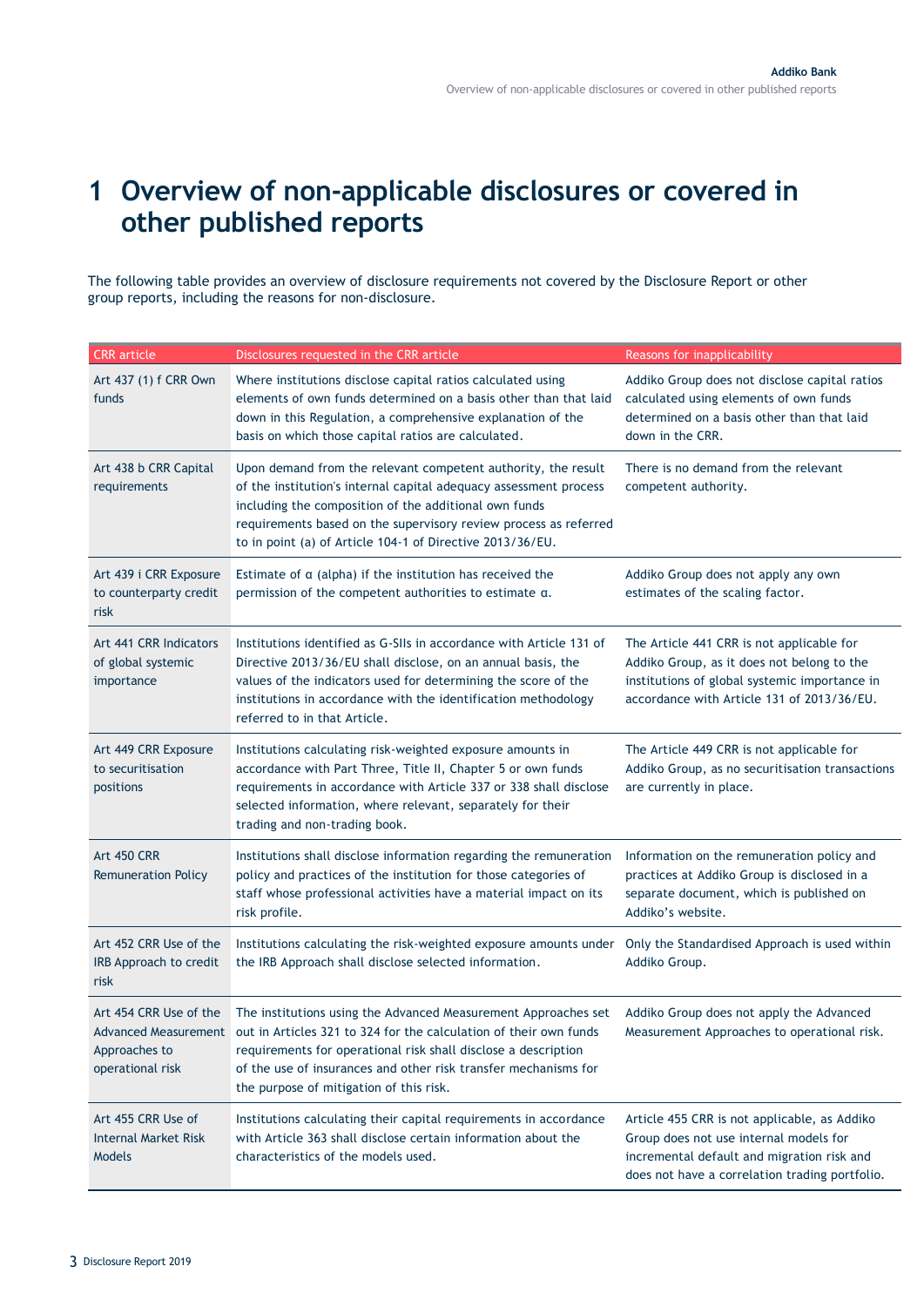# <span id="page-3-0"></span>**2 Introduction**

According to Article 13 of the Regulation No. 575/2013 of the European Parliament (hereinafter also referred to as the Capital Requirements Regulation (CRR)), this Disclosure Report is published on Addiko Group (hereinafter also referred to as Addiko) level.

Addiko Group is a consumer and small and medium-sized enterprises (SME) specialist banking group in Central and South Eastern Europe (CSEE). Addiko Group consists of Addiko Bank AG, the fully-licensed Austrian parent bank registered in Vienna, Austria, and regulated by the Austrian Financial Markets Authority, as well as six subsidiary banks, registered, licensed and operating in five CSEE countries: Croatia, Slovenia, Bosnia & Herzegovina (where it operates two banks), Serbia and Montenegro. Addiko Group, through its six subsidiary banks, services as of 31 December 2019 approximately 0.8 million customers in CSEE, using a well-dispersed network of 179 branches and modern digital banking channels.

From a risk perspective, the main bank-wide steering processes are performed by Addiko Bank AG. These processes are disclosed in this report.

The Group has adopted the EU's regulatory transitional arrangements for International Financial Reporting Standard ('IFRS') 9 Financial instruments. All exposure tables in this document have been prepared on an IFRS 9 transitional basis.

# <span id="page-3-1"></span>**2.1 Disclosure policy and structure**

#### **Art 431, 433 and 434 CRR**

The Disclosure Report of Addiko Group meets the disclosure requirements of Part Eight of the CRR and is in accordance with Art 431 to 455 CRR, which took effect on 1 January 2014. In addition, the report complies with the requirements set in relevant technical standards, the guidelines on disclosure requirements under Part Eight of the Regulation (EU) No 575/2013 (EBA/GL/2016/11, version 2, published on 9 June 2017), and other relevant guidelines. The main document is published annually in English.

The preparation of the Disclosure Report and the formal review for completeness and compliance with the applicable requirements is carried out by a structured process within the relevant departments of Addiko.

Pursuant to Article 434 (1) CRR, Addiko has opted for the internet as the medium of publication of the Disclosure Report. Details are available on the website of Addiko at www.addiko.at and www.addiko.com.

# <span id="page-3-2"></span>**2.2 Regulatory framework for disclosures**

#### **Implementation of Basel 3 in the European Union (EU)**

On 16 April 2013, the European Parliament adopted the new capital and liquidity requirements for the implementation of Basel 3 in the EU. On 27 June 2013, the final Capital Requirements Directive IV (CRD IV) and the final Capital Requirements Regulation (CRR) were published in the Official Journal of the EU. The application of the new regulatory requirements for credit institutions and investment firms became effective as of 1 January 2014. As of this time, Addiko Group has been calculating regulatory capital and regulatory capital requirements according to Basel 3.

The Basel Committee's framework is based on three "Pillars": The Pillar 1 minimum capital requirements and Pillar 2 supervisory review process are complemented by Pillar 3 market discipline. The aim of Pillar 3 is to produce disclosures that allow market participants to assess the scope of application by banks of the Basel Committee's framework and the rules in their jurisdiction, their capital condition, risk exposures and risk management processes, and hence their capital adequacy. Pillar 3 requires all material risks to be disclosed to provide a comprehensive view of a bank's risk profile.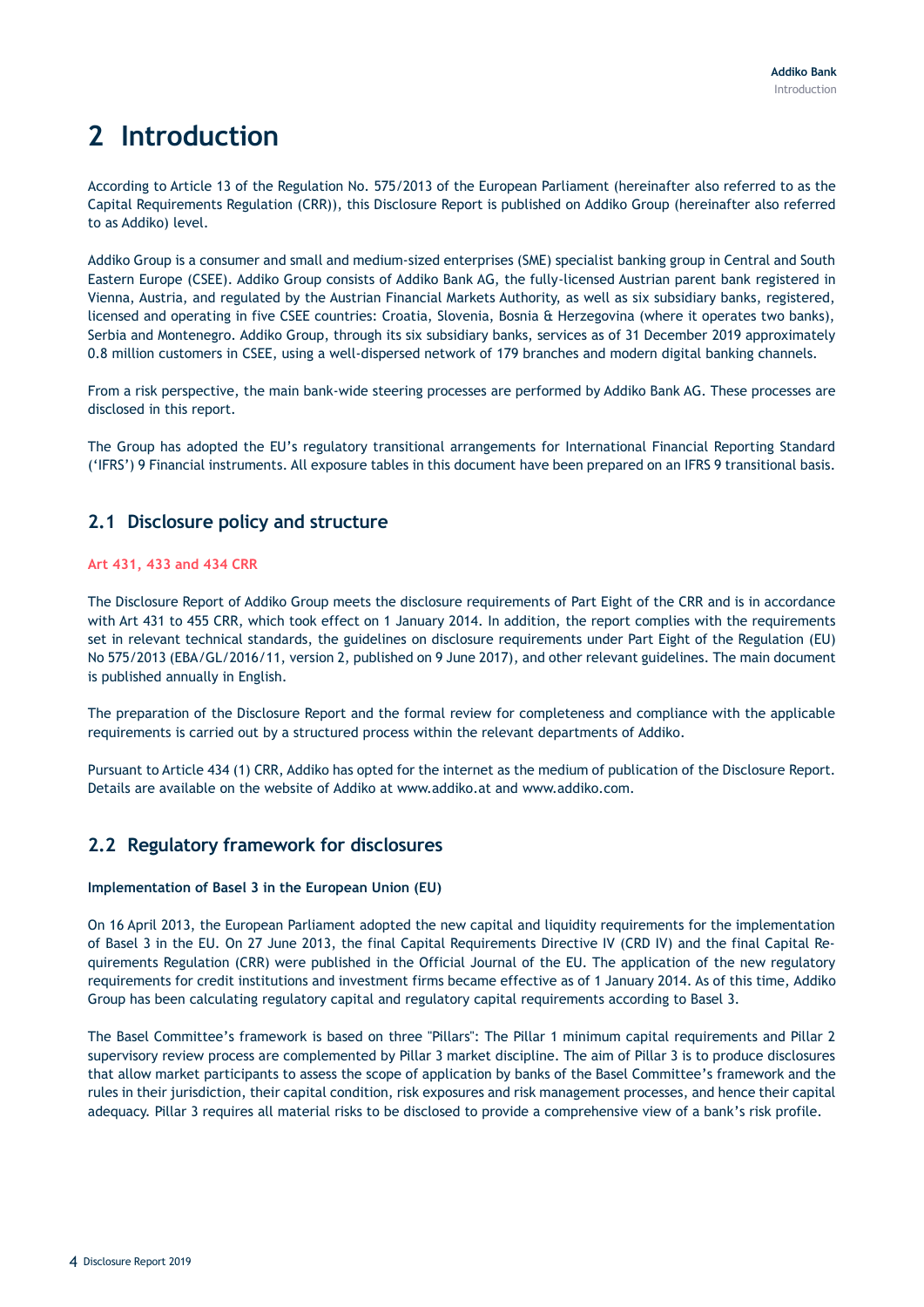#### **Pillar 1 – Minimum requirements**

As introduced by Basel 2, Pillar 1 covers the calculation of capital requirements for credit risk, market risk and operational risk. As such, it details the different methods available for calculating risk weighted assets for the three risk types and provides information on the eligibility criteria for the constituents of the capital base. Under Basel 3, a leverage exposure requirement was introduced to complement the minimum risk-based capital requirements; however, the leverage ratio is not yet a binding requirement for EU institutions.

Basel 3 extended minimum requirements to also cover liquidity in addition to capital. In this regard, Pillar 1 specifies the requirements for the Liquidity Coverage Ratio (LCR) and the Net Stable Funding Ratio (NSFR), with the latter not yet a binding requirement in the EU.

#### **Pillar 2 – Supervisory review process**

Pillar 2 requires banks to conduct an Internal Capital Adequacy Assessment Process (ICAAP) to demonstrate that they have implemented methods and procedures to safeguard capital adequacy with due attention to all material risks. The ICAAP supplements the minimum regulatory requirements of Pillar 1. It considers a broader range of risk types as well as Addiko Group's risk and capital management capabilities.

Simultaneously with the introduction of Pillar 1 requirements for liquidity through the Basel 3 framework, the ICAAP was complemented with an Internal Liquidity Adequacy Assessment Process (ILAAP) to ensure that banks have implemented processes and tools to safeguard the adequacy of their funding and liquidity.

Furthermore, Pillar 2 requires supervisors to conduct a Supervisory Review and Evaluation Process (SREP) to assess the soundness of banks' ICAAP and ILAAP and take any appropriate actions that may be required.

#### **Pillar 3 – Market discipline**

Taking account of Pillar 1 (Minimum Capital Requirements) and Pillar 2 (Supervisory Review Process), Pillar 3 aims to increase market transparency by providing information on the scope of application, regulatory capital, risk positions, risk measurement approaches and thus the capital adequacy of a bank.

## <span id="page-4-0"></span>**2.3 Governance arrangements**

#### **Art 435 (2) a CRR**

The table below provides information about the number of directorships held by members of the Management Board of Addiko Bank AG per 31 December 2019:

| Name of Member of the<br><b>Management Board</b> | Function in Addiko Bank AG       |                        | Number of directorships   |             |
|--------------------------------------------------|----------------------------------|------------------------|---------------------------|-------------|
|                                                  |                                  | Internal functions     | <b>External functions</b> |             |
|                                                  |                                  | Management Supervisory | Management                | Supervisory |
| Razvan Munteanu                                  | Chairman of the Management Board |                        |                           |             |
| Johannes Proksch                                 | Member of the Management Board   |                        |                           |             |
| Markus Krause                                    | Member of the Management Board   |                        |                           | 0           |
| Csongor Bulcsu Németh                            | Member of the Management Board   |                        | 0                         |             |

#### **Art 435 (2) b CRR**

The selection and the process for the evaluation of the suitability of the members of the Management and Supervisory Board as well as the key function holders are defined in the Addikos Fit & Proper Policy.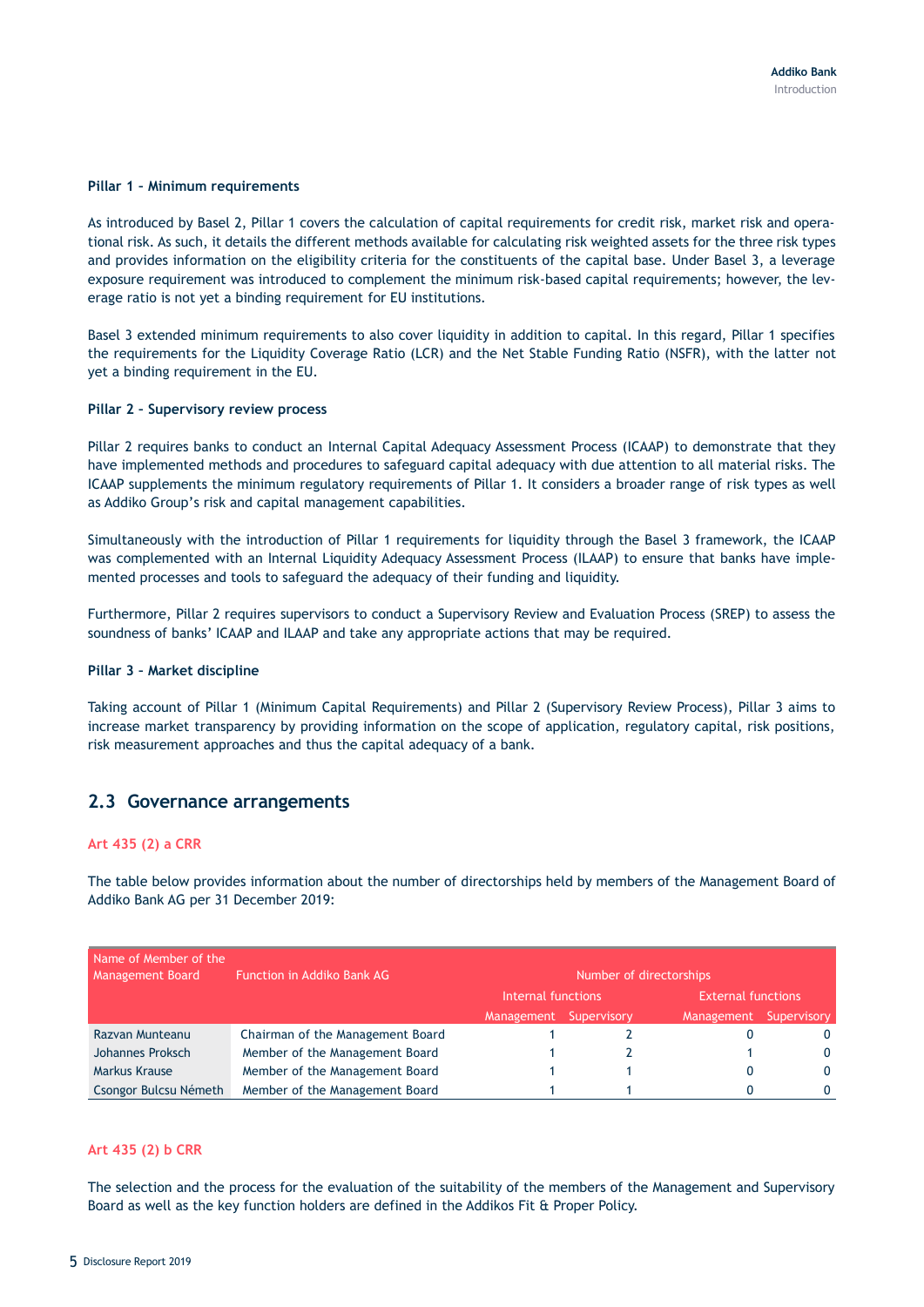Assessment criteria for the selection of members of the Management Board (Professional Competences) are:

- Education: Completion of relevant studies or courses (studies at a university or a university of applied sciences in economics, law or sciences) or external or internal training or relevant training and continuing education measures
- Sufficient work experience, in particular managerial experience as an executive or expert, which can be assumed if it is proved that the management function has been held with an organization of a similar or larger size and line of business for at least three years
- Knowledge of financial markets; regulatory framework conditions (European Banking Supervision Law, the Austrian Banking Act, FMA Circular Letters and Minimum Standards, etc.); strategic planning and business management; risk management; business organization, governance and control knowing the articles of association; accounting for banking operations; interpretation of banking ratios; basic knowledge of corporate law and the law of business organizations; depending on the business model and the responsibilities foreign language skills

In this regard the Management Board needs to be sufficiently suitable as a whole. Specific members possessing distinct skills may compensate less distinct skills of other members in such areas, in particular in view of the schedule of responsibilities. Skills and expertise of each member of the Management Body of Addiko Bank AG are presented on the website of Addiko.

#### **Art 435 (2) c CRR**

All external communications and employer branding activities are organized to attract the most talented potential employees and are free of any discrimination that might detain from business activities with Addiko Group. The selection and recruitment process of candidates is transparent and promotes equal opportunities and equal treatment with all candidates. While recruiting, the selection criteria must not be based on any of the diversity dimensions, it is necessary to create an environment that allows employing candidates of different backgrounds, experiences and perspectives to contribute to united achievements without limitation.

#### **Art 435 (2) d CRR**

The Risk Committee is one of the committees set up by the Supervisory Board (SB) of the Addiko Group. Its purpose is to advice the management body with regard to the current and future risk appetite and the risk strategy of the bank. In order to monitor the implementation of this risk strategy in connection with the management, monitoring and limitation of risks pursuant to section 39 (2b) points 1 to 14 Austrian Banking Act, capital adequacy and liquidity, is a key responsibility.

As the central risk control body the Risk Committee has frequent meetings. In 2019 it was held five times.

#### **Art 435 (2) e CRR**

The Management Board is informed on a monthly basis via the Group Risk Report on the current risk situation which includes the ICAAP figures. Additionally, MB members who are also part of the Group Risk Executive Committee Meetings (GREC) are informed in more detail on the risk situation including methodological decisions, changes in parameter values as well as adoption of measures based on stress test results and limit breaches.

The Group Risk Reports are also presented in the Supervisory Board meetings along with the quarterly figures. Additionally, the SB members, who are part of the Risk Committee, receive an overview of the developments in the risk area since the last Risk Committee meeting and a deep dive in focus topics (e.g. portfolio quality development, migration analysis, rating report).

Moreover, the Management Body receives Market and Liquidity Risk Reports as well as Operational Risk, Compliance and Audit Reports.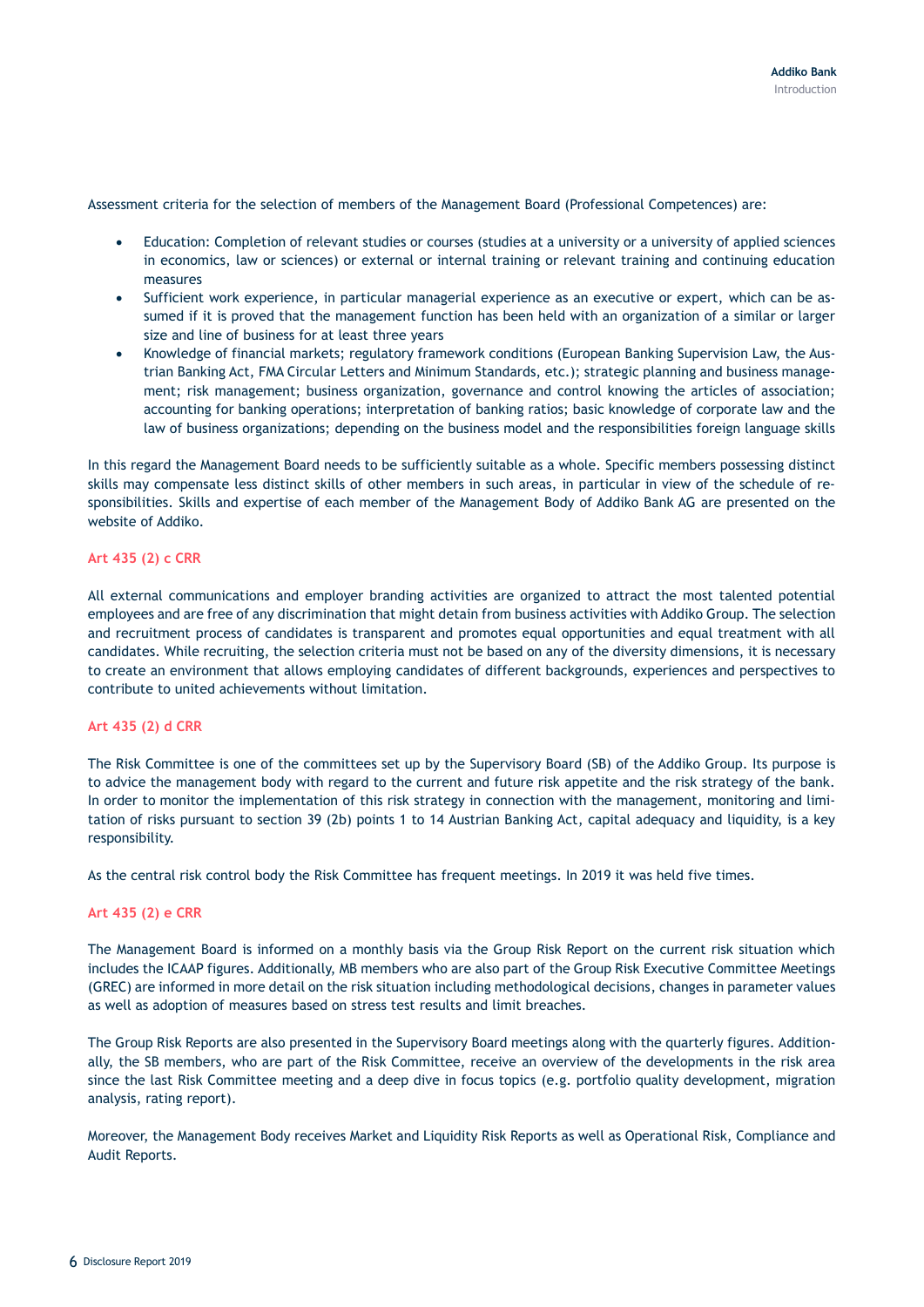# <span id="page-6-0"></span>**2.4 Scope of application**

#### **2.4.1 Consolidation for accounting and regulatory purposes**

#### **Article 436 a-b CRR**

Consolidation for regulatory purposes is carried out in accordance with Article 18 and 19 of Regulation No 575/2013 (CRR), with the financial statements of the individual companies and the consolidated financial statements being prepared in accordance with the principles of the IFRS (International Financial Reporting Standards). The criteria used to determine the scope of consolidation are total assets and off-balance sheet items. The scope of consolidation for regulatory purposes is identical to the scope of consolidation for accounting purposes.

Name of the institution, for which this Disclosure Report is published:

#### **Addiko Bank AG**

As of 31 December 2019, the scope of consolidation included 7 fully consolidated companies. The following table shows an overview of the consolidated companies:

|                             |            | Method of accounting      | Method of regulatory      | Description of the |
|-----------------------------|------------|---------------------------|---------------------------|--------------------|
| Name of the entity          | City       | consolidation             | consolidation             | entity             |
| Addiko Bank AG              | Vienna     | Full consolidation        | <b>Full consolidation</b> | Credit institution |
| Addiko Bank d.d.            | Ljubljana  | Full consolidation        | <b>Full consolidation</b> | Credit institution |
| Addiko Bank d.d.            | Zagreb     | Full consolidation        | Full consolidation        | Credit institution |
| Addiko Bank d.d.            | Sarajevo   | Full consolidation        | Full consolidation        | Credit institution |
| Addiko Bank a.d. Banja Luka | Banja Luka | Full consolidation        | Full consolidation        | Credit institution |
| Addiko Bank a.d. BEOGRAD    | Beograd    | Full consolidation        | Full consolidation        | Credit institution |
| ADDIKO BANK A.D. PODGORICA  | Podgorica  | <b>Full consolidation</b> | <b>Full consolidation</b> | Credit institution |

#### **2.4.2 Impediments to the transfer of own funds**

#### **Art 436 c CRR**

Currently there are no restrictions or other significant impediments to the transfer of own funds or regulatory capital known within Addiko Group. Generally, a transfer of own funds would be possible only under the precondition of fulfilling existing capital minimum ratios on the level of the individual entities.

#### **2.4.3 Total shortfall in own funds of all subsidiaries not included in the scope of consolidation and the circumstance of making use of the provisions laid down in Articles 7 and 9**

#### **Art 436 d-e CRR**

As of 31 December 2019, there was no capital shortfall at any of the companies included in Addiko Group's consolidation.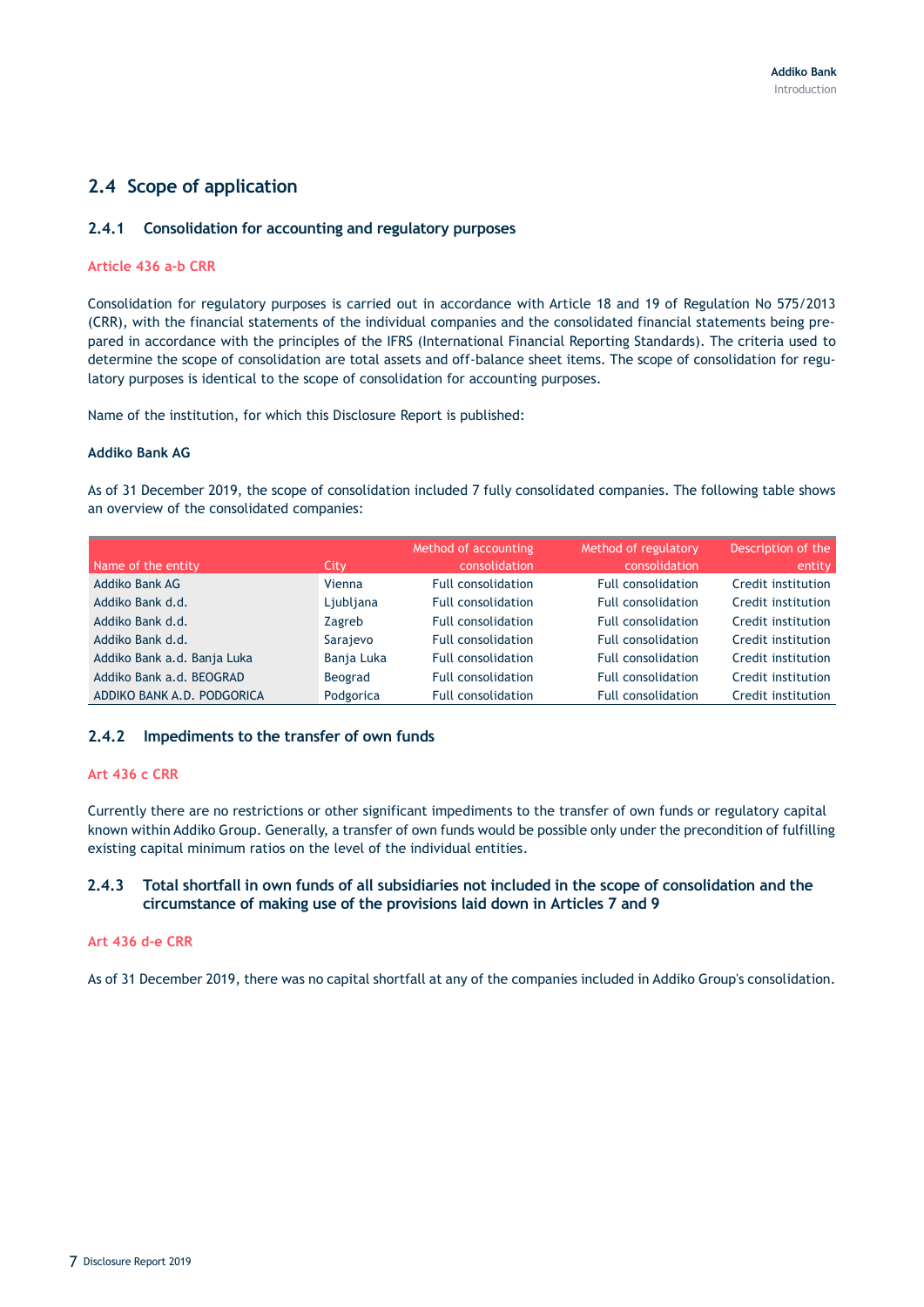# <span id="page-7-0"></span>**3 Risk management objectives and policies**

For a detailed description of Addiko's risk strategies and processes, the structure and organization of the relevant risk management functions, as well as risk identification and risk management objectives and policies for each separate category of risk, please refer to the Risk Report in the Notes of the Addiko Group's Annual Report 2019 (page 103 et seq.).

#### **Art 435 (1) CRR**

# <span id="page-7-1"></span>**3.1 Risk control and monitoring**

Addiko steers and monitors its risks across all business segments, with the aim of optimizing the risk/performance profile and guaranteeing risk-bearing capacity at all times and therefore protecting the bank's creditors. In this respect, it influences the business and risk policies of its participations through its involvement in shareholder and Supervisory Committees. For participations, compatible risk control processes, strategies and methods are implemented.

The following central principles apply to Addiko's overall risk controlling and monitoring:

- Clearly defined processes and organizational structures are in place for all risk types, according to which all tasks, competencies and responsibilities of participants can be aligned.
- Front and back office as well as trading and settlement/monitoring units are functionally separated to prevent conflicts of interest in accordance with the Austrian Minimum Standards for the Credit Business (FMA-MSK) and the Austrian Banking Act (BWG).
- The Group implements appropriate, mutually compatible procedures for the purpose of identifying, analysing, measuring, combining, controlling and monitoring the risk types.
- Appropriate limits are set and effectively monitored for material risk types.

Within the yearly risk inventory process the following risks have been identified as material:

| <b>Risk Type</b>                      | Sub Type                       | Materiality | <b>Managing Unit</b>                           |
|---------------------------------------|--------------------------------|-------------|------------------------------------------------|
| <b>Credit Risk</b>                    | <b>Single Name Credit Risk</b> | M           | Group Corporate Credit Risk & Retail Risk Mgmt |
|                                       | <b>FX-induced Credit Risk</b>  | M           | Group Corporate Credit Risk & Retail Risk Mgmt |
|                                       | <b>Concentration Risk</b>      | M           | Group Corporate Credit Risk & Retail Risk Mgmt |
| <b>Market Risk</b>                    | <b>Interest Rate Risk</b>      | M           | Group Market and Liquidity Risk                |
|                                       | <b>Credit Spread Risk</b>      | M           | Group Market and Liquidity Risk                |
|                                       | <b>FX Risk</b>                 | M           | Group Market and Liquidity Risk                |
|                                       | <b>CVA</b>                     | M           | Group Market and Liquidity Risk                |
| Liquidity Risk                        | Market Liquidity risk          | M           | Group Market and Liquidity Risk                |
|                                       | <b>Funding Spread Risk</b>     | M           | Group Market and Liquidity Risk                |
| <b>Operational Risk</b>               | Overall including Legal Risk   | M           | Group Operational Risk Management              |
|                                       | <b>ICT Risk</b>                | M           | Group IT                                       |
|                                       | <b>Outsourcing Risk</b>        | M           | Group BCM/Outsourcing Management               |
|                                       | <b>Conduct Risk</b>            | M           | Group Operational Risk Management              |
|                                       | <b>Model Risk</b>              | M           | Group Model & Credit Portfolio Management      |
|                                       | Laundry Risk/Risk of financing | M           | Group Compliance & Corporate Governance        |
|                                       | terrorism                      |             | (incl AML)                                     |
| <b>Object Risk</b>                    |                                | M           | <b>Group Operational Excellence</b>            |
| <b>Reputational Risk</b>              |                                | M           | <b>Group Corporate Communications</b>          |
| <b>Macroeconomic Risk</b>             |                                | M           | <b>Group Finance Control</b>                   |
| <b>Systemic Risk</b>                  |                                | M           | <b>Group Finance Control</b>                   |
| <b>Business Risk / Strategic Risk</b> |                                | M           | <b>Group Finance Control</b>                   |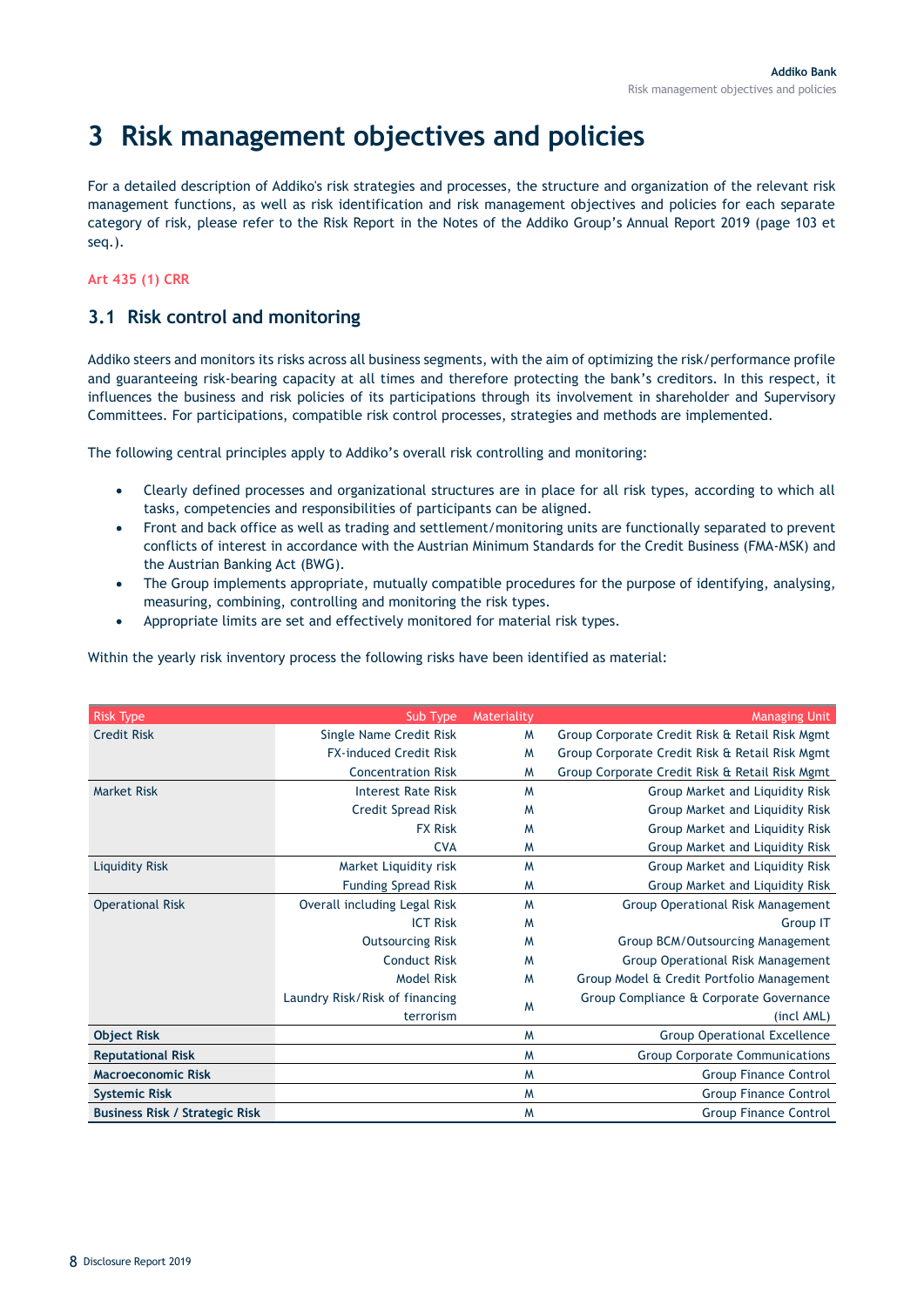The risk bearing capacity is calculated on a monthly basis. The calculation and its components are discussed and reported regularly to the entire Management Board in the Group Risk Executive Meeting.

The following table gives an overview of the monthly steered KPIs, including the values for YE 2019.:

| <b>KPI Risk Metrics</b>            | Dec 2019 |
|------------------------------------|----------|
| <b>RBC Utilisation</b>             | 63.7%    |
| <b>TCR Addiko Group</b>            | 17.7%    |
| RWA Pillar I - Addiko Group (EURm) | 4,571.50 |
| Leverage Ratio                     | 12.5%    |
| <b>LCR</b>                         | 175.4%   |
| <b>NSFR</b>                        | 132.7%   |
| Share of NPE (EBA Definition)      | 5.3%     |

The MB members have declared that risk management arrangements of the institution providing assurance that the risk management systems put in place are adequate with regard to the institution's profile and strategy.

## <span id="page-8-0"></span>**3.2 Risk strategy & Risk Appetite Framework (RAF)**

The Addiko Group's risk strategy is derived from the business strategy and describes the planned business structure, strategic development and growth, taking into consideration processes, methodologies and the organisational structure relevant for the management of risk factors. As such, the risk strategy represents the bridge between the Company's business strategy and risk positioning. It is also a management tool of the highest level for the purposes of bank's risk steering and as such it provides a framework for controlling, monitoring and limiting risks inherent in the banking business, as well as ensuring the adequacy of the internal capital, the bank's liquidity position and the overall throughthe-cycle profitability.

The Addiko Group's risk strategy reflects key risk management approaches included in the business strategy. This is mirrored in the bank's risk objectives which will support safe and sustainable growth and ensure the preservation of the bank in line with regulatory requirements for adequate own funds with regard to risk-taking activities.

Addiko has established a Risk Appetite Framework (RAF) which sets the bank's risk appetite and forms part of the process of development and implementation of the bank's business and risk strategy. Furthermore, it determines the risks undertaken in relation to its risk capacity. The framework of risk appetite measures defines the risk level the bank is willing to accept. The calibration of measures takes into consideration the Budget, risk strategy and the Recovery Plan giving an interlinked framework for proper internal steering and surveillance.

The monitoring of the Key Risk Indicators is done on a monthly basis and is reported to the Management Board.

## <span id="page-8-1"></span>**3.3 Risk organisation**

Ensuring adequate risk management structures and processes is in the responsibility of the Group's Chief Risk Officer (CRO), who is a member of the Addiko Bank AG Management Board. The CRO acts independently of market and trading units, with a focus on the Austrian Minimum Standards for the Credit Business as well as appropriate internal controls.

The core tasks of risk management are risk control and monitoring of counterparty default, market, liquidity, operational and other risks at the portfolio level, as well as implementation and monitoring of comprehensive risk management standards in entities of Addiko Group.

In 2019, the following organisational units were operative:

- Group Corporate Credit Risk
- Group Retail Risk Management
- Integrated Risk Management (including a Market and Liquidity Risk Team)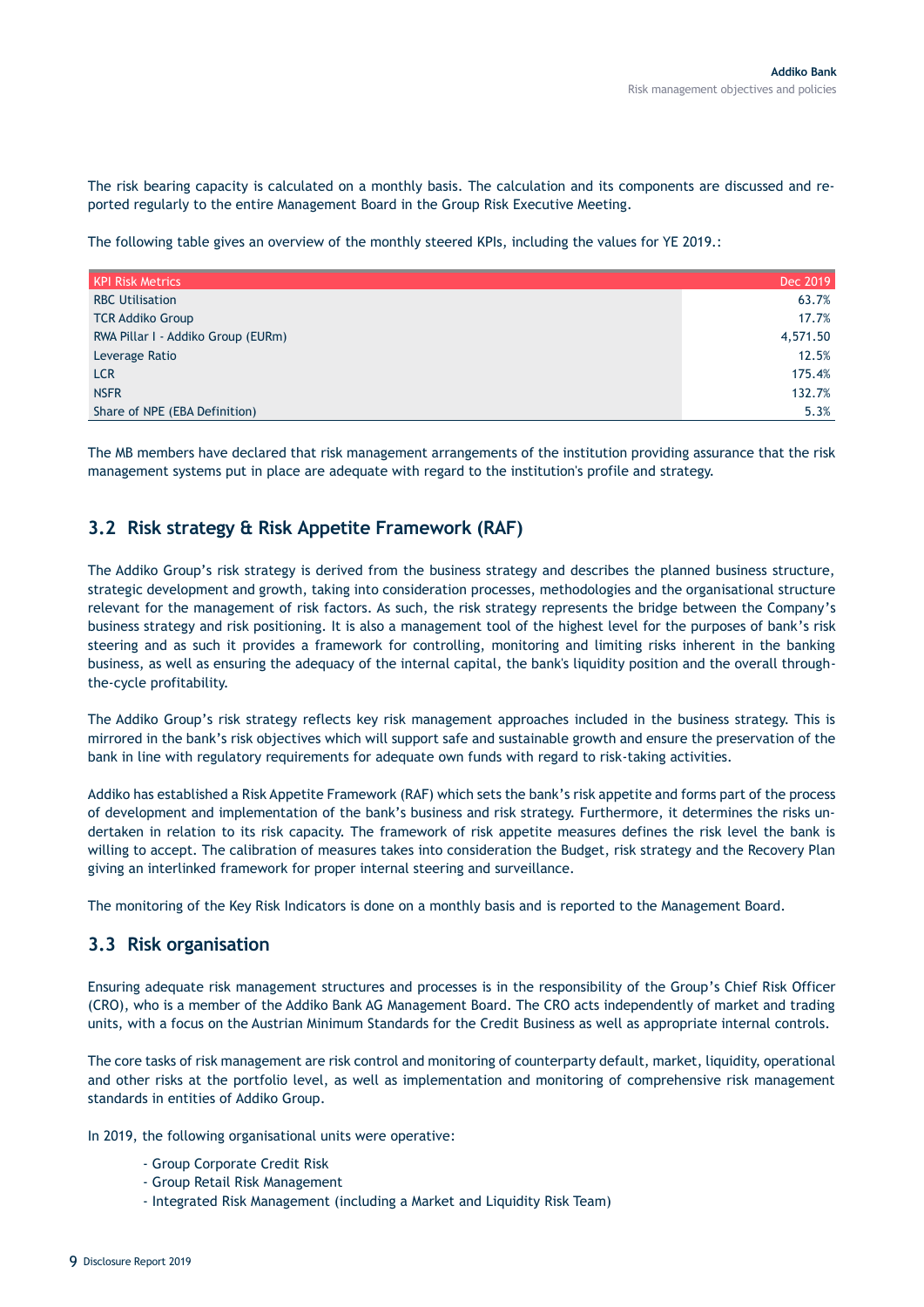- Model and Credit Risk Portfolio Management
- Group Data Office
- Group Operational Risk Management

The respective country CROs must ensure compliance with the risk principles among all subsidiaries situated in the countries of operation.

# <span id="page-9-0"></span>**3.4 Internal risk management guidelines**

Addiko defines Group wide standard risk management guidelines to ensure that risks are dealt with in a standardised manner. These guidelines are promptly adjusted to reflect organisational changes as well as regulatory changes effecting processes, methodologies and procedures. The existing guidelines are reviewed yearly to determine whether an update is required. This ensures that the actual and documented processes match.

Addiko has clearly defined responsibilities for all risk guidelines, including preparation, review and update as well as roll-out to the subsidiaries. Each of these guidelines must be implemented at local level by the subsidiaries and adjusted to local conditions. Compliance with these guidelines is ensured by those directly involved in the risk management process. Process-independent responsibility control is carried out by Internal Audit.

Addiko defines liquidity risk as the risk of not being able to fully or timely meet payment obligations due, or – in the event of a liquidity crisis – only being able to procure refinancing at increased market rates, or only being able to sell assets at market prices if a discount has been included.

At Addiko, liquidity controlling and management at Group level are the responsibility of Group Balance Sheet Management & Treasury. It is here that the steering of situational and structural liquidity and the coordination of funding potential at Group level takes place. The local treasury units are responsible for operational liquidity steering and liquidity offset. The liquidity risk control at Group level is the responsibility of Central Steering Function Group Market & Liquidity Risk. At a local level, the respective risk control units are in charge. It is here that risk measurement and mitigation as well as timely and consistent reporting are carried out.

The Addiko Group has emergency liquidity planning in place which defines processes, control and hedging instruments required to avert imminent crises or to overcome acute crises. In the event of a liquidity crisis, the top priorities of the bank are to rigorously maintain solvency and to prevent damage to the bank's reputation.

The Liquidity Coverage Ratio (LCR) measures the coverage of net liquidity outflows with the adequate liquidity buffer under severe conditions over a period of 30 days. For monitoring purposes warning triggers have been defined and set above the regulatory requirement of 100%.

In 2019, the Liquidity Coverage Ratio (LCR) has been moving between its lowest level of 147.9 % in April 2019 and its peak of 179.7 % in November 2019.

| Scope of consolidation (consolidated)                  | <b>Total weighted</b> |            |            |            |
|--------------------------------------------------------|-----------------------|------------|------------|------------|
| Currency and units (EUR million)                       |                       |            |            |            |
| Quarter ending on:                                     | 31.03.2019            | 30.06.2019 | 30.09.2019 | 31.12.2019 |
| Number of data points used for calculation of averages |                       |            |            |            |
| 21 Liquidity Buffer                                    | 1,072.6               | 1.105.3    | 1.164.8    | 1,167.0    |
| 22 Total Net Cash Outflows                             | 679.8                 | 732.7      | 783.0      | 665.4      |
| 23 Liquidity Ratio (%)                                 | 157.8%                | 150.8%     | 157.8%     | 175.4%     |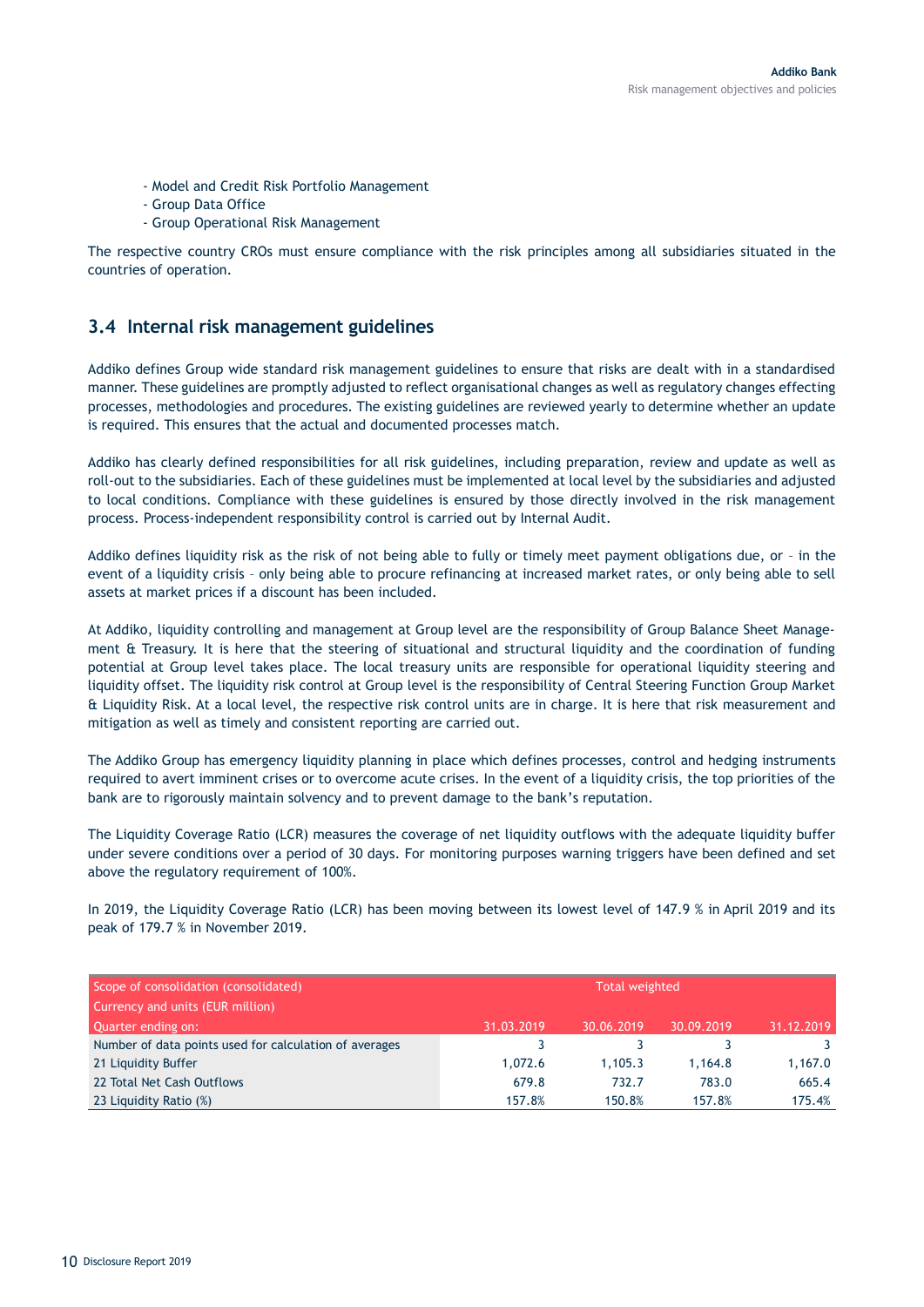$E = 1$ 

# <span id="page-10-0"></span>**4 Capital and RWAs**

# <span id="page-10-1"></span>**4.1 Own funds**

# **Art. 437 (1) a, d-e CRR**

The following table presents the capital structure according to EU regulation 573/2013 (CRR):

|                                                                                    |                              | EUR M      |
|------------------------------------------------------------------------------------|------------------------------|------------|
|                                                                                    | Regulation (EU) No           |            |
| Common Equity Tier 1 (CET1) capital: Instruments and reserves                      | 573/2013 Article Reference   | 31.12.2019 |
| Capital instruments and the related share premium accounts                         | 26 (1), 27, 28, 29,          | 195.0      |
| - ordinary shares                                                                  | acc. to Art 26 (3) EBA       | 195.0      |
| Retained earnings                                                                  | 26(1)(c)                     | 615.3      |
| Accumulated other comprehensive income (and other reserves)                        | 26(1)                        | 15.9       |
| Funds for general banking risk                                                     | 26(1)(f)                     | 0.0        |
| Amount of qualifying items referred to in Article 484 (3) and the related share    | 486 (2)                      | 0.0        |
| premium accounts subject to phase out from CET1                                    |                              |            |
| Minority interests (amount allowed in consolidated CET1)                           | 84, 479, 480                 | 0.0        |
| Independently reviewed interim profits net of any forseeable charge or dividend    | 26(2)                        | $-4.9$     |
| Common Equity Tier 1 (CET1) capital before regulatory adjustments                  |                              | 821.3      |
| Common Equity Tier 1 (CET1) capital: regulatory adjustments                        |                              |            |
| Additional value adjustments                                                       | 34, 105                      | $-1.1$     |
| Intangible assets (net of related deferred tax liability)                          | 36 (1) (b), 37, 472 (4)      | $-27.9$    |
| Deferred tax assets that rely on future profitability excluding those arising from |                              | $-16.4$    |
| temporary differences (net of related tax liability)                               | 36 (1) (c), 38, 472 (5)      |            |
| IFRS 9 transitional arrangment                                                     | 473a                         | 34.0       |
| Fair value reserves related to gains or losses on cash flow hedges                 | 33(1)(a)                     | 0.0        |
| Negative amounts resulting from the calculation of expected loss amounts           | 36 (1) (d), 40, 159, 472 (6) | 0.0        |
| Gains or losses on liabilities valued at fair value resulting from changes in own  | 32(1)                        | 0.0        |
| credit standing                                                                    |                              |            |
| Total regulatory adjustments to common equity tier 1                               |                              | $-11.4$    |
| <b>Common Equity Tier 1 capital</b>                                                |                              | 809.8      |
| Additional tier 1 ('AT1') capital: instruments                                     |                              |            |
| Additional tier 1 capital before regulatory adjustments                            |                              | 0.0        |
| Additional tier 1 capital: regulatory adjustments                                  |                              |            |
| Additional tier 1 capital                                                          |                              | 0.0        |
| Tier 1 capital $(T1 = CET1 + AT1)$                                                 |                              | 809.8      |
| Tier 2 capital: regulatory adjustments                                             |                              |            |
| Tier 2 capital: instruments                                                        |                              | 0.0        |
| Total capital $(TC = T1 + T2)$                                                     |                              | 809.8      |
| Total risk-weighted assets                                                         |                              | 4,571.5    |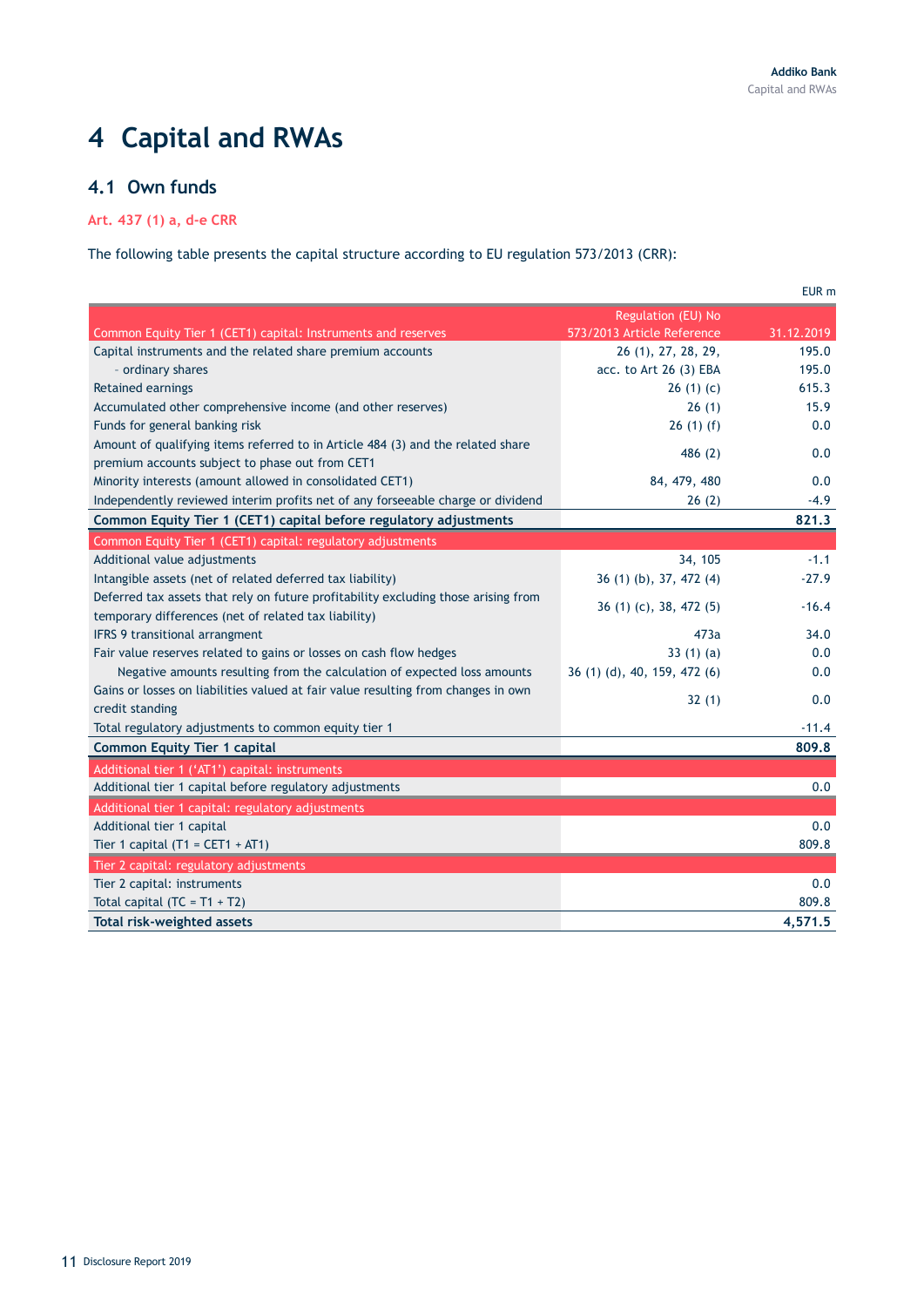| Capital ratios and buffers                                                           |                                  |        |
|--------------------------------------------------------------------------------------|----------------------------------|--------|
| <b>CET1 Capital ratio</b>                                                            | $92(2)(a)$ , 465                 | 17.71% |
| CET1 Capital ratio as if IFRS 9 transitional rules had not been applied              |                                  | 17.11% |
| T1 Capital ratio                                                                     | 92 (2) (b), 465                  | 17.71% |
| T1 Capital ratio as if IFRS 9 transitional rules had not been applied                |                                  | 17.11% |
| Total capital ratio                                                                  | 92 $(2)(c)$                      | 17.71% |
| Total capital ratio as if IFRS 9 transitional rules had not been applied             |                                  | 17.11% |
| Institution specific buffer requirement                                              | CRD 128, 129, 130                | 2.50%  |
| Of which: capital conservation buffer requirement                                    |                                  | 2.50%  |
| Of which: counter-cyclical buffer requirement (Buffer: 0.003%)                       |                                  | 0.00%  |
| Of which: Global Systemically Important Institution ('G-SII') buffer                 |                                  | 0.00%  |
| Common equity tier 1 available to meet buffers                                       | <b>CRD 128</b>                   | 2.50%  |
| Amounts below the threshold for deduction (before risk weighting)                    |                                  |        |
| Direct and indirect holdings of the capital of financial sector entities where the   | 36 (1) (h), 45, 46, 472 (10)     |        |
| institution does not have a significant investment in those entities (amount below   | 56 (c), 59, 60, 475 (4), 66 (c), | 23.8   |
| 10% threshold and net of eligible short positions)                                   | 69, 70, 477 (4)                  |        |
| Direct and indirect holdings by the institution of the CET1 instruments of financial | 36 (1) (i), 45, 48, 470, 472     |        |
| sector entities where the institution has a significant investment in those entities |                                  | 0.0    |
| (amount below 10% threshold and net of eligible short positions)                     | (11)                             |        |
| Deferred tax assets arising from temporary differences (amount below 10%)            |                                  | 7.5    |
| threshold, net of related tax liability)                                             | 36 (1) (c), 38, 48, 470, 472 (5) |        |

Common Equity Tier 1 according to Art. 26 et seq. and 51 et seq. of CRR consists of subscribed capital, reserves, comprehensive income and the audited profit for the financial year 2019 net of any forseeable charge or dividend. Regulatory adjustments of Tier 1 capital are considered according to Art. 36 and 56 of CRR.

The deductible item "intangible assets" consists of banking software solutions and other intangible assets and corresponds to the line item "Intangible assets" as disclosed in the audited financial statements 2019.

The simplified approach is applied for additional value adjustments (prudent valuation). Consequently the adjustment is directly proportional to the items measured at fair value as disclosed in the audited financial statements 2019.

The calculation of the deductible item "deferred tax assets" is done according to Art. 38 paragraph 5 of CRR and corresponds to deferred tax assets for tax losses carried forward as disclosed in the audited financial statements 2019.

Apart from the mentioned adjustments no further deductions were made. All regulatory adjustments are in accordance with Art. 32-35, 36, 47-48, 56, 66 and 79 CRR.

There are no restrictions applied to the calculation of own funds in accordance with the Regulation (EU) 575/2013.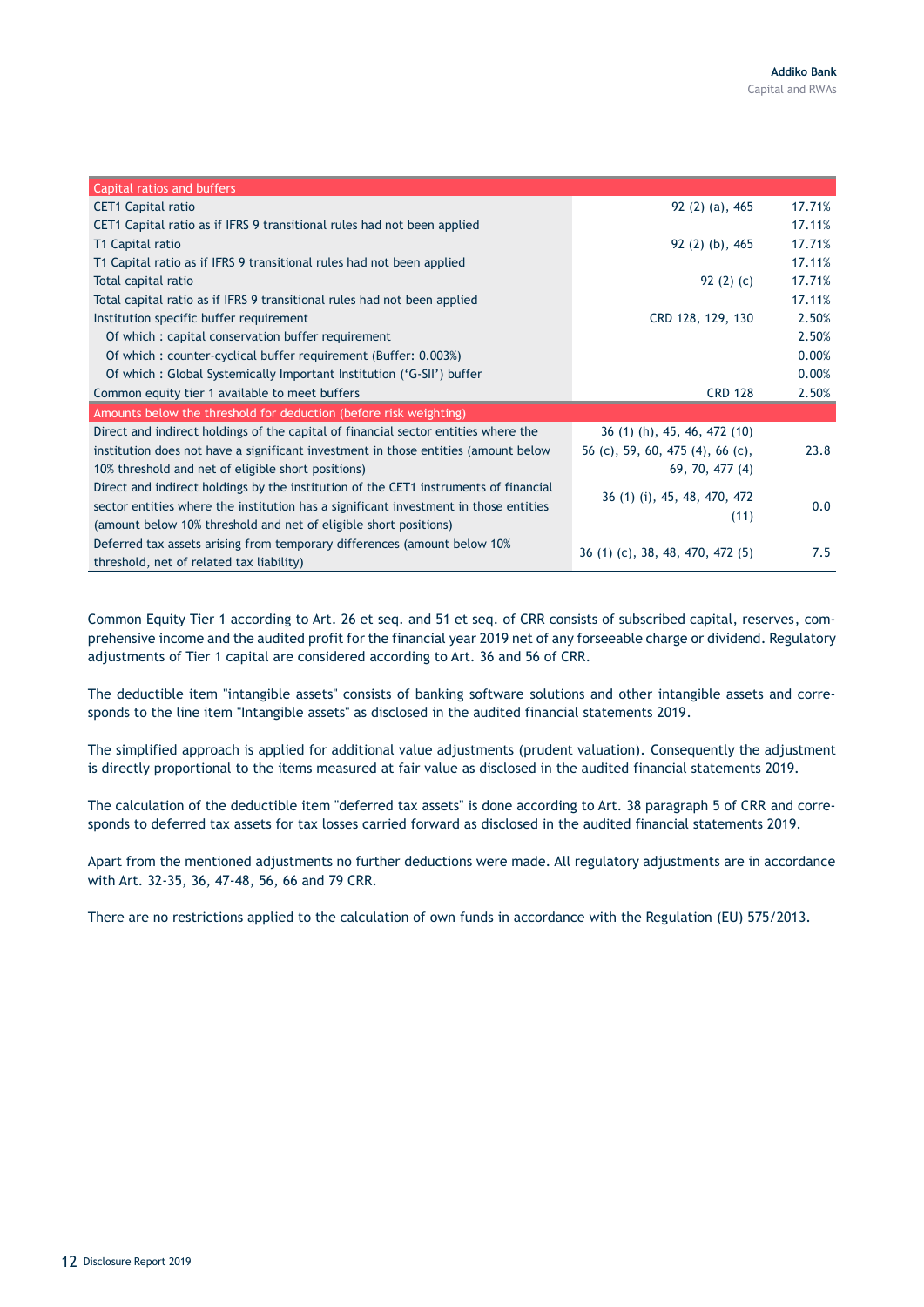|                            |            |          |                   |                     |                          |                   |                     | EUR m   |
|----------------------------|------------|----------|-------------------|---------------------|--------------------------|-------------------|---------------------|---------|
|                            | Subscribed | Capital  | <b>Fair value</b> | Foreign<br>currency | Cumulated<br>results and | Equity<br>holders | Non-<br>controlling |         |
| Sources of equity changes  | capital    | reserves | reserve           | reserves            | other reserves           | of parent         | interest            | Total   |
| Equity as at 01.01.2019    | 195.0      | 476.5    | 5.4               | $-6.1$              | 188.7                    | 859.5             | 0.0                 | 859.5   |
| Impact of adopting IFRS 9  | 0.0        | 0.0      | 0.0               | 0.0                 | 0.0                      | 0.0               | 0.0                 | 0.0     |
| Equity as at 01.01.2019    | 195.0      | 476.5    | 5.4               | $-6.1$              | 188.7                    | 859.5             | 0.0                 | 859.5   |
| Profit or loss after tax   | 0.0        | 0.0      | 0.0               | 0.0                 | 35.1                     | 35.1              | 0.0                 | 35.1    |
| Other comprehensive income | 0.0        | 0.0      | 17.2              | $-0.5$              | 0.0                      | 16.7              | 0.0                 | 16.7    |
| Total comprehensive income | 0.0        | 0.0      | 17.2              | $-0.5$              | 35.1                     | 51.7              | 0.0                 | 51.7    |
| Capital increase           | 0.0        | 0.0      | 0.0               | 0.0                 | 0.0                      | 0.0               | 0.0                 | 0.0     |
| Dividends paid             | 0.0        | 0.0      | 0.0               | 0.0                 | $-50.0$                  | $-50.0$           | 0.0                 | $-50.0$ |
| Other changes              | 0.0        | $-177.8$ | 0.0               | 0.0                 | 177.8                    | 0.0               | 0.0                 | 0.0     |
| <b>Closing balance</b>     | 195.0      | 298.7    | 22.5              | $-6.6$              | 351.7                    | 861.3             | 0.0                 | 861.3   |

The following table presents the changes in the consolidated equity of Addiko during 2019: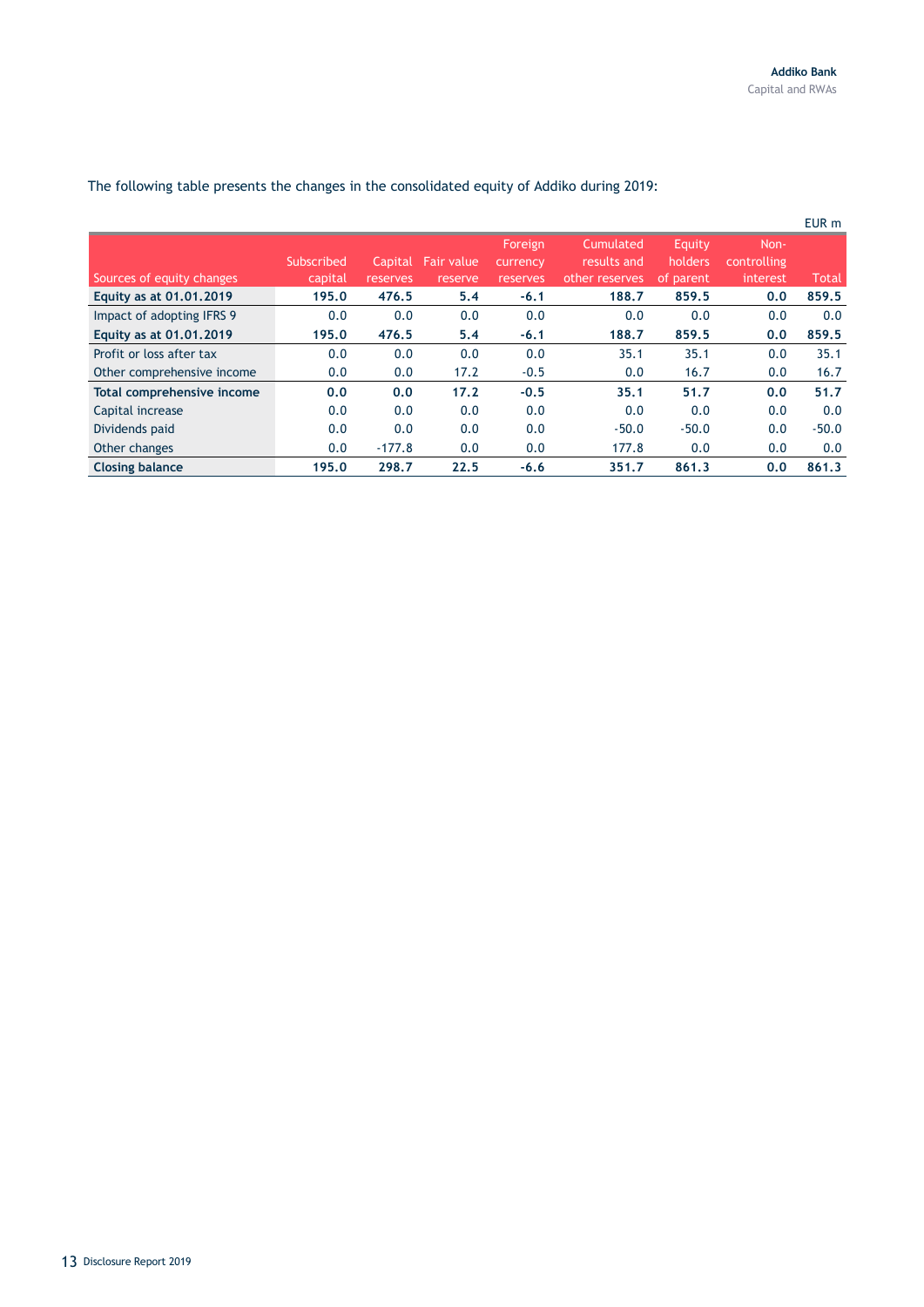# **4.1.1 Main features, full terms and conditions of capital instruments**

**Art. 437 (1) b-c CRR**

|                                                                                                      | EUR <sub>m</sub>           |
|------------------------------------------------------------------------------------------------------|----------------------------|
| Capital instruments and main features                                                                | 31.12.2019                 |
| 1 Issuer                                                                                             | Addiko Bank AG             |
| $\mathbf{2}$<br>Unique identifier (eg CUSIP, ISIN or Bloomberg identifier for private placement)     | AT000ADDIKO0               |
| Governing law(s) of the instrument<br>3                                                              | Austria                    |
| Regulatory treatment                                                                                 |                            |
| 4 Transitional CRR rules                                                                             | Common Equity Tier 1       |
| Post-transitional CRR rules<br>5                                                                     | Common Equity Tier 1       |
| Eligible at solo/ (sub-)consolidated/ solo & (sub-)consolidated<br>6                                 | Solo & sub-consolidated    |
| Instrument type (types to be specified by each jurisdiction)<br>7                                    | Share capital              |
| Amount recognised in regulatory capital (currency in million, as of most recent reporting date)<br>8 | EUR 195.0m                 |
| Nominal amount of instrument<br>9                                                                    | EUR 195.0m                 |
| Issue price<br>9a                                                                                    | <b>16 EUR</b>              |
| Redemption price<br>9b                                                                               | N/A                        |
| Accounting classification<br>10                                                                      | Shareholders' equity       |
| Original date of issuance<br>11                                                                      | 12.07.2019                 |
| Perpetual or dated<br>12                                                                             | Perpetual                  |
| Original maturity date<br>13                                                                         | No maturity                |
| 14 Issuer call subject to prior supervisory approval                                                 | No                         |
| Optional call date, contingent call dates, and redemption amount<br>15                               | N/A                        |
| 16 Subsequent call dates, if applicable                                                              | N/A                        |
| Coupons / dividends                                                                                  |                            |
| 17 Fixed or floating dividend/coupon                                                                 | <b>Floating</b>            |
| Coupon rate and any related index<br>18                                                              | N/A                        |
| Existence of a dividend stopper<br>19                                                                | N/A                        |
| 20a Fully discretionary, partially discretionary or mandatory (in terms of timing)                   | Fully discretionary        |
| 20b Fully discretionary, partially discretionary or mandatory (in terms of amount)                   | <b>Fully discretionary</b> |
| Existence of step up or other incentive to redeem<br>21                                              | N/A                        |
| Non-cumulative or cumulative<br>22                                                                   | Noncumulative              |
| Convertible or non-convertible<br>23                                                                 | Non-convertible            |
| If convertible, conversion trigger (s)<br>24                                                         | N/A                        |
| 25<br>If convertible, fully or partially                                                             | N/A                        |
| If convertible, conversion rate<br>26                                                                | N/A                        |
| If convertible, mandatory or optional conversion<br>27                                               | N/A                        |
|                                                                                                      |                            |
| If convertible, specify instrument type convertible into<br>28                                       | N/A                        |
| If convertible, specify issuer of instrument it converts into<br>29                                  | N/A                        |
| Write-down features<br>30                                                                            | N/A                        |
| If write-down, write-down trigger (s)<br>31                                                          | N/A                        |
| 32 If write-down, full or partial                                                                    | N/A                        |
| If write-down, permanent or temporary<br>33                                                          | N/A                        |
| If temporary write-down, description of write-up mechanism<br>34                                     | N/A                        |
| Position in subordination hierarchy in liquidation<br>35                                             | N/A                        |
| Non-compliant transitioned features<br>36<br>37 If yes, specify non-compliant features               | No<br>N/A                  |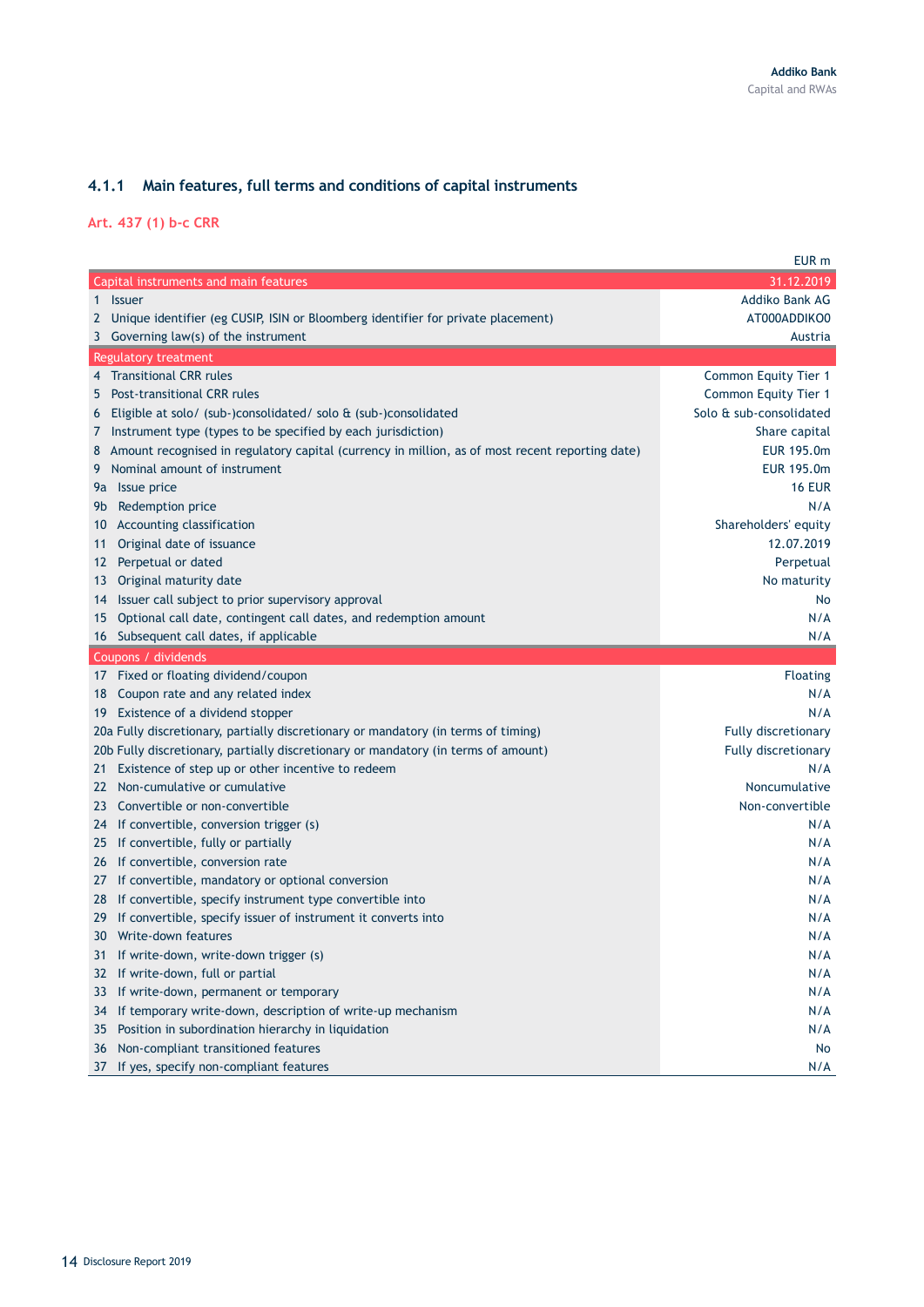#### **4.1.2 Impact on own funds of the introduction of IFRS 9**

#### **Art. 473a CRR**

On 1 January 2018, IFRS 9, the new accounting standard for financial instruments, took effect and replaced IAS 39, the previous accounting standard for measurements and classification of financial instruments.

Addiko has elected to take advantage of the transitional capital rules in respect of IFRS 9 published by the EU on 21 December 2017. These permit banks to add back to their capital base a portion of the impact that IFRS 9 has upon their loan loss allowances during the first five years of use. The portion that banks may add back amounts to 95%, 85%, 70%, 50% and 25% each in the first five years of IFRS 9. The impact of IFRS 9 on loan loss allowances is defined as:

- the increase in loan loss allowances on day one of IFRS 9 adoption; plus
- any subsequent increase in expected credit losses in the non-credit-impaired portfolio (stage 1 and stage 2) booked thereafter.

Any add-back must be tax-affected and accompanied by a recalculation of capital deduction thresholds, exposures and RWAs. As at 31 December 2019, by taking into consideration the above described transitional rules, the total capital ratio (Basel 3) in relation to the total risk (total eligible qualifying capital in relation to total risk pursuant to CRR) was 17.7% (YE18: 17.7%), well above the legal minimum requirement (8.0%). The total capital ratio calculated without applying IFRS 9 transitional rules would amount to 17.1%. While the adoption of the IFRS 9 transitional capital rules has a negligible impact on CET1 capital in 2019, it would mitigate the impact on capital in adverse economic conditions.

|                                                                                              |            | EUR <sub>m</sub> |
|----------------------------------------------------------------------------------------------|------------|------------------|
| Available capital (amounts)                                                                  | 31.12.2019 | 31.12.2018       |
| Common Equity Tier 1 (CET1) capital                                                          | 809.8      | 802.8            |
| Common Equity Tier 1 (CET1) capital as if IFRS 9 or analogous ECLs transitional arrangements |            |                  |
| had not been applied                                                                         | 775.8      | 759.0            |
| Tier 1 capital                                                                               | 809.8      | 802.8            |
| Tier 1 capital as if IFRS 9 or analogous ECLs transitional arrangements had not been applied | 775.8      | 759.0            |
| <b>Total capital</b>                                                                         | 809.8      | 802.8            |
| Total capital as if IFRS 9 or analogous ECLs transitional arrangements had not been applied  | 775.8      | 759.0            |
| Risk-weighted assets (amounts)                                                               | 31.12.2019 | 31.12.2018       |
| Total risk-weighted assets                                                                   | 4,571.5    | 4,545.0          |
| Total risk-weighted assets as if IFRS 9 or analogous ECLs transitional arrangements had not  |            |                  |
| been applied                                                                                 | 4,534.5    | 4,501.3          |
| <b>Capital ratios</b>                                                                        | 31.12.2019 | 31.12.2018       |
| Common Equity Tier 1 (as a percentage of risk exposure amount)                               | 17.71%     | 17.66%           |
| Common Equity Tier 1 (as a percentage of risk exposure amount) as if IFRS 9 or analogous     |            |                  |
| ECLs transitional arrangements had not been applied                                          | 17.11%     | 16.86%           |
| Tier 1 (as a percentage of risk exposure amount)                                             | 17.71%     | 17.66%           |
| Tier 1 (as a percentage of risk exposure amount) as if IFRS 9 or analogous ECLs transitional |            |                  |
| arrangements had not been applied                                                            | 17.11%     | 16.86%           |
| Total capital (as a percentage of risk exposure amount)                                      | 17.71%     | 17.66%           |
| Total capital (as a percentage of risk exposure amount) as if IFRS 9 or analogous ECLs       |            |                  |
| transitional arrangements had not been applied                                               | 17.11%     | 16.86%           |
| Leverage ratio                                                                               | 31.12.2019 | 31.12.2018       |
| Leverage ratio total exposure measure                                                        | 6,475.8    | 6,559.0          |
| Leverage ratio                                                                               | 12.51%     | 12.24%           |
| Leverage ratio as if IFRS 9 or analogous ECLs transitional arrangements had not been applied | 12.04%     | 11.65%           |

The table below presents impact of the introduction of IFRS 9 on own funds: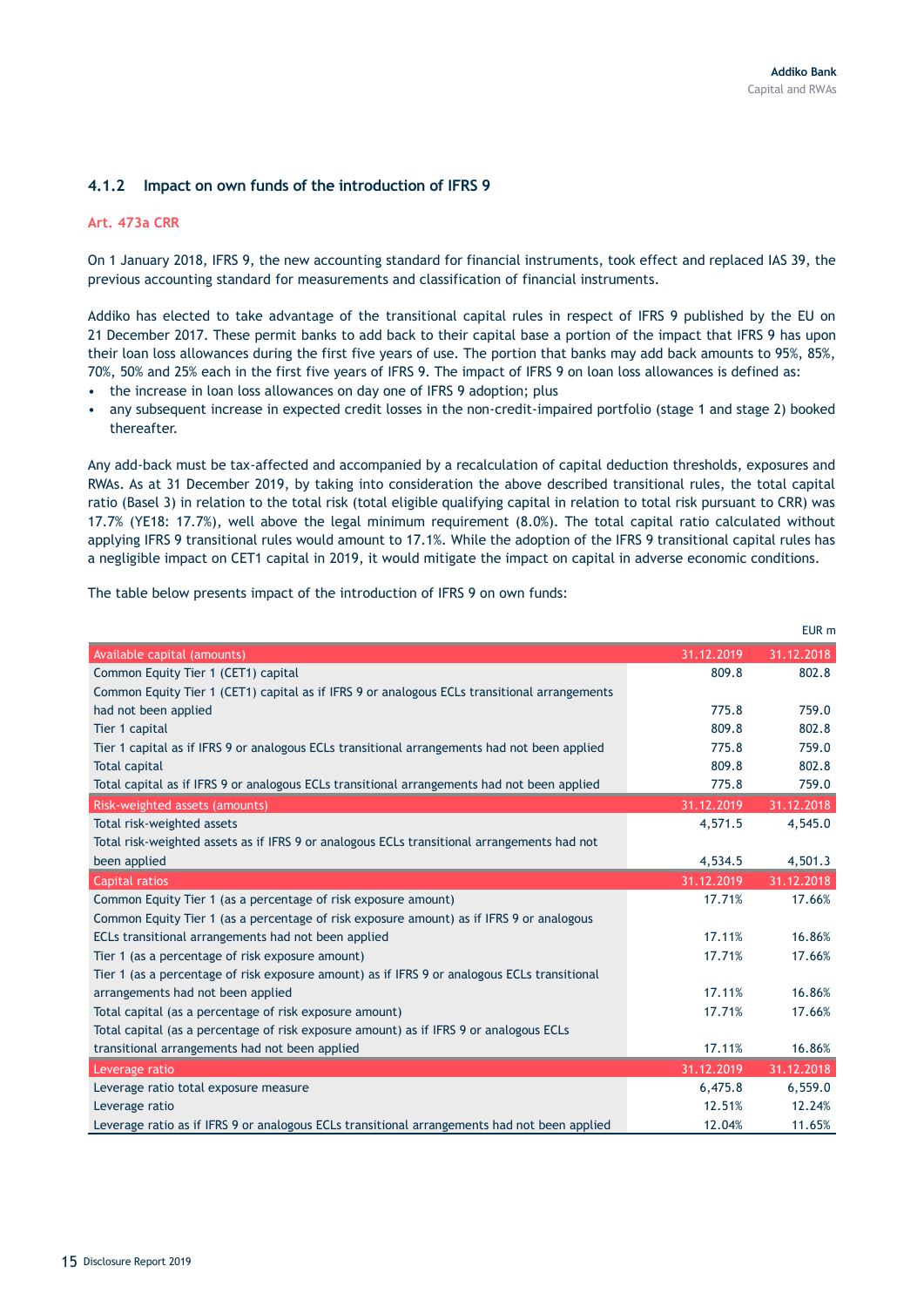# <span id="page-15-0"></span>**4.2 Capital requirements**

#### **4.2.1 Summary of the approach to assessing the adequacy of internal capital and result of the institution's internal capital adequacy assessment process**

#### **Art. 438 a-b CRR**

For Addiko and its subsidiaries, the capital requirements are calculated for the Pillar 1 risk types credit, market and operational risk. Within the meaning of Article 92 (3) (a) and (f) CRR for the determination of risk-weighted assets and the capital requirement the Credit Risk Standardized Approach (CRSA) was used. For the ICAAP internal models are applied and the additional risk types (concentration risk, FX induced credit risk, interest rate risk in the banking book, foreign exchange risk, credit spread risk, funding spread risk, object risk and other risks) are considered in the capital requirement calculation. At YE 2019 the risk bearing capacity was utilized with 63.6% and is well below the internally set limit of 85%.

|                                    | FUR <sub>m</sub> |
|------------------------------------|------------------|
|                                    | Dec 2019         |
| Total economic capital amount      | 514.2            |
| Total risk coverage capital amount | 807.8            |
| Excess capital                     | 293.7            |

#### **4.2.2 Risk-weighted exposure amounts and minimum capital requirements**

#### **Art. 438 c-f CRR**

Based on the business activities of Addiko, capital requirements are derived for the Pillar 1 risk types credit risk, market risk and operational risk. The capital requirements were complied with at all times during the reporting period.

The table below gives an overview of the RWA and capital requirements calculated in accordance with the Article 92 of the CRR (EU OV1- EBA/GL/2016/11):

|                                                            |                                                              |                                                                |                                                                         |                                                                 |                                                                         | EUR m                                                            |
|------------------------------------------------------------|--------------------------------------------------------------|----------------------------------------------------------------|-------------------------------------------------------------------------|-----------------------------------------------------------------|-------------------------------------------------------------------------|------------------------------------------------------------------|
| Risk Weighted Assets and minimum<br>capital requirements   | <b>RWA with IFRS</b><br>9 transitional<br>rule<br>31.12.2019 | RWA w/o<br><b>IFRS 9</b><br>transitional<br>rule<br>31.12.2019 | <b>Minimum</b><br>capital<br><b>requirements</b><br>$(*)$<br>31.12.2019 | RWA with<br><b>IFRS 9</b><br>transitional<br>rule<br>31.12.2018 | $RWA$ w/o<br><b>IFRS 9</b><br>transitional<br>rule $(**)$<br>31.12.2018 | <b>Minimum</b><br>capital<br>requirements<br>$(*)$<br>31.12.2018 |
| <b>CREDIT RISK (excluding</b><br>Counterparty Credit Risk) | 3,958.0                                                      | 3,921.0                                                        | 316.6                                                                   | 3,958.5                                                         | 3,914.8                                                                 | 316.7                                                            |
| Of which the standardised approach                         | 3,958.0                                                      | 3,921.0                                                        | 316.6                                                                   | 3,958.5                                                         | 3,914.8                                                                 | 316.7                                                            |
| <b>COUNTERPARTY CREDIT RISK</b>                            | 3.8                                                          | 3.8                                                            | 0.3                                                                     | 5.4                                                             | 5.4                                                                     | 0.4                                                              |
| Of which CVA                                               | 3.8                                                          | 3.8                                                            | 0.3                                                                     | 5.4                                                             | 5.4                                                                     | 0.4                                                              |
| <b>MARKET RISK</b>                                         | 204.2                                                        | 204.2                                                          | 16.3                                                                    | 173.2                                                           | 173.2                                                                   | 13.9                                                             |
| Of which the standardised approach                         | 204.2                                                        | 204.2                                                          | 16.3                                                                    | 173.2                                                           | 173.2                                                                   | 13.9                                                             |
| <b>OPERATIONAL RISK</b>                                    | 405.5                                                        | 405.5                                                          | 32.4                                                                    | 407.9                                                           | 407.9                                                                   | 32.6                                                             |
| Of which standardised approach                             | 405.5                                                        | 405.5                                                          | 32.4                                                                    | 407.9                                                           | 407.9                                                                   | 32.6                                                             |
| <b>TOTAL</b>                                               | 4,571.5                                                      | 4.534.5                                                        | 365.7                                                                   | 4.545.0                                                         | 4.501.3                                                                 | 363.6                                                            |

\*Minimum capital requirements under consideration of IFRS 9 transitional rules

\*\*Prior period figures adjusted

Within the Addiko Group the risk positions are covered by the Standardised Approach.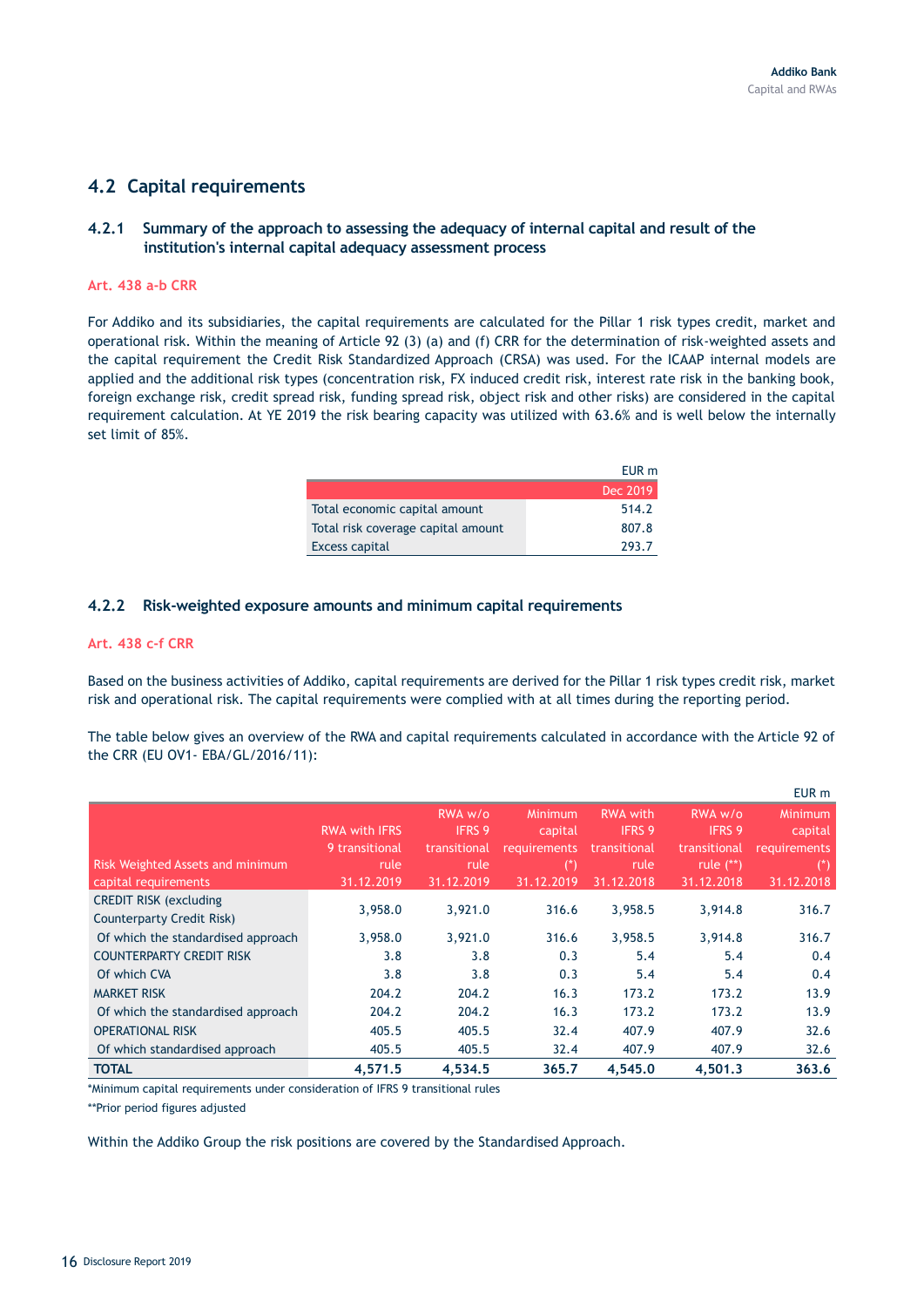The table below shows an overview of capital requirements to cover credit risk and counterparty credit risk. The capital requirements are broken down into the relevant exposure classes:

|                                                        |                                  |                          |                                 | EUR <sub>m</sub>                       |
|--------------------------------------------------------|----------------------------------|--------------------------|---------------------------------|----------------------------------------|
|                                                        | <b>RWA with</b><br><b>IFRS 9</b> | RWA w/o<br><b>IFRS 9</b> | Minimum capital<br>requirements | Minimum capital<br><b>requirements</b> |
|                                                        | transitional                     | transitional             | with IFRS 9                     | w/o IFRS 9                             |
|                                                        | rule                             | rule                     | transitional rule               | transitional rule                      |
| Risk Weighted Assets and minimum capital requirements  | 31.12.2019                       | 31.12.2019               | 31.12.2019                      | 31.12.2019                             |
| Exposures to central governments or central banks      | 436.9                            | 436.8                    | 34.9                            | 34.9                                   |
| Exposures to regional governments or local authorities | 11.1                             | 11.1                     | 0.9                             | 0.9                                    |
| Exposures to public sector entities                    | 16.6                             | 16.6                     | 1.3                             | 1.3                                    |
| Exposures to multilateral development banks            | 0.0                              | 0.0                      | 0.0                             | 0.0                                    |
| <b>Exposures to International Organisations</b>        | 0.0                              | 0.0                      | 0.0                             | 0.0                                    |
| Exposures to institutions                              | 138.7                            | 138.7                    | 11.1                            | 11.1                                   |
| <b>Exposures to corporates</b>                         | 1,188.2                          | 1,187.0                  | 95.1                            | 95.0                                   |
| Retail exposures                                       | 1,595.1                          | 1,590.4                  | 127.6                           | 127.2                                  |
| Exposures secured by mortgages on immovable property   | 271.1                            | 270.8                    | 21.7                            | 21.7                                   |
| Exposures in default                                   | 105.7                            | 75.1                     | 8.5                             | 6.0                                    |
| Exposures associated with particularly high risk       | 28.7                             | 28.6                     | 2.3                             | 2.3                                    |
| Exposures in the form of covered bonds                 | 0.0                              | 0.0                      | 0.0                             | 0.0                                    |
| Securitisation positions SA                            | 0.0                              | 0.0                      | 0.0                             | 0.0                                    |
| Exposures to Collective investments undertakings (CIU) | 18.1                             | 18.1                     | 1.5                             | 1.5                                    |
| Other items                                            | 144.5                            | 144.5                    | 11.6                            | 11.6                                   |
| Equity exposures                                       | 3.2                              | 3.2                      | 0.3                             | 0.3                                    |
| <b>TOTAL</b>                                           | 3,958.0                          | 3,921.0                  | 316.6                           | 313.7                                  |

\*Minimum capital requirements under consideration of IFRS 9 transitional rules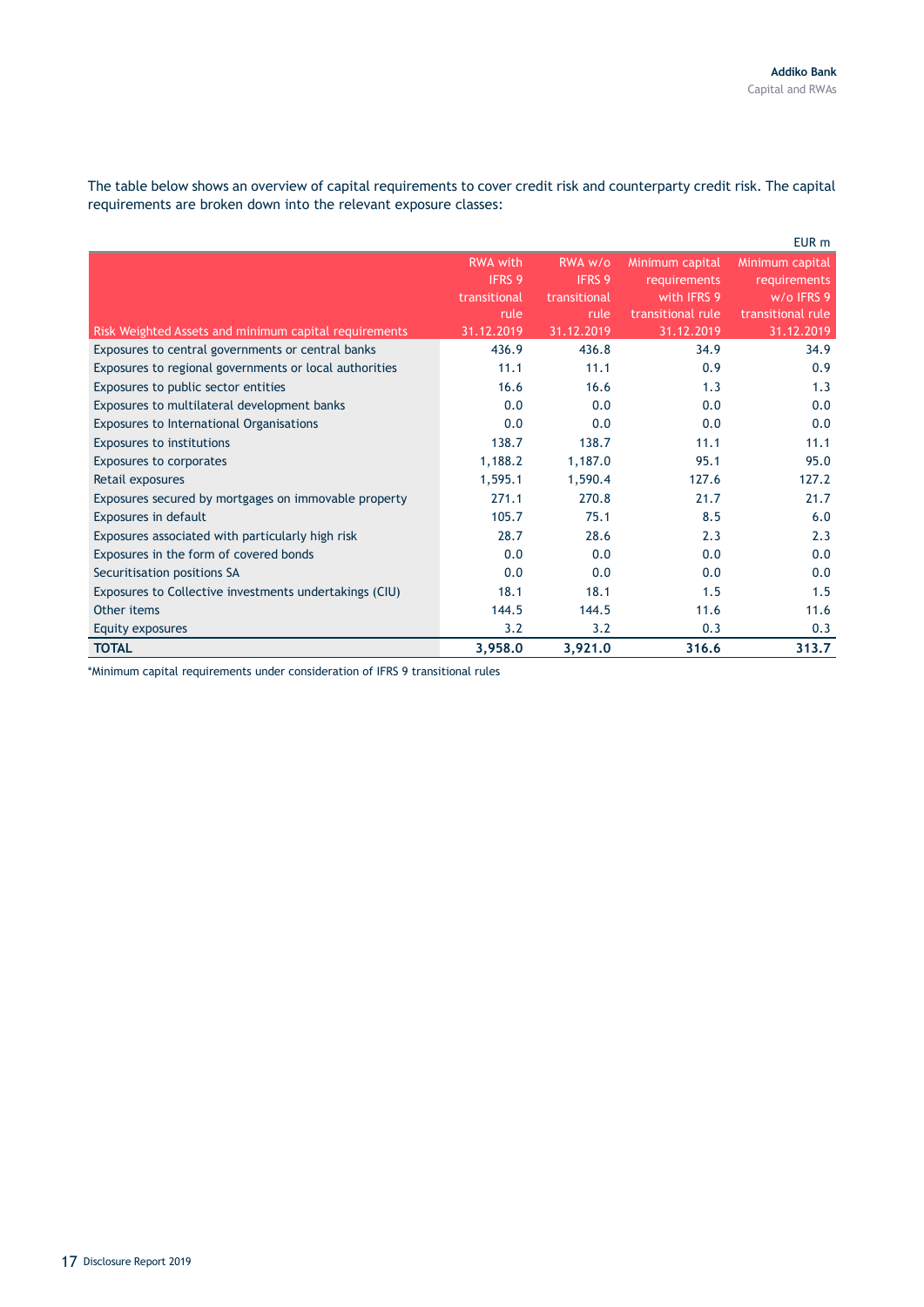# <span id="page-17-0"></span>**4.3 Capital buffers**

#### **Art 440 (1) a-b CRR**

Addiko Group calculates countercyclical buffer requirements at consolidated level in accordance with Title VII, Chapter 4 of Directive 2013/36/EU (CRD IV). As of 31 December 2019, a small number of jurisdictions (e.g. Great Britain) applied countercyclical buffer rates of more than 0%, resulting in an overall countercyclical buffer rate for the Group of 0.003%.

The table below sets out the geographical distribution of credit exposures relevant for the calculation of the countercyclical buffer as well as the institution-specific countercyclical buffer rate for the Group as of 31 December 2019. The disclosure follows templates prescribed by Commission Delegated Regulation (EU) 2015/1555 with regard to regulatory technical standards for the disclosure of information in relation to the compliance of institutions with the requirement for a countercyclical capital buffer.

The table detailing the distribution of credit exposures has been simplified by listing individually only those relevant countries which either represent core markets for the Group or have communicated countercyclical buffer rates other than zero.

|                      |                                                                   |                                                            |                                             |                                           |                                                                       | EUR m                                                                             |
|----------------------|-------------------------------------------------------------------|------------------------------------------------------------|---------------------------------------------|-------------------------------------------|-----------------------------------------------------------------------|-----------------------------------------------------------------------------------|
| 31.12.2019           | <b>Relevant credit</b><br>exposures -<br>Standardised<br>Approach | Own funds<br><b>requirements</b><br>o/w for credit<br>risk | Own funds<br>requirements<br>weights $(\%)$ | Countercyclical<br>capital buffer<br>rate | Institution-<br>specific<br>countercyclical<br>capital buffer<br>rate | <b>Institution</b><br>specific<br>countercyclical<br><b>buffer</b><br>requirement |
| Austria              | 20.6                                                              | 1.2                                                        | 0.45%                                       | 0.00%                                     | 0.00%                                                                 | 0.0                                                                               |
| <b>Bosnia</b>        | 728.6                                                             | 44.1                                                       | 16.44%                                      | 0.00%                                     | 0.00%                                                                 | 0.0                                                                               |
| Croatia              | 1542.4                                                            | 95.2                                                       | 35.48%                                      | 0.00%                                     | 0.00%                                                                 | 0.0                                                                               |
| France               | 1.9                                                               | 0.1                                                        | 0.03%                                       | 0.25%                                     | 0.00%                                                                 | 0.0                                                                               |
| Montenegro           | 224.2                                                             | 12.4                                                       | 4.63%                                       | 0.00%                                     | 0.00%                                                                 | 0.0                                                                               |
| <b>Netherlands</b>   | 34.6                                                              | 1.5                                                        | 0.56%                                       | 0.00%                                     | 0.00%                                                                 | 0.0                                                                               |
| Serbia               | 675.2                                                             | 40.9                                                       | 15.24%                                      | 0.00%                                     | 0.00%                                                                 | 0.0                                                                               |
| Slovenia             | 1253.3                                                            | 71.1                                                       | 26.49%                                      | 0.00%                                     | 0.00%                                                                 | 0.0                                                                               |
| United Kingdom       | 9.2                                                               | 0.7                                                        | 0.27%                                       | 1.00%                                     | 0.00%                                                                 | 0.1                                                                               |
| <b>United States</b> | 21.0                                                              | 1.1                                                        | 0.41%                                       | 0.00%                                     | 0.00%                                                                 | 0.0                                                                               |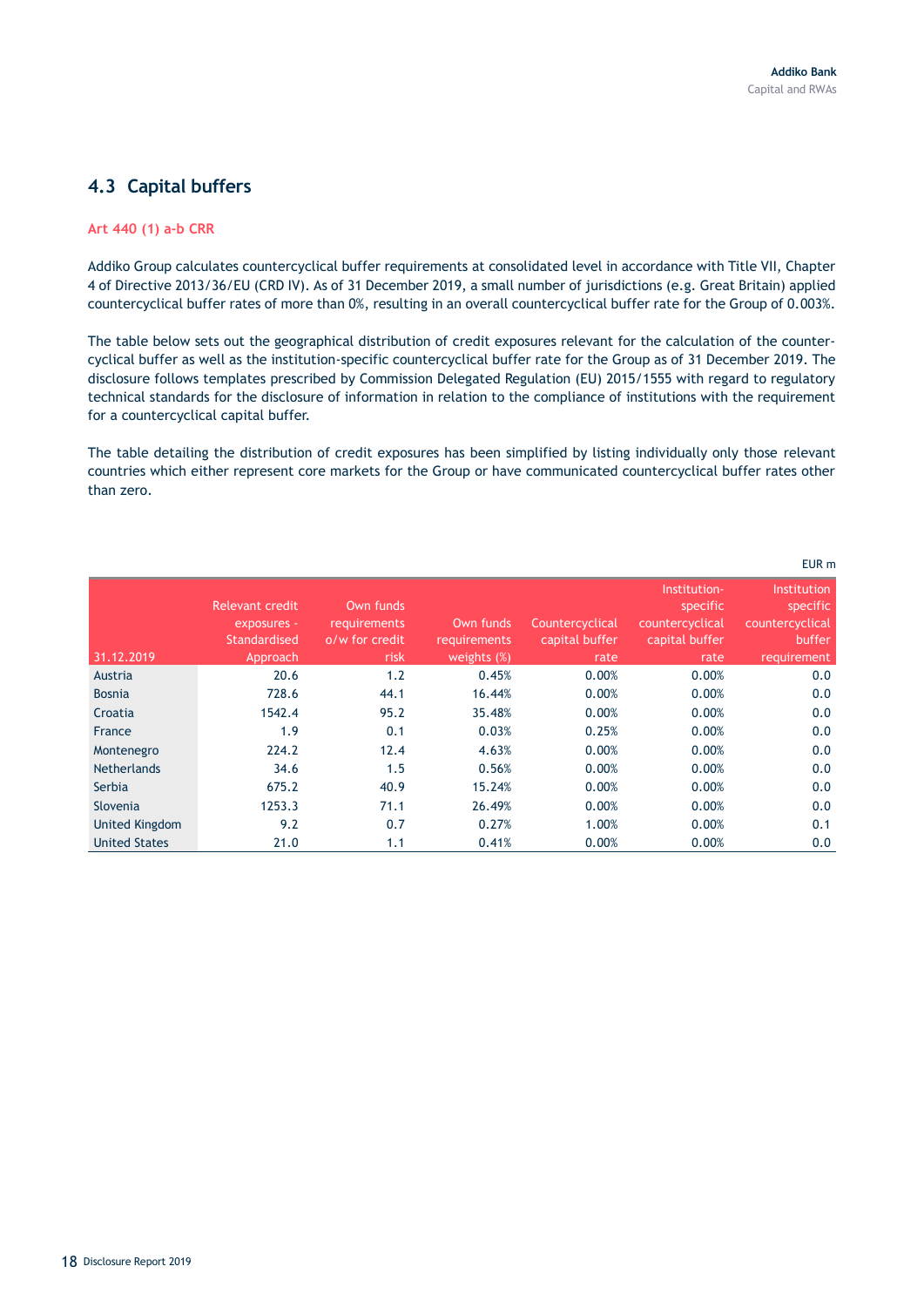# <span id="page-18-0"></span>**5 Credit risk**

# <span id="page-18-1"></span>**5.1 Definition of past due, defaulted and impaired**

#### **Art 442 a CRR**

Addiko is applying the default definition according to Art. 178 CRR for regulatory purposes. A loan is considered defaulted if at least one of the following criteria applies:

- A material delay of the debtor in fulfilling the obligation towards the Bank, which is overdue for more than 90 days (Internal Ratings Based Counter)
- The bank considers that the obligor is unlikely to pay its credit obligations without recourse to actions such as realising security
- Risk-oriented restructuring measures (forbearance) of the customer
- Booked specific risk provision (IFRS)
- Write-offs of liabilities
- Risk-driven sale of assets
- Insolvency/bankruptcy

Past due performing loans are exposures to borrowers where past-due amounts at the reporting data are between 1 and 90 days overdue. Loans are "Overdue > 90 Days" if the borrower is overdue with an amount exceeding EUR 250 or 2,5% of the total exposure for more than 90 days.

For retail exposures the definition of default is applied at the level of an individual credit facility rather than in relation to the total obligations of a borrower.

For accounting purposes a financial asset is considered credit-impaired in accordance with IFRS 9 Appendix A and has to be transferred to Stage 3, if one or more events that have a detrimental impact on the estimated future cash flows have occurred. A financial asset may become credit impaired if at least one of the following criteria (examples) apply:

- Significant financial difficulty of the issuer or borrower
- a breach of contract, such as a default of past due event
- the lender of the borrower, for economic or contractual reasons relating to the borrower's financial difficulty, having granted to the borrower a concession that the lender would not otherwise consider
- it is becoming probable that the borrower will enter bankruptcy or other financial reorganisation
- the disappearance of an active market for that financial asset because of financial difficulties
- the purchase of origination of the financial asset at a deep discount that reflects the incurred credit loss

It may not be possible to identify a single discrete event. Instead, the combined effect of several events may have caused the financial asset to become credit impaired.

The definitions of defaulted and credit-impaired in Addiko Group have been harmonized as far as possible. In general a financial asset is considered credit-impaired, if the debtor is in default and all exposures of this customer have to be allocated to Stage 3 unless they satisfy the conditions for treatment as "purchased or originated credit impaired" (POCI). A transfer back to stage 2 is only possible after cure of the debtor (under internal definition of cure).

# <span id="page-18-2"></span>**5.2 Credit risk adjustments**

#### **Art 442 b CRR**

Credit risk adjustments are calculated in line with the international financial reporting standard on financial instruments (IFRS 9), which stipulates a future oriented model (expected losses). For financial instruments, whose credit risk has not increased significantly since initial recognition, the loss allowance is measured at an amount equal to the 12-month expected credit losses. In case of a significant increase in credit risk, the loss allowance must be increased up to the amount of the expected lifetime losses (Stage 2). For credit-impaired financial assets (Stage 3) the lifetime expected credit losses are recognised as well. Additionally, interest revenue is calculated by applying the effective interest rate to the amortised cost of the financial asset (i.e. the gross carrying amount adjusted for loss allowances).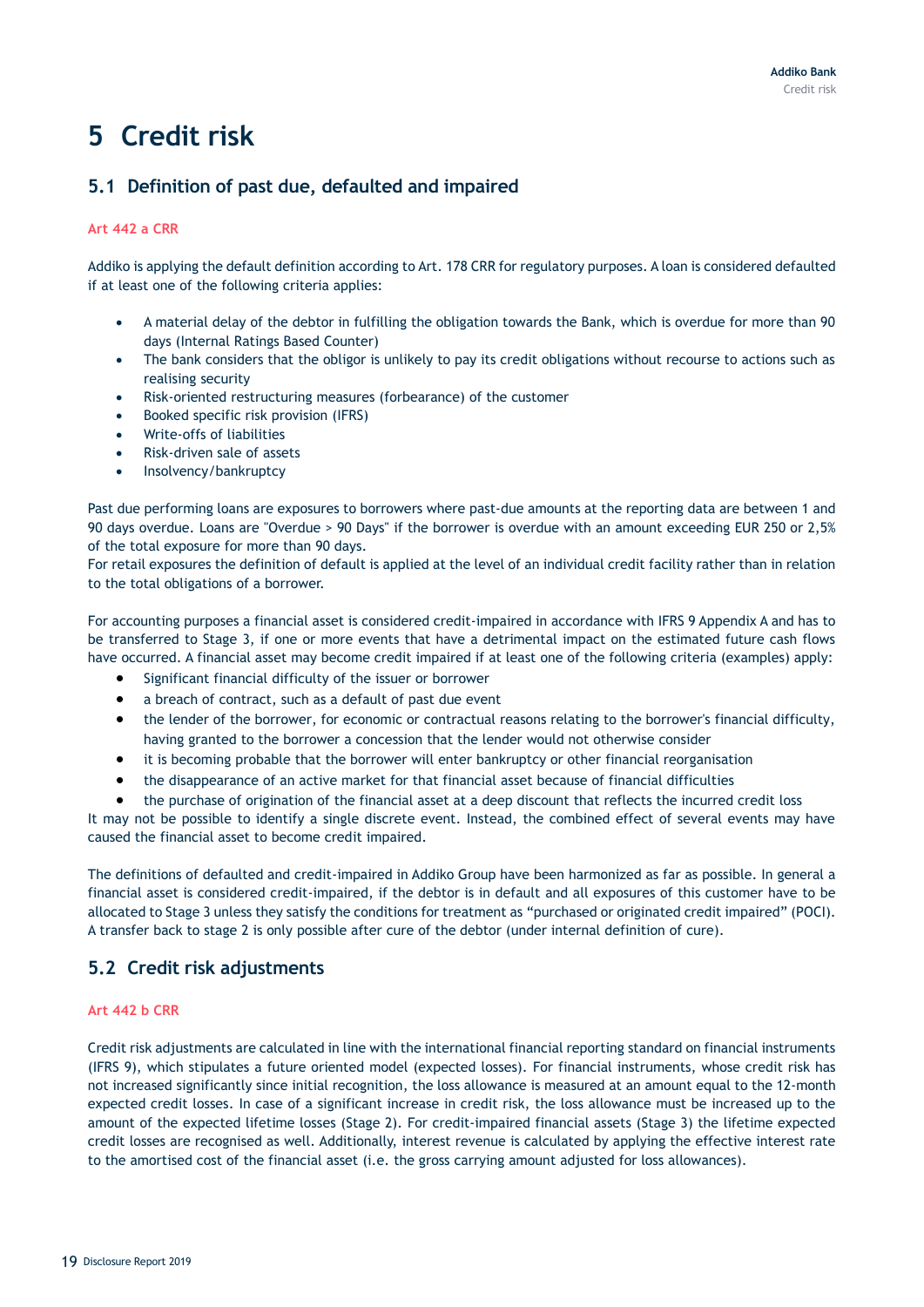For credit-impaired financial instruments (Stage 3) two approaches are of relevance, namely collective assessment based on risk parameters for small exposures and individual assessment with expert based cashflow estimation for larger exposures.

Collective assessment is done based on estimation/projection of main recovery parameters for groups of portfolios (exposures showing similar characteristics related to credit risk profile and recovery potential).

Individual assessment, or calculation of specific risk provisions based on individual assessment of impairment losses considers that the underlying credit exposure is subject to an individual analysis in accordance with regulations regarding the calculation of provisions for impairment losses. In this calculation, repayments from a company's operating business (primary cash flows) and from the utilisation of collaterals and non-core assets (secondary cash flows) are taken into consideration. Taking into consideration the assumed default scenario (restructuring or utilisation), expected repayments are assessed individually in terms of amount and timing. The expected cash flows are discounted to the net present value and offset against the outstanding current exposure. In terms of the calculation of recovery cash flows from real estate, Addiko Group bases its assumptions on the collateral's market value, which is updated annually in commercial real estate business. Haircuts are measured individually on a case-by-case basis, depending on the determined usability and based on a variety of factors such as market liquidity, location, utilisation period and legal situation in relation to the real estate. The underlying assumptions for all individual assessments are documented and justified on a case-by-case basis.

The calculation of loss allowances for financial instruments, whose exposure at default (EAD) on group of borrowers level is below a certain country specific materiality threshold, is performed as a collective assessment. The provision amount is calculated as product of EAD and loss given default (LGD) discounted to the respective reporting period, where LGD is based on relevant characteristics such as time in default, risk segment and entity.

#### **Art 442 c CRR**

In the following table total and average credit risk exposure over the period by significant exposure classes is provided. Table comprises all asset positions and off-balance items relevant for credit risk framework and based on the accounting values reported in financial statements.

Exposure in all the following tables is reported net of the credit risk adjustments, which are calculated taking into account the IFRS 9 transitional rules. Counterparty credit risk is not subject of this chapter.

The total and average credit risk exposure reported in the following tables represent the exposure subject to the Credit Risk Framework in accordance with Part One, Chapter II of the Regulation (EU) No 575/2013.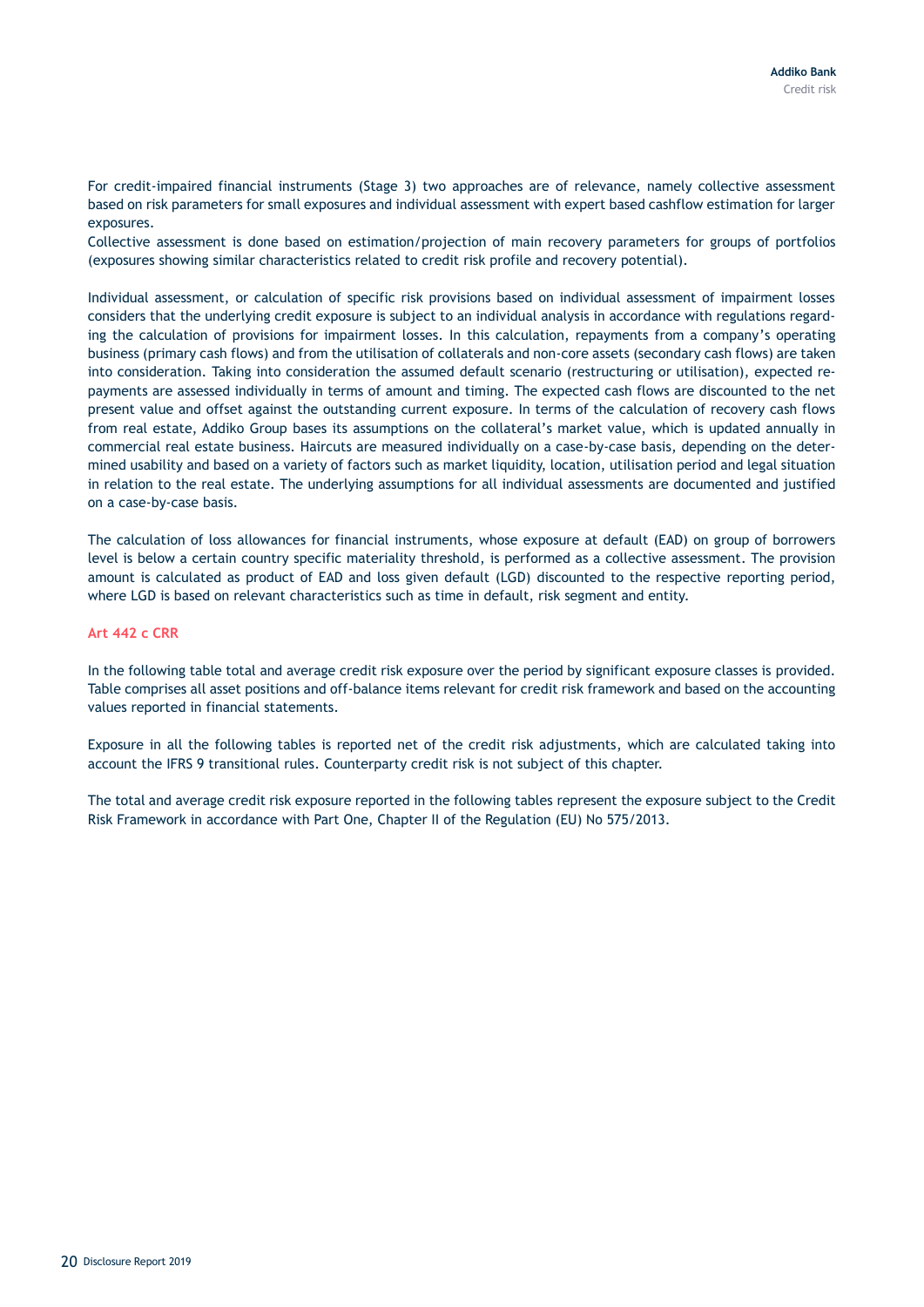|                                              |                                  | EUR <sub>m</sub>                     |
|----------------------------------------------|----------------------------------|--------------------------------------|
| <b>Asset Class (Standard Approach)</b>       | Net exposure as of<br>31.12.2019 | Average exposures<br>over the period |
| Central governments or central banks         | 1,489.9                          | 1,511.1                              |
| Regional governments or local authorities    | 37.0                             | 44.8                                 |
| Public sector entities                       | 26.0                             | 33.0                                 |
| Multilateral development banks               | 0.0                              | 1.7                                  |
| <b>International Organisations</b>           | 0.0                              | 0.0                                  |
| <b>Institutions</b>                          | 346.2                            | 364.6                                |
| Corporates                                   | 1,530.7                          | 1,579.5                              |
| Of which: SMEs                               | 601.2                            | 619.6                                |
| Retail                                       | 2,630.2                          | 2,626.8                              |
| Of which: SMEs                               | 685.1                            | 674.4                                |
| Secured by mortgages on immovable property   | 637.3                            | 569.8                                |
| Of which: SMEs                               | 207.0                            | 174.7                                |
| Exposures in default                         | 103.9                            | 115.7                                |
| Items associated with particularly high risk | 19.2                             | 19.8                                 |
| Covered bonds                                | 0.0                              | 0.0                                  |
| Collective investments undertakings (CIU)    | 29.6                             | 28.1                                 |
| Other exposures                              | 279.6                            | 275.1                                |
| Equity exposures                             | 3.2                              | 4.7                                  |
| <b>Total standardised approach</b>           | 7,132.8                          | 7,174.7                              |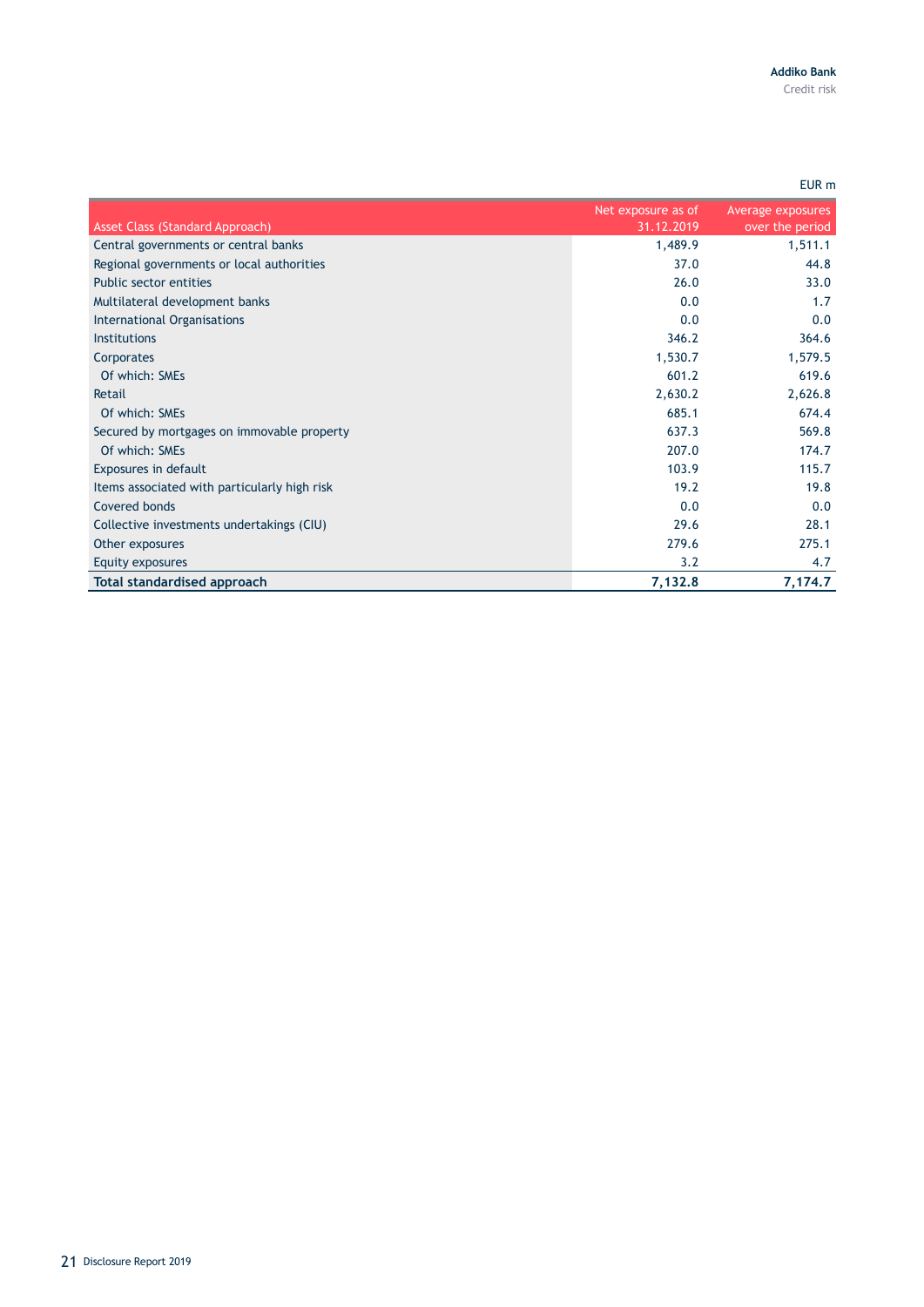#### **Art 442 d CRR**

Table below presents net credit risk exposure (net value of the on-balance and off-balance sheet exposure corresponding to accounting values) by significant geographical areas based on country of residence of the counterparty.

|                                                        |                |               |                       | EUR m         |
|--------------------------------------------------------|----------------|---------------|-----------------------|---------------|
|                                                        | Middle and     | North America | West and              |               |
| <b>Asset Class (Standard Approach)</b>                 | Eastern Europe |               | <b>Central Europe</b> | <b>Others</b> |
| Exposures to central governments or central banks      | 1,312.0        | 0.0           | 177.8                 | 0.0           |
| Exposures to regional governments or local authorities | 37.0           | 0.0           | 0.0                   | 0.0           |
| Exposures to public sector entities                    | 26.0           | 0.0           | 0.0                   | 0.0           |
| <b>Exposures to institutions</b>                       | 19.1           | 50.5          | 275.6                 | 1.0           |
| <b>Exposures to corporates</b>                         | 1,454.4        | 16.2          | 60.1                  | 0.0           |
| Retail exposures                                       | 2,629.3        | 0.1           | 0.8                   | 0.0           |
| Exposures secured by mortgages on immovable property   | 636.8          | 0.0           | 0.4                   | 0.1           |
| Exposures in default                                   | 102.6          | 0.0           | 0.4                   | 0.9           |
| Exposures associated with particularly high risk       | 19.2           | 0.0           | 0.0                   | 0.0           |
| Exposures in the form of units or shares in collective | 29.6           | 0.0           | 0.0                   | 0.0           |
| Other items                                            | 269.0          | 2.4           | 8.2                   | 0.0           |
| Equity exposures                                       | 0.8            | 2.3           | 0.1                   | 0.0           |
| <b>Total Exposure Net</b>                              | 6,535.8        | 71.6          | 523.4                 | 2.0           |

Table below presents net exposure for Middle and Eastern Europe:

|                                                        | Bosnia &           |                 |         |            |        |         |
|--------------------------------------------------------|--------------------|-----------------|---------|------------|--------|---------|
| Asset Class (Standard Approach)                        | <b>Herzegovina</b> | <b>Bulgaria</b> | Croatia | Montenegro | Poland | Romania |
| Exposures to central governments or central banks      | 89.3               | 36.6            | 636.4   | 31.3       | 41.4   | 88.9    |
| Exposures to regional governments or local authorities | 2.2                | 0.0             | 9.7     | 0.0        | 0.0    | 0.0     |
| Exposures to public sector entities                    | 9.1                | 0.0             | 0.9     | 0.1        | 0.0    | 0.0     |
| <b>Exposures to institutions</b>                       | 0.0                | 0.0             | 9.0     | 0.0        | 0.0    | 0.0     |
| <b>Exposures to corporates</b>                         | 229.6              | 0.0             | 472.4   | 40.0       | 0.0    | 0.0     |
| Retail exposures                                       | 399.0              | 0.0             | 1,018.2 | 126.9      | 0.0    | 0.0     |
| Exposures secured by mortgages on immovable property   | 91.6               | 0.0             | 113.5   | 48.3       | 0.0    | 0.0     |
| Exposures in default                                   | 23.6               | 0.0             | 47.1    | 7.3        | 0.0    | 0.0     |
| Exposures associated with particularly high risk       | 0.1                | 0.0             | 15.8    | 0.0        | 0.0    | 0.0     |
| Exposures in the form of units or shares in collective | 0.0                | 0.0             | 16.4    | 0.0        | 0.0    | 0.0     |
| Other items                                            | 85.6               | 0.0             | 98.9    | 12.3       | 0.0    | 0.0     |
| Equity exposures                                       | 0.1                | 0.0             | 0.4     | 0.0        | 0.0    | 0.0     |
| <b>Total Exposure Net</b>                              | 930.3              | 36.6            | 2.438.5 | 266.2      | 41.4   | 88.9    |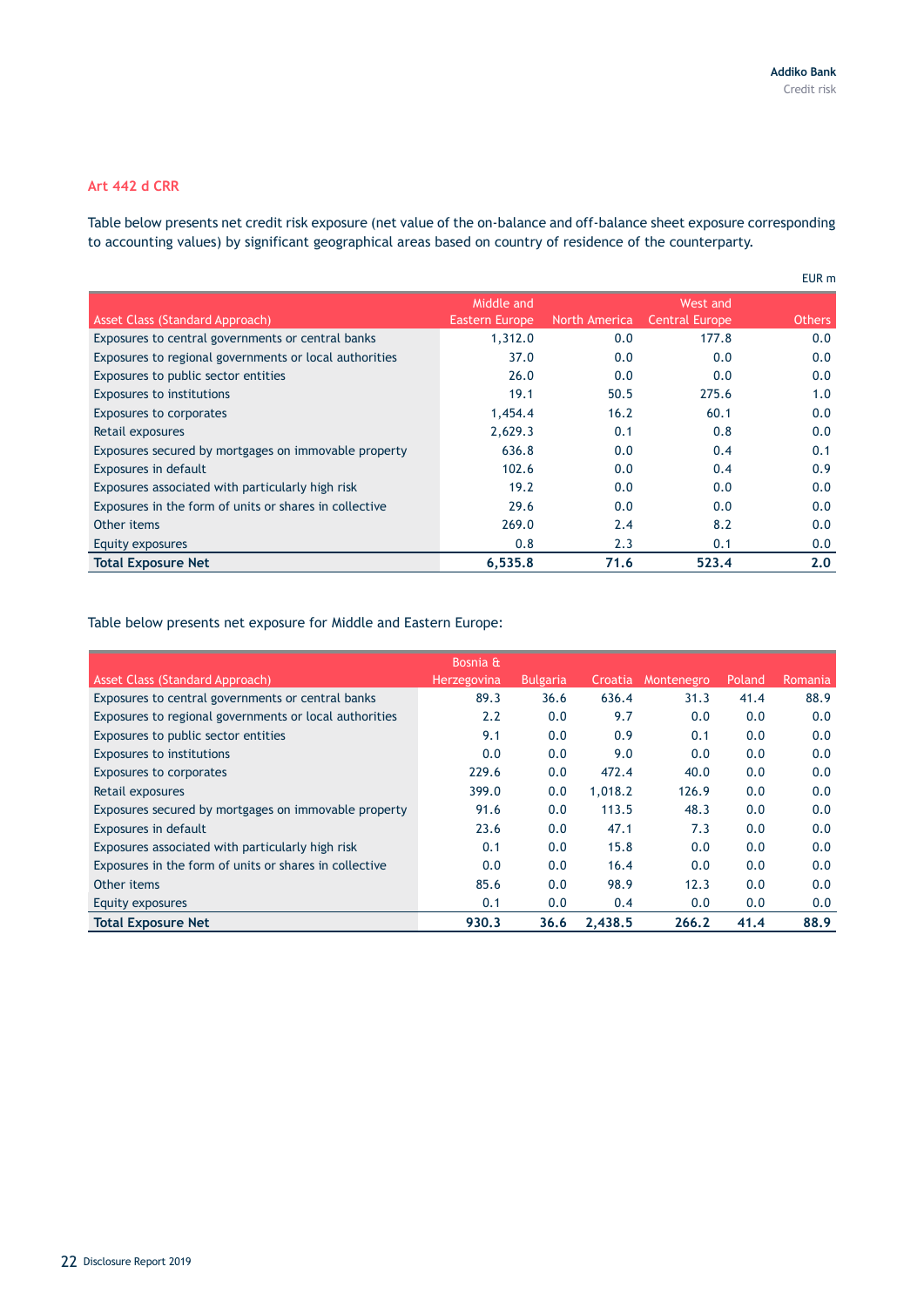|                                                        |               |           |       |         | EUR <sub>m</sub> |
|--------------------------------------------------------|---------------|-----------|-------|---------|------------------|
| Asset Class (Standard Approach)                        | <b>Serbia</b> | 'Slovenia | Czech | Hungary | <b>Others</b>    |
| Exposures to central governments or central banks      | 176.6         | 148.9     | 14.0  | 48.5    | 0.0              |
| Exposures to regional governments or local authorities | 2.7           | 22.4      | 0.0   | 0.0     | 0.0              |
| Exposures to public sector entities                    | 14.7          | 1.2       | 0.0   | 0.0     | 0.0              |
| <b>Exposures to institutions</b>                       | 0.0           | 10.1      | 0.0   | 0.0     | 0.0              |
| <b>Exposures to corporates</b>                         | 278.2         | 434.2     | 0.0   | 0.0     | 0.0              |
| Retail exposures                                       | 394.9         | 690.2     | 0.0   | 0.0     | 0.1              |
| Exposures secured by mortgages on immovable property   | 82.8          | 300.6     | 0.0   | 0.0     | 0.0              |
| Exposures in default                                   | 11.6          | 12.9      | 0.0   | 0.0     | 0.0              |
| Exposures associated with particularly high risk       | 0.0           | 3.4       | 0.0   | 0.0     | 0.0              |
| Exposures in the form of units or shares in collective | 0.0           | 13.2      | 0.0   | 0.0     | 0.0              |
| Other items                                            | 45.9          | 26.3      | 0.0   | 0.0     | 0.0              |
| Equity exposures                                       | 0.0           | 0.3       | 0.0   | 0.0     | 0.0              |
| <b>Total Exposure Net</b>                              | 1.007.4       | 1.663.8   | 14.0  | 48.5    | 0.1              |

Table below presents net exposure for West and Central Europe:

|                                                        |              |         |              |         | EUR <sub>m</sub> |
|--------------------------------------------------------|--------------|---------|--------------|---------|------------------|
| <b>Asset Class (Standard Approach)</b>                 | <b>Italy</b> | Austria | <b>Spain</b> | Germany | France           |
| Exposures to central governments or central banks      | 47.8         | 80.5    | 49.5         | 0.0     | 0.0              |
| Exposures to regional governments or local authorities | 0.0          | 0.0     | 0.0          | 0.0     | 0.0              |
| Exposures to public sector entities                    | 0.0          | 0.0     | 0.0          | 0.0     | 0.0              |
| <b>Exposures to institutions</b>                       | 33.5         | 4.0     | 15.3         | 80.1    | 67.4             |
| <b>Exposures to corporates</b>                         | 0.0          | 13.1    | 0.0          | 0.0     | 1.8              |
| Retail exposures                                       | 0.1          | 0.3     | 0.0          | 0.1     | 0.1              |
| Exposures secured by mortgages on immovable property   | 0.0          | 0.0     | 0.0          | 0.1     | 0.0              |
| Exposures in default                                   | 0.0          | 0.2     | 0.0          | 0.0     | 0.0              |
| Exposures associated with particularly high risk       | 0.0          | 0.0     | 0.0          | 0.0     | 0.0              |
| Exposures in the form of units or shares in collective | 0.0          | 0.0     | 0.0          | 0.0     | 0.0              |
| Other items                                            | 0.0          | 7.1     | 0.0          | 0.4     | 0.0              |
| Equity exposures                                       | 0.0          | 0.0     | 0.0          | 0.0     | 0.0              |
| <b>Total Exposure Net</b>                              | 81.4         | 105.2   | 64.8         | 80.7    | 69.4             |

|                                                        |                      |                |                    | EUR <sub>m</sub> |
|--------------------------------------------------------|----------------------|----------------|--------------------|------------------|
| <b>Asset Class (Standard Approach)</b>                 | <b>Great Britain</b> | <b>Ireland</b> | <b>Netherlands</b> | Other            |
| Exposures to central governments or central banks      | 0.0                  | 0.0            | 0.0                | 0.0              |
| Exposures to regional governments or local authorities | 0.0                  | 0.0            | 0.0                | 0.0              |
| Exposures to public sector entities                    | 0.0                  | 0.0            | 0.0                | 0.0              |
| <b>Exposures to institutions</b>                       | 22.5                 | 38.4           | 0.0                | 14.3             |
| <b>Exposures to corporates</b>                         | 8.9                  | 0.0            | 36.2               | 0.0              |
| Retail exposures                                       | 0.0                  | 0.0            | 0.0                | 0.0              |
| Exposures secured by mortgages on immovable property   | 0.2                  | 0.0            | 0.0                | 0.2              |
| Exposures in default                                   | 0.0                  | 0.0            | 0.0                | 0.2              |
| Exposures associated with particularly high risk       | 0.0                  | 0.0            | 0.0                | 0.0              |
| Exposures in the form of units or shares in collective | 0.0                  | 0.0            | 0.0                | 0.0              |
| Other items                                            | 0.1                  | 0.0            | 0.0                | 0.6              |
| Equity exposures                                       | 0.0                  | 0.0            | 0.0                | 0.1              |
| <b>Total Exposure Net</b>                              | 31.7                 | 38.4           | 36.2               | 15.4             |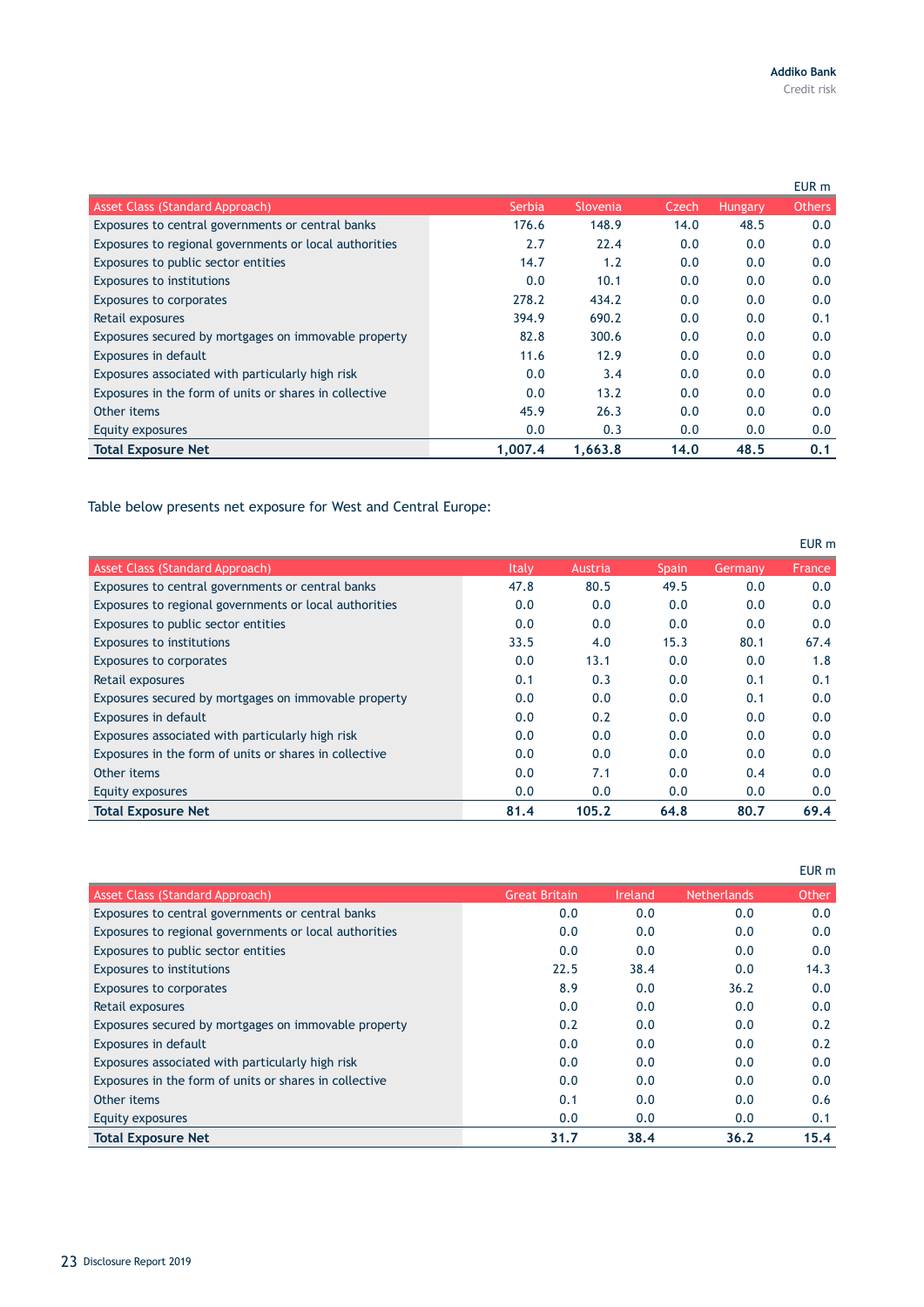Table below presents net exposure for North America:

|                                                        |            | EUR m         |
|--------------------------------------------------------|------------|---------------|
| <b>Asset Class (Standard Approach)</b>                 | <b>USA</b> | <b>Others</b> |
| Exposures to central governments or central banks      | 0.0        | 0.0           |
| Exposures to regional governments or local authorities | 0.0        | 0.0           |
| Exposures to public sector entities                    | 0.0        | 0.0           |
| <b>Exposures to institutions</b>                       | 50.2       | 0.3           |
| <b>Exposures to corporates</b>                         | 16.2       | 0.0           |
| Retail exposures                                       | 0.1        | 0.0           |
| Exposures secured by mortgages on immovable property   | 0.0        | 0.0           |
| Exposures in default                                   | 0.0        | 0.0           |
| Exposures associated with particularly high risk       | 0.0        | 0.0           |
| Exposures in the form of units or shares in collective | 0.0        | 0.0           |
| Other items                                            | 2.4        | 0.0           |
| Equity exposures                                       | 2.3        | 0.0           |
| <b>Total Exposure Net</b>                              | 71.3       | 0.3           |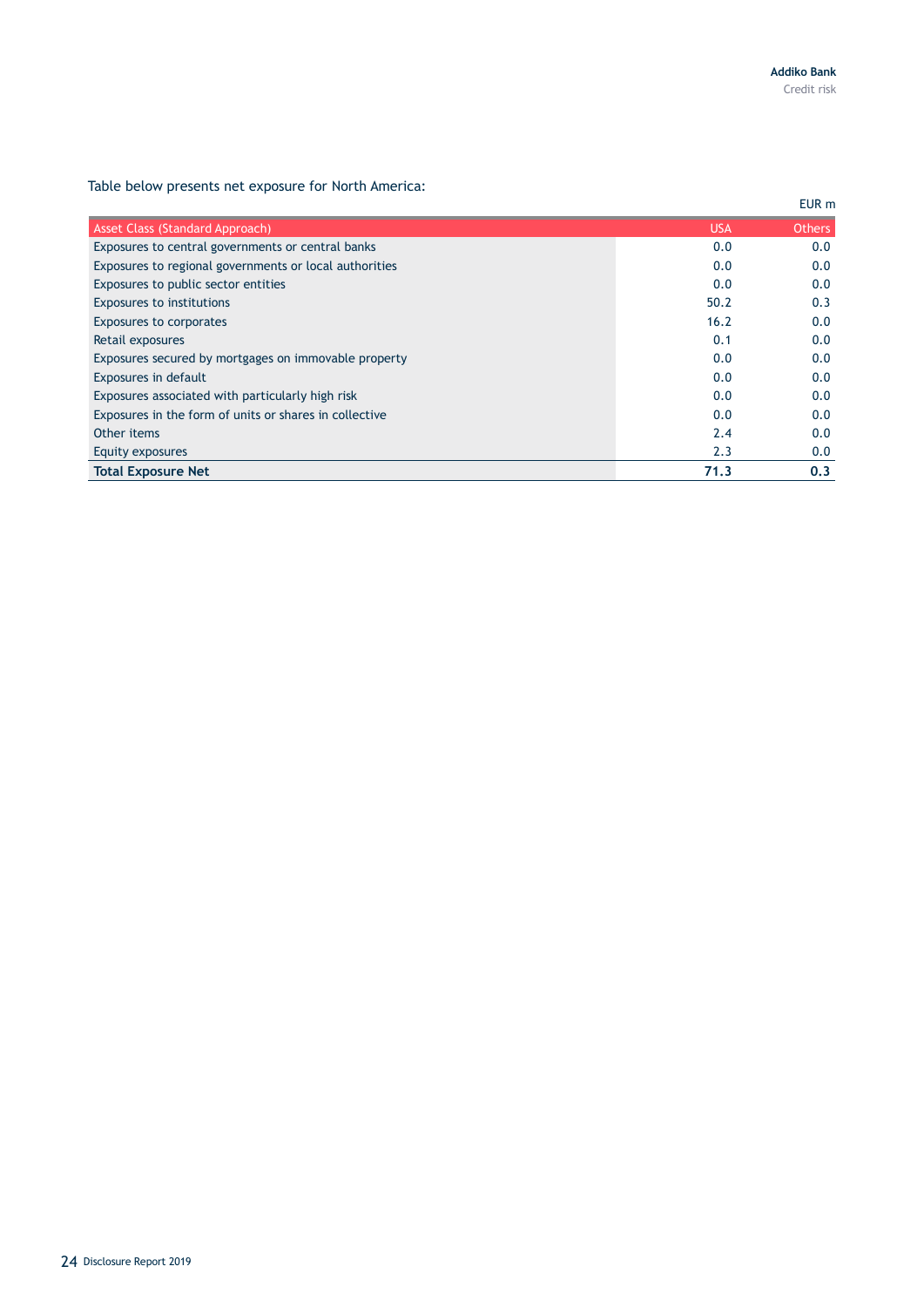#### **Art 442 e CRR**

Table below provides the breakdown of the net credit risk exposure by significant industries:

|                                                           |      |      |       |      |      |       |       |       |       | EUR m |
|-----------------------------------------------------------|------|------|-------|------|------|-------|-------|-------|-------|-------|
| Asset Class (Standard Approach)                           | A    | B    | C.    | D    | Е    | F     | G     | H.    |       |       |
| Exposures to central governments or<br>central banks      | 0.0  | 0.0  | 0.0   | 0.0  | 0.0  | 0.0   | 0.0   | 0.0   | 0.0   | 0.0   |
| Exposures to regional governments or<br>local authorities | 0.0  | 0.0  | 0.0   | 0.0  | 0.0  | 0.0   | 0.0   | 0.0   | 0.0   | 0.0   |
| Exposures to public sector entities                       | 0.1  | 0.0  | 0.1   | 12.2 | 6.9  | 2.5   | 0.0   | 0.1   | 0.0   | 0.1   |
| <b>Exposures to institutions</b>                          | 0.0  | 0.0  | 0.0   | 0.0  | 0.0  | 0.0   | 0.0   | 0.0   | 0.0   | 0.0   |
| <b>Exposures to corporates</b>                            | 28.1 | 24.5 | 381.3 | 46.1 | 35.2 | 171.5 | 355.5 | 69.8  | 38.1  | 61.0  |
| Retail exposures                                          | 28.5 | 0.4  | 166.6 | 9.9  | 10.4 | 173.0 | 238.7 | 67.5  | 19.6  | 22.5  |
| Exposures secured by mortgages on<br>immovable property   | 7.7  | 4.2  | 53.7  | 2.1  | 0.8  | 29.0  | 77.4  | 26.0  | 49.1  | 3.9   |
| Exposures in default                                      | 2.1  | 0.0  | 10.4  | 0.6  | 0.6  | 4.5   | 9.3   | 2.2   | 2.4   | 2.6   |
| Exposures associated with<br>particularly high risk       | 0.7  | 0.0  | 0.0   | 0.0  | 0.0  | 15.2  | 0.0   | 0.0   | 0.0   | 0.0   |
| Exposures in the form of units or<br>shares in collective | 0.0  | 0.0  | 0.0   | 0.0  | 0.0  | 0.0   | 0.0   | 0.0   | 0.0   | 0.0   |
| Other items                                               | 0.1  | 0.0  | 0.0   | 0.0  | 0.0  | 0.0   | 0.0   | 0.0   | 0.0   | 0.0   |
| Equity exposures                                          | 0.0  | 0.0  | 0.0   | 0.3  | 0.0  | 0.0   | 0.0   | 0.0   | 0.0   | 0.0   |
| <b>Total Exposure Net</b>                                 | 67.3 | 29.2 | 612.1 | 71.2 | 53.9 | 395.7 | 681.0 | 165.6 | 109.3 | 90.1  |

A - Agriculture, forestry and fishing, B - Mining and quarrying, C - Manufacturing, D - Electricity, gas, steam and air conditioning supply, E - Water supply; sewerage; waste management and remediation activities, F - Construction, G - Wholesale and retail trade; repair of motor vehicles and motorcycles, H - Transporting and storage, I - Accommodation and food service activities, J - Information and communication

|                                                           |         |       |      |          |      |              |     |       |         | EUR <sub>m</sub> |
|-----------------------------------------------------------|---------|-------|------|----------|------|--------------|-----|-------|---------|------------------|
| <b>Asset Class (Standard Approach)</b>                    | K.      | M     | N    | $\Omega$ | P    | $\mathsf{Q}$ | R.  | S     | т       | U                |
| Exposures to central governments<br>or central banks      | 540.9   | 0.0   | 0.0  | 782.8    | 32.2 | 0.0          | 0.0 | 10.4  | 0.0     | 123.5            |
| Exposures to regional<br>governments or local authorities | 0.0     | 0.1   | 0.0  | 36.9     | 0.0  | 0.0          | 0.0 | 0.0   | 0.0     | 0.0              |
| Exposures to public sector<br>entities                    | 0.1     | 1.3   | 0.0  | 0.8      | 0.2  | 1.2          | 0.2 | 0.2   | 0.0     | 0.0              |
| <b>Exposures to institutions</b>                          | 233.2   | 0.0   | 0.0  | 0.0      | 0.0  | 0.0          | 0.0 | 0.0   | 0.0     | 113.0            |
| <b>Exposures to corporates</b>                            | 158.9   | 59.0  | 31.8 | 2.9      | 0.8  | 12.0         | 4.2 | 19.7  | 10.8    | 19.4             |
| Retail exposures                                          | 10.7    | 49.0  | 18.1 | 0.2      | 1.7  | 2.9          | 3.5 | 4.7   | 1,802.4 | 0.0              |
| Exposures secured by mortgages<br>on immovable property   | 28.0    | 11.4  | 4.8  | 1.2      | 1.2  | 12.0         | 1.8 | 1.7   | 321.1   | 0.0              |
| Exposures in default                                      | 8.2     | 1.6   | 0.4  | 1.7      | 0.0  | 0.3          | 0.0 | 3.7   | 53.2    | 0.0              |
| Exposures associated with<br>particularly high risk       | 1.1     | 2.2   | 0.0  | 0.0      | 0.0  | 0.0          | 0.0 | 0.0   | 0.0     | 0.0              |
| Exposures in the form of units or<br>shares in collective | 29.6    | 0.0   | 0.0  | 0.0      | 0.0  | 0.0          | 0.0 | 0.0   | 0.0     | 0.0              |
| Other items                                               | 14.8    | 0.0   | 0.0  | 0.0      | 0.0  | 0.0          | 0.0 | 261.7 | 2.4     | 0.5              |
| Equity exposures                                          | 2.7     | 0.2   | 0.0  | 0.0      | 0.0  | 0.0          | 0.0 | 0.0   | 0.0     | 0.0              |
| <b>Total Exposure Net</b>                                 | 1,028.1 | 124.8 | 55.1 | 826.3    | 36.1 | 28.4         | 9.8 | 302.2 | 2,190.0 | 256.5            |

K - Financial and insurance activities, M - Professional, scientific and technical activities, N - Administrative and support service activities, O – Public administration and defence; compulsory social security, P - Education, Q - Human health and social work activities, R - Arts, entertainment and recreation, S - Other services activities, T - Activities of households as employers; undifferentiated goods - and services - producing activities of households for own use, U - Activities of extraterritorial organisations and bodies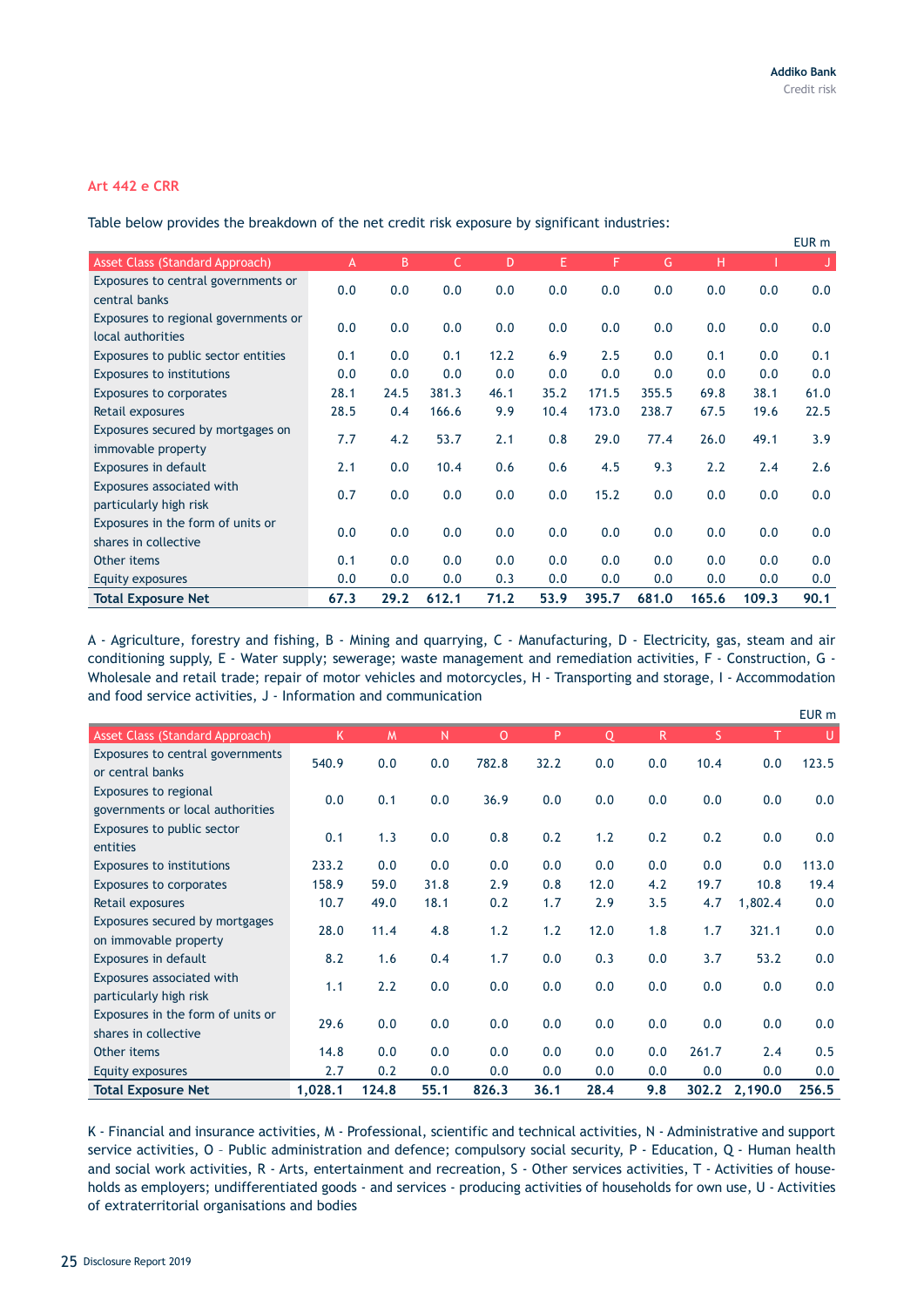Please see disclosure on Art 442 c CRR for details on exposure to SMEs.

#### **Art 442 f CRR**

Table below provides information on the breakdown of the net credit risk exposure to residual maturity by significant exposure classes.

|                                                         |                     |                  |                              |             |                       | EUR m        |
|---------------------------------------------------------|---------------------|------------------|------------------------------|-------------|-----------------------|--------------|
| <b>Asset Class (Standard Approach)</b>                  | <b>On</b><br>demand | $\leq$ 1<br>vear | $> 1$ year<br>$\leq$ 5 years | $>$ 5 years | No stated<br>maturity | <b>Total</b> |
| Exposures to central governments or central banks       | 569.4               | 0.0              | 170.5                        | 749.9       | 0.0                   | 1,489.9      |
| Exposures to regional governments or local authorities  | 0.5                 | 0.2              | 0.9                          | 35.4        | 0.0                   | 37.0         |
| Exposures to public sector entities                     | 2.7                 | 4.3              | 3.3                          | 15.7        | 0.0                   | 26.0         |
| <b>Exposures to institutions</b>                        | 54.9                | 36.2             | 99.2                         | 155.9       | 0.0                   | 346.2        |
| Exposures to corporates                                 | 239.0               | 245.2            | 417.6                        | 628.4       | 0.5                   | 1,530.7      |
| Retail exposures                                        | 386.5               | 199.2            | 548.8                        | 1,493.9     | 1.7                   | 2,630.2      |
| Exposures secured by mortgages on immovable<br>property | 15.0                | 13.7             | 59.7                         | 548.9       | 0.0                   | 637.3        |
| <b>Exposures in default</b>                             | 3.7                 | 6.1              | 19.2                         | 74.7        | 0.3                   | 103.9        |
| Exposures associated with particularly high risk        | 0.0                 | 0.0              | 1.5                          | 17.7        | 0.0                   | 19.2         |
| Exposures in the form of units or shares in collective  | 0.0                 | 0.0              | 0.0                          | 29.6        | 0.0                   | 29.6         |
| Other items                                             | 117.0               | 0.0              | 0.0                          | 3.0         | 159.6                 | 279.6        |
| Equity exposures                                        | 0.0                 | 0.0              | 0.0                          | 0.3         | 2.9                   | 3.2          |
| Net exposure                                            | 1,388.7             | 505.1            | 1,320.7                      | 3,753.3     | 165.0                 | 7,132.8      |

#### **Art 442 g-i CRR**

For a detailed overview on impaired exposures, specific and general risk adjustments as wells as charges for specific and general credit risk adjustments, please refer also to Notes 36-39 and 55 in the Addiko Group's Annual Report 2019. In this context general credit risk adjustments correspond to Stage 1/2 and specific risk adjustments to Stage 3. Please note that specific provisions for exposures considered individually immaterial are calculated based on the Specific Risk Provision Collective Impaired method (" SRP Collective Impaired") instead of an individual analysis.

In order to present the clear view of the credit risk in the following tables, loans and receivables and debt securities are presented. On top of the asset relevant positions, off-balance items are included. Cash balances at central banks and other demand deposits are not included in the following tables.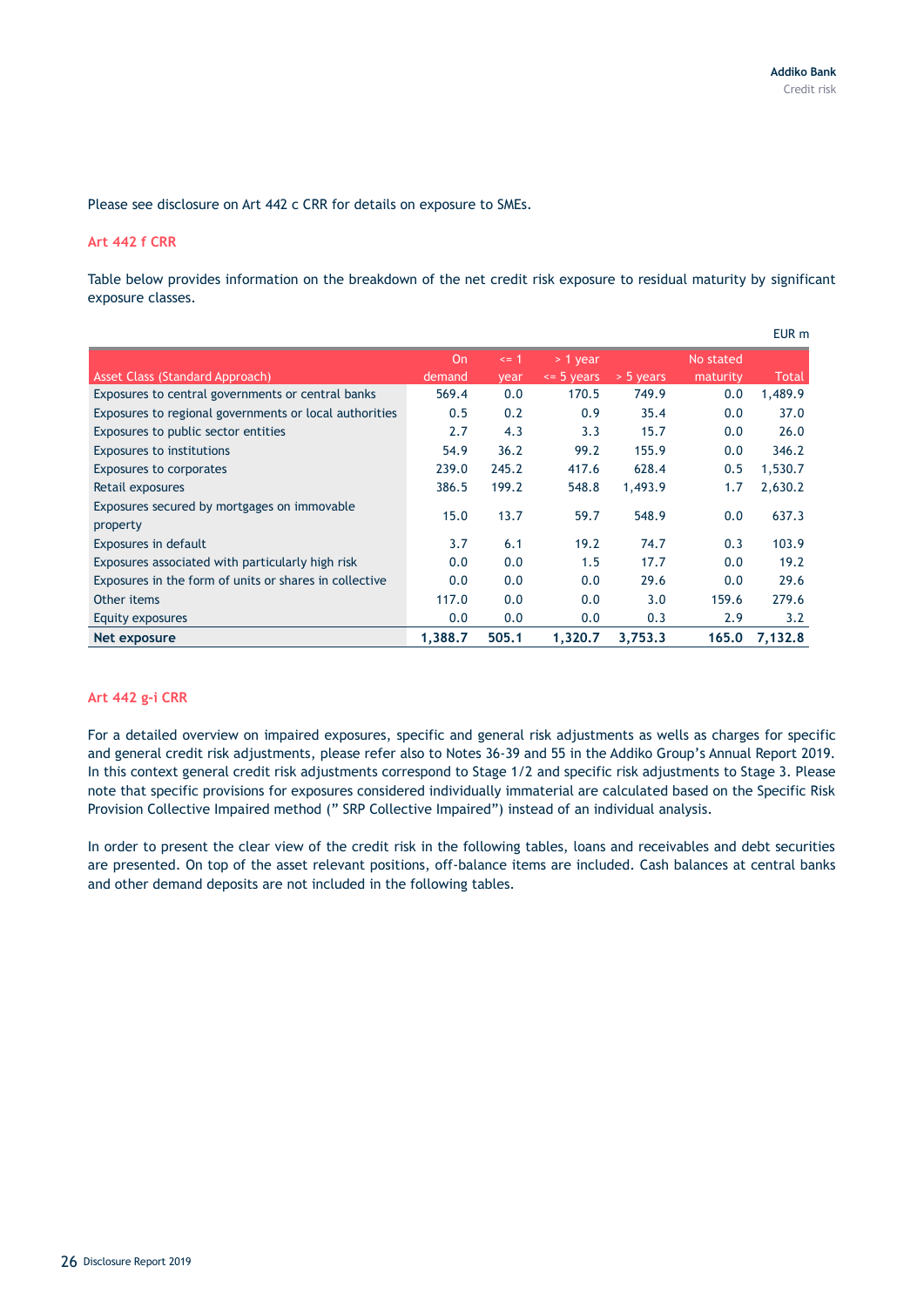Credit risk

|                              |                                                                   |      |                                                       |                              |                                                         |                                                             |     | EUR m                                                                                                          |
|------------------------------|-------------------------------------------------------------------|------|-------------------------------------------------------|------------------------------|---------------------------------------------------------|-------------------------------------------------------------|-----|----------------------------------------------------------------------------------------------------------------|
|                              |                                                                   |      | Non-performing exposures with<br>forbearance measures |                              |                                                         |                                                             |     | <b>Collateral received and financial guarantees</b><br>received                                                |
|                              | <b>Performing</b><br>exposures<br>with<br>forbearance<br>measures |      | of which:<br><b>Defaulted</b>                         | of which:<br><b>Impaired</b> | Performing<br>exposures with<br>forbearance<br>measures | Non-performing<br>exposures with<br>forbearance<br>measures |     | <b>Collateral and Financial guarantees received on</b><br>exposures with forbearance measures                  |
|                              |                                                                   |      |                                                       |                              |                                                         |                                                             |     | <b>Of which: Financial</b><br>guarantees received on non-<br>performing exposures with<br>forbearance measures |
| <b>Loans and advances</b>    | 29.8                                                              | 56.9 | 56.9                                                  | 56.9                         | $-2.2$                                                  | $-31.9$                                                     | 0.0 | 0.6                                                                                                            |
| Central banks                | 0.0                                                               | 0.0  | 0.0                                                   | 0.0                          | 0.0                                                     | 0.0                                                         | 0.0 | 0.0                                                                                                            |
| General governments          | 0.0                                                               | 1.8  | 1.8                                                   | 1.8                          | 0.0                                                     | $-0.6$                                                      | 0.0 | 0.0                                                                                                            |
| Credit institutions          | 0.0                                                               | 0.0  | 0.0                                                   | 0.0                          | 0.0                                                     | 0.0                                                         | 0.0 | 0.0                                                                                                            |
| Other financial corporations | 0.0                                                               | 0.3  | 0.3                                                   | 0.3                          | 0.0                                                     | $-0.3$                                                      | 0.0 | 0.0                                                                                                            |
| Non-financial corporations   | 11.8                                                              | 38.0 | 38.0                                                  | 38.0                         | $-0.8$                                                  | $-20.8$                                                     | 0.0 | 0.6                                                                                                            |
| <b>Households</b>            | 18.0                                                              | 16.8 | 16.8                                                  | 16.8                         | $-1.3$                                                  | $-10.3$                                                     | 0.0 | 0.0                                                                                                            |
| <b>Debt securities</b>       | 0.0                                                               | 0.0  | 0,0                                                   | 0.0                          | 0.0                                                     | 0.0                                                         | 0.0 | 0.0                                                                                                            |
| Loan commitments given       | 0.1                                                               | 0.1  | 0.0                                                   | 0,1                          | 0.0                                                     | 0.0                                                         | 0.0 | 0.0                                                                                                            |
| <b>Total</b>                 | 30.0                                                              | 57.1 | 56.9                                                  | 57.1                         | $-2.2$                                                  | $-31.9$                                                     | 0.0 | 0.6                                                                                                            |

The following table provides an overview of the quality of forborne exposures:

Please see Note 55.12 of Addiko Group's Annual Report 2019 for details on the development of forborne exposures.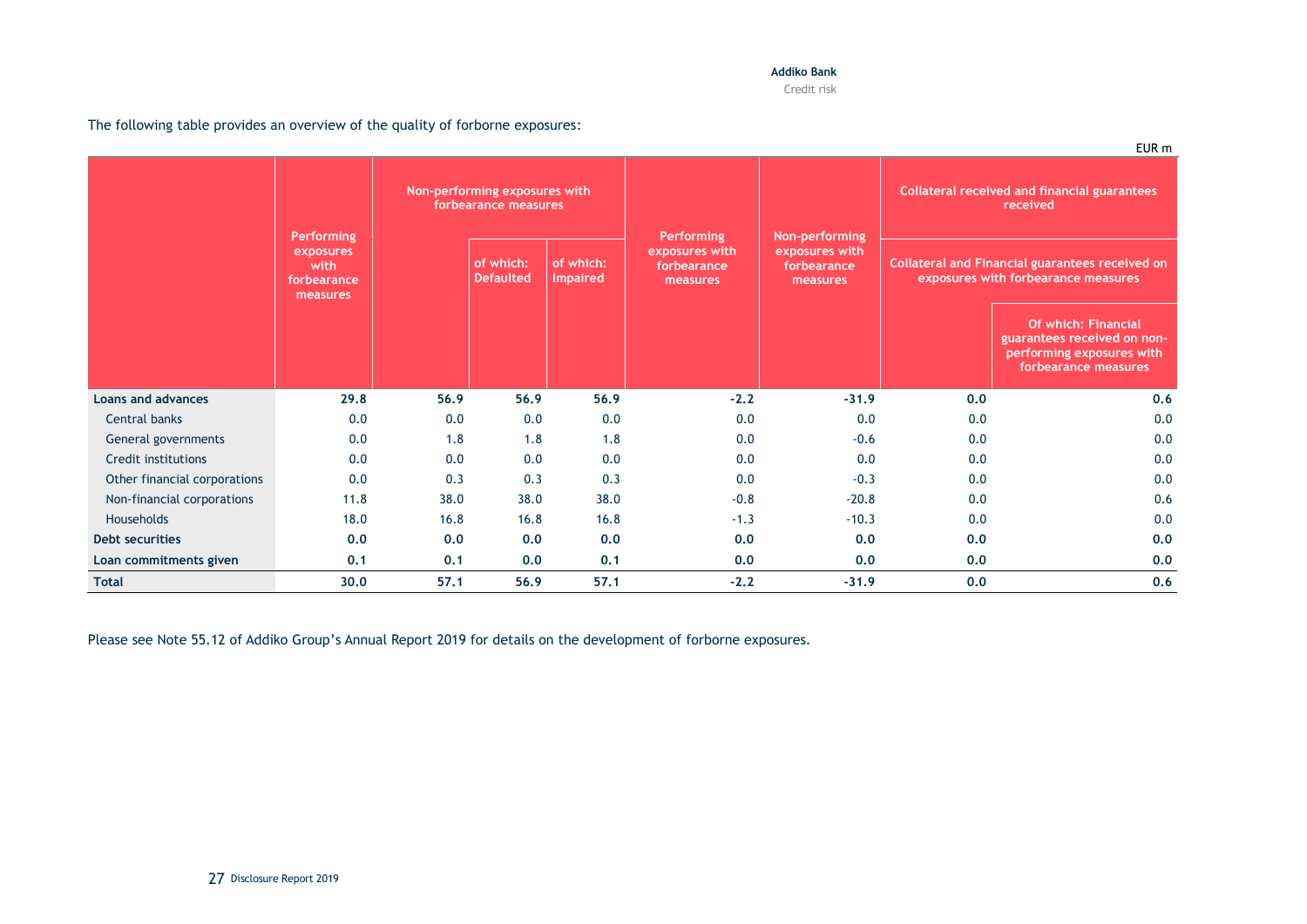Credit risk

The following table provides an overview of credit quality of performing and non-performing exposures:

|                                                        | Gross carrying amount/nominal amount |                                                     |                                           |       |                                                                                    |                                                    |                                             |                                          |                                          |                                          |                         |                        |
|--------------------------------------------------------|--------------------------------------|-----------------------------------------------------|-------------------------------------------|-------|------------------------------------------------------------------------------------|----------------------------------------------------|---------------------------------------------|------------------------------------------|------------------------------------------|------------------------------------------|-------------------------|------------------------|
|                                                        |                                      | <b>Performing</b>                                   |                                           |       |                                                                                    | Non-performing                                     |                                             |                                          |                                          |                                          |                         |                        |
|                                                        |                                      | Not past due<br>or past due<br>$\epsilon$ = 30 days | Past due<br>$> 30$ days<br>$\leq$ 90 days |       | Unlikely to pay<br>that are not<br>past-due or<br>past-due<br>$\epsilon$ = 90 days | Past due<br>$> 90 \text{ days}$<br>$\leq$ 180 days | Past due<br>$> 180$ days<br>$\leq$ = 1 year | Past due<br>$> 1$ year<br>$\leq$ 2 years | Past due<br>$> 2$ year<br>$\leq$ 5 years | Past due<br>$> 5$ year<br>$\leq$ 7 years | Past due<br>$> 7$ years | Of which:<br>defaulted |
| <b>Loans and advances</b>                              | 3,885.6                              | 3,871.7                                             | 13.9                                      | 264.1 | 58.6                                                                               | 18.7                                               | 32.2                                        | 24.9                                     | 51.8                                     | 22.5                                     | 55.6                    | 264.1                  |
| <b>Central banks</b>                                   | 0.0                                  | 0.0                                                 | 0.0                                       | 0.0   | 0.0                                                                                | 0.0                                                | 0.0                                         | 0.0                                      | 0.0                                      | 0.0                                      | 0.0                     | 0.0                    |
| General governments                                    | 92.6                                 | 92.6                                                | 0.0                                       | 2.2   | 2.2                                                                                | 0.0                                                | 0.0                                         | 0.0                                      | 0.0                                      | 0.0                                      | 0.0                     | 2.2                    |
| Credit institutions                                    | 13.6                                 | 13.6                                                | 0.0                                       | 0.0   | 0.0                                                                                | 0.0                                                | 0.0                                         | 0.0                                      | 0.0                                      | 0.0                                      | 0.0                     | 0.0                    |
| Other financial corporations                           | 31.3                                 | 31.3                                                | 0.0                                       | 0.4   | 0.1                                                                                | 0.0                                                | 0.0                                         | 0.3                                      | 0.0                                      | 0.0                                      | 0.0                     | 0.4                    |
| Non-financial corporations                             | 1,641.5                              | 1,639.9                                             | 1.6                                       | 89.7  | 25.0                                                                               | 8.7                                                | 19.7                                        | 8.2                                      | 17.1                                     | 6.2                                      | 4.8                     | 89.7                   |
| Of which: Small and<br><b>Medium-sized Enterprises</b> | 1,062.0                              | 1,060.4                                             | 1.6                                       | 68.2  | 22.3                                                                               | 8.4                                                | 9.9                                         | 8.1                                      | 10.6                                     | 6.1                                      | 2.6                     | 68.2                   |
| Households                                             | 2,106.6                              | 2,094.3                                             | 12.3                                      | 171.9 | 31.3                                                                               | 10.0                                               | 12.6                                        | 16.4                                     | 34.6                                     | 16.2                                     | 50.8                    | 171.9                  |
| <b>Debt securities</b>                                 | 1,114.3                              | 1,078.3                                             | 0.0                                       | 0.0   | 0.0                                                                                | 0.0                                                | 0.0                                         | 0.0                                      | 0.0                                      | 0.0                                      | 0.0                     | 0.0                    |
| <b>Central banks</b>                                   | 0.0                                  | 0.0                                                 | 0.0                                       | 0.0   | 0.0                                                                                | 0.0                                                | 0.0                                         | 0.0                                      | 0.0                                      | 0.0                                      | 0.0                     | 0.0                    |
| General governments                                    | 779.4                                | 743.4                                               | 0.0                                       | 0.0   | 0.0                                                                                | 0.0                                                | 0.0                                         | 0.0                                      | 0.0                                      | 0.0                                      | 0.0                     | 0.0                    |
| Credit institutions                                    | 222.1                                | 222.1                                               | 0.0                                       | 0.0   | 0.0                                                                                | 0.0                                                | 0.0                                         | 0.0                                      | 0.0                                      | 0.0                                      | 0.0                     | 0.0                    |
| Other financial corporations                           | 50.8                                 | 50.8                                                | 0.0                                       | 0.0   | 0.0                                                                                | 0.0                                                | 0.0                                         | 0.0                                      | 0.0                                      | 0.0                                      | 0.0                     | 0.0                    |
| Non-financial corporations                             | 62.1                                 | 62.1                                                | 0.0                                       | 0.0   | 0.0                                                                                | 0.0                                                | 0.0                                         | 0.0                                      | 0.0                                      | 0.0                                      | 0.0                     | 0.0                    |
| <b>OFF-BALANCE SHEET EXPOSURES</b>                     | 993.7                                |                                                     |                                           | 13.5  |                                                                                    |                                                    |                                             |                                          |                                          |                                          |                         | 0.0                    |
| <b>Central banks</b>                                   | 0.0                                  |                                                     |                                           | 0.0   |                                                                                    |                                                    |                                             |                                          |                                          |                                          |                         | 0.0                    |
| General governments                                    | 0.7                                  |                                                     |                                           | 0.0   |                                                                                    |                                                    |                                             |                                          |                                          |                                          |                         | 0.0                    |
| <b>Credit institutions</b>                             | 3.2                                  |                                                     |                                           | 0.0   |                                                                                    |                                                    |                                             |                                          |                                          |                                          |                         | 0.0                    |
| Other financial corporations                           | 4.2                                  |                                                     |                                           | 4.5   |                                                                                    |                                                    |                                             |                                          |                                          |                                          |                         | 0.0                    |
| Non-financial corporations                             | 865.6                                |                                                     |                                           | 8.0   |                                                                                    |                                                    |                                             |                                          |                                          |                                          |                         | 0.0                    |
| Households                                             | 120.0                                |                                                     |                                           | 1.0   |                                                                                    |                                                    |                                             |                                          |                                          |                                          |                         | 0.0                    |
| <b>Total</b>                                           | 5,993.7                              | 4,950.0                                             | 13.9                                      | 277.7 | 58.6                                                                               | 18.7                                               | 32.2                                        | 24.9                                     | 51.8                                     | 22.5                                     | 55.6                    | 264.2                  |

The gross NPL ratio as of December 31, 2019 amounts to 9,5%. The overall NPE stock was further reduced in 2019, mainly influenced by repayments, settlements and portfolio sales, as well as impacted by a mandatory write-off in ABSE related to exposures in CHF and collection effects in all countries.

EUR m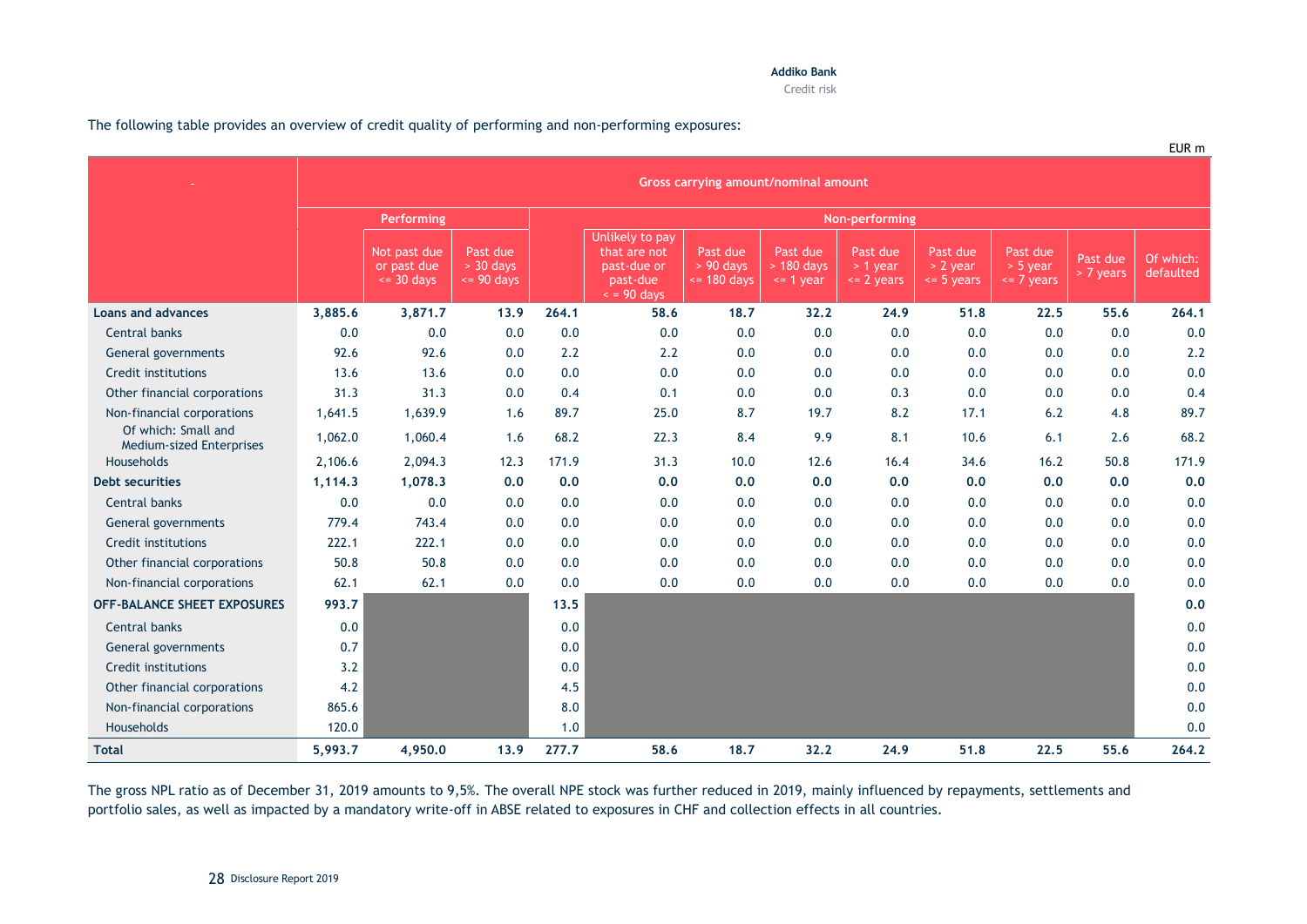Credit risk

The following table provides an overview of the credit quality of performing and non-performing exposures and related impairments, provisions and valuation adjustments by portfolio and exposure class:

|                                                  |         |                                      |                               |       |                                   |                        |                                                                                                         |                     |                     |                                                                                                                                            |                                                              |                                                             |         |                                      | EUR m                              |
|--------------------------------------------------|---------|--------------------------------------|-------------------------------|-------|-----------------------------------|------------------------|---------------------------------------------------------------------------------------------------------|---------------------|---------------------|--------------------------------------------------------------------------------------------------------------------------------------------|--------------------------------------------------------------|-------------------------------------------------------------|---------|--------------------------------------|------------------------------------|
|                                                  |         | Gross carrying amount/nominal amount |                               |       |                                   |                        | Accumulated impairment, accumulated negative changes in fair<br>value due to credit risk and provisions |                     |                     |                                                                                                                                            | Accumu-<br>lated partial<br>write-offs<br>(negative<br>sign) | Collateral received and<br>financial guarantees<br>received |         |                                      |                                    |
|                                                  |         | Performing                           |                               |       | Non-performing                    |                        | <b>Performing exposures -</b><br>Accumulated impairment and<br>provisions                               |                     |                     | Non-performing exposures - Accu-<br>mulated impairment, accumulated<br>negative changes in fair value due<br>to credit risk and provisions |                                                              |                                                             |         | <b>On</b><br>performing<br>exposures | On non-<br>performing<br>exposures |
|                                                  |         | Of which<br>stage 1                  | <b>Of</b><br>which<br>stage 2 |       | <sup>Of</sup><br>which<br>stage 2 | Of<br>which<br>stage 3 |                                                                                                         | Of which<br>stage 1 | Of which<br>stage 2 |                                                                                                                                            | Of which<br>stage 2                                          | Of which<br>stage 3                                         |         |                                      |                                    |
| <b>Loans and advances</b>                        | 3,885.6 | 3,659.8                              | 225.7                         | 264.1 | 0.0                               | 264.1                  | $-67.1$                                                                                                 | $-30.9$             | $-36.2$             | $-197.1$                                                                                                                                   | 0.0                                                          | $-197.1$                                                    | $-51.2$ | 1,255.0                              | 29.2                               |
| <b>Central banks</b>                             | 0.0     | 0.0                                  | 0.0                           | 0.0   | 0.0                               | 0.0                    | 0.0                                                                                                     | 0.0                 | 0.0                 | 0.0                                                                                                                                        | 0.0                                                          | 0.0                                                         | 0.0     | 0.0                                  | 0.0                                |
| General governments                              | 92.6    | 92.2                                 | 0.4                           | 2.2   | 0.0                               | 2.2                    | $-0.3$                                                                                                  | $-0.3$              | 0.0                 | $-0.7$                                                                                                                                     | 0.0                                                          | $-0.7$                                                      | 0.0     | 2.3                                  | 1.1                                |
| Credit institutions                              | 13.6    | 14.1                                 | $-0.4$                        | 0.0   | 0.0                               | 0.0                    | 0.0                                                                                                     | 0.0                 | 0.0                 | 0.0                                                                                                                                        | 0.0                                                          | 0.0                                                         | 0.0     | 0.0                                  | 0.0                                |
| Other financial corporations                     | 31.3    | 31.3                                 | 0.0                           | 0.4   | 0.0                               | 0.4                    | $-0.2$                                                                                                  | $-0.2$              | 0.0                 | $-0.4$                                                                                                                                     | 0.0                                                          | $-0.4$                                                      | 0.0     | 15.0                                 | 0.0                                |
| Non-financial corporations                       | 1,641.5 | 1,602.3                              | 39.2                          | 89.7  | 0.0                               | 89.7                   | $-13.6$                                                                                                 | $-10.1$             | $-3.5$              | $-59.6$                                                                                                                                    | 0.0                                                          | $-59.6$                                                     | $-2.4$  | 559.0                                | 12.1                               |
| Of which: Small and Medium-<br>sized Enterprises | 1,062.0 | 1,039.6                              | 22.3                          | 68.2  | 0.0                               | 68.2                   | $-10.0$                                                                                                 | $-6.0$              | $-3.9$              | $-44.8$                                                                                                                                    | 0.0                                                          | $-44.8$                                                     | $-2.2$  | 328.8                                | 7.3                                |
| <b>Households</b>                                | 2,106.6 | 1,920.0                              | 186.6                         | 171.9 | 0.0                               | 171.9                  | $-53.0$                                                                                                 | $-20.3$             | $-32.7$             | $-136.5$                                                                                                                                   | 0.0                                                          | $-136.5$                                                    | $-48.8$ | 678.7                                | 16.0                               |
| <b>Debt securities</b>                           | 1,114.3 | 1,062.0                              | 0.0                           | 0.0   | 0.0                               | 0.0                    | $-0.7$                                                                                                  | $-0.7$              | 0.0                 | 0.0                                                                                                                                        | 0.0                                                          | 0.0                                                         | 0.0     | 0.0                                  | 0.0                                |
| <b>Central banks</b>                             | 0.0     | 0.0                                  | 0.0                           | 0.0   | 0.0                               | 0.0                    | 0.0                                                                                                     | 0.0                 | 0.0                 | 0.0                                                                                                                                        | 0.0                                                          | 0.0                                                         | 0.0     | 0.0                                  | 0.0                                |
| General governments                              | 779.4   | 743.4                                | 0.0                           | 0.0   | 0.0                               | 0.0                    | 0.0                                                                                                     | 0.0                 | 0.0                 | 0.0                                                                                                                                        | 0.0                                                          | 0.0                                                         | 0.0     | 0.0                                  | 0.0                                |
| Credit institutions                              | 222.1   | 222.1                                | 0.0                           | 0.0   | 0.0                               | 0.0                    | $-0.5$                                                                                                  | $-0.5$              | 0.0                 | 0.0                                                                                                                                        | 0.0                                                          | 0.0                                                         | 0.0     | 0.0                                  | 0.0                                |
| Other financial corporations                     | 50.8    | 34.4                                 | 0.0                           | 0.0   | 0.0                               | 0.0                    | 0.0                                                                                                     | 0.0                 | 0.0                 | 0.0                                                                                                                                        | 0.0                                                          | 0.0                                                         | 0.0     | 0.0                                  | 0.0                                |
| Non-financial corporations                       | 62.1    | 62.1                                 | 0.0                           | 0.0   | 0.0                               | 0.0                    | $-0.1$                                                                                                  | $-0.1$              | 0.0                 | 0.0                                                                                                                                        | 0.0                                                          | 0.0                                                         | 0.0     | 0.0                                  | 0.0                                |
| <b>OFF-BALANCE SHEET EXPOSURES</b>               | 993.7   | 983.4                                | 10.4                          | 13.5  | 0.0                               | 13.5                   | $-3.4$                                                                                                  | $-2.8$              | $-0.6$              | -6.6                                                                                                                                       | 0.0                                                          | $-6.6$                                                      |         | 0.0                                  | 0.0                                |
| Central banks                                    | 0.0     | 0.0                                  | 0.0                           | 0.0   | 0.0                               | 0.0                    | 0.0                                                                                                     | 0.0                 | 0.0                 | 0.0                                                                                                                                        | 0.0                                                          | 0.0                                                         |         | 0.0                                  | 0.0                                |
| General governments                              | 0.7     | 0.7                                  | 0.0                           | 0.0   | 0.0                               | 0.0                    | 0.0                                                                                                     | 0.0                 | 0.0                 | 0.0                                                                                                                                        | 0.0                                                          | 0.0                                                         |         | 0.0                                  | 0.0                                |
| Credit institutions                              | 3.2     | 3.2                                  | 0.0                           | 0.0   | 0.0                               | 0.0                    | 0.0                                                                                                     | 0.0                 | 0.0                 | 0.0                                                                                                                                        | 0.0                                                          | 0.0                                                         |         | 0.0                                  | 0.0                                |
| Other financial corporations                     | 4.2     | 4.2                                  | 0.0                           | 4.5   | 0.0                               | 4.5                    | 0.0                                                                                                     | 0.0                 | 0.0                 | $-1.0$                                                                                                                                     | 0.0                                                          | $-1.0$                                                      |         | 0.0                                  | 0.0                                |
| Non-financial corporations                       | 865.6   | 857.1                                | 8.6                           | 8.0   | 0.0                               | 8.0                    | $-2.9$                                                                                                  | $-2.6$              | $-0.3$              | $-4.7$                                                                                                                                     | 0.0                                                          | $-4.7$                                                      |         | 0.0                                  | 0.0                                |
| Households                                       | 120.0   | 118.3                                | 1.8                           | 1.0   | 0.0                               | 1.0                    | $-0.4$                                                                                                  | $-0.2$              | $-0.2$              | $-0.8$                                                                                                                                     | 0.0                                                          | $-0.8$                                                      |         | 0.0                                  | 0.0                                |
| <b>Total</b>                                     | 5,993.7 | 5,705.2                              | 236.1                         | 277.7 | 0.0                               | 277.7                  | $-71.2$                                                                                                 | $-34.4$             | $-36.8$             | $-203.7$                                                                                                                                   | 0.0                                                          | $-203.7$                                                    | $-51.2$ | 1,255.0                              | 29.2                               |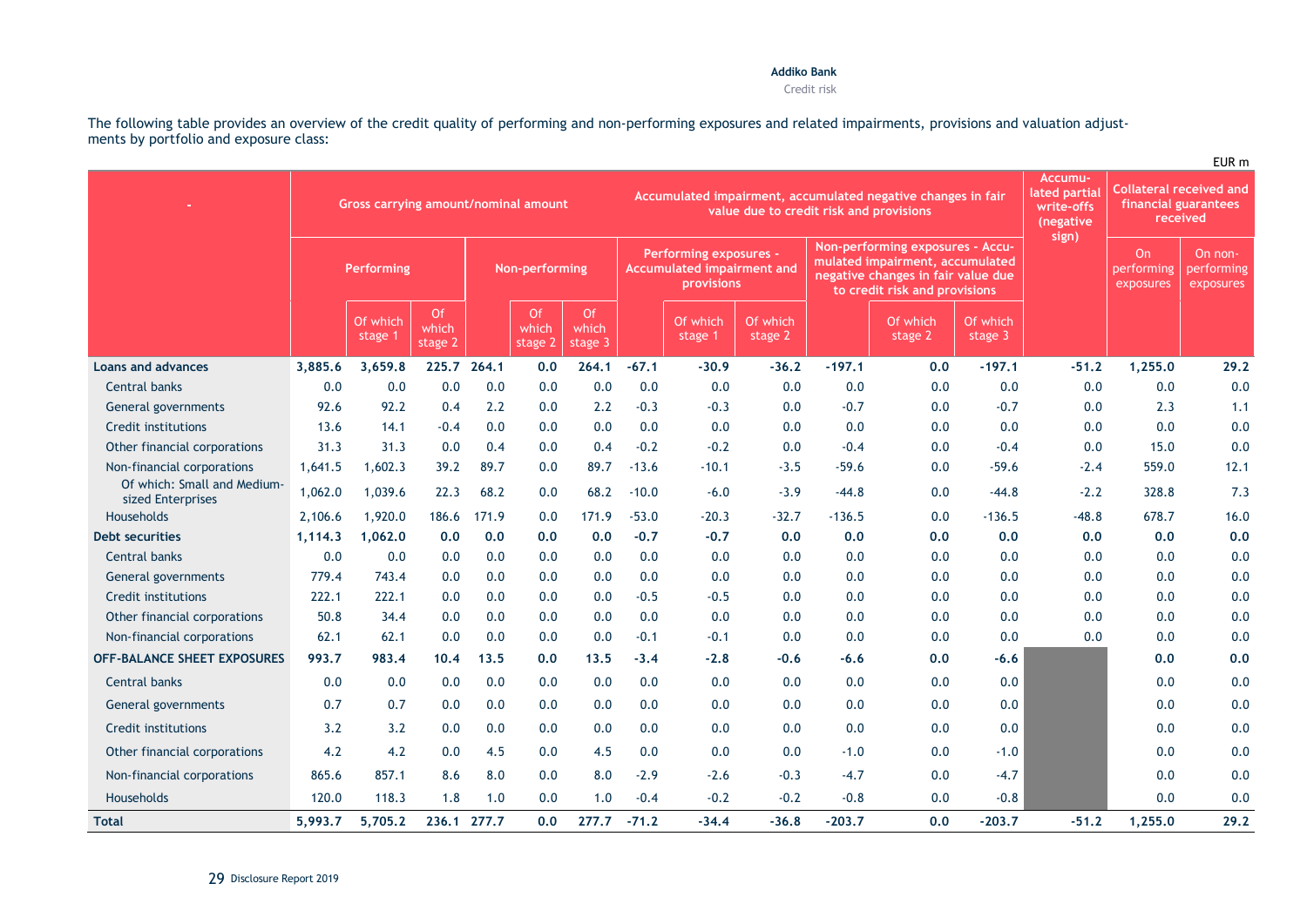|                                         |                                                         | EUR <sub>m</sub>                |  |  |  |  |
|-----------------------------------------|---------------------------------------------------------|---------------------------------|--|--|--|--|
|                                         | Collateral obtained by taking possession<br>accumulated |                                 |  |  |  |  |
|                                         | Value at initial<br>recognition                         | Accumulated<br>negative changes |  |  |  |  |
| Property, Plant and Equipment           | 2.7                                                     | 1.5                             |  |  |  |  |
| Other than Property Plant and Equipment | 8.7                                                     | 3.5                             |  |  |  |  |
| Residential immovable property          | 7.4                                                     | 2.7                             |  |  |  |  |
| Commercial immovable property           | 1.3                                                     | 0.8                             |  |  |  |  |
| Movable property                        | 0.0                                                     | 0.0                             |  |  |  |  |
| Equity and debt securities              | 0.0                                                     | 0.0                             |  |  |  |  |
| Other                                   | 0.0                                                     | 0.0                             |  |  |  |  |
| <b>Total</b>                            | 11.4                                                    | 5.1                             |  |  |  |  |

The following table provides an overview of foreclosed assets obtained from non-performing exposures:

In the financial year 2019 no significant changes of the foreclosed assets obtained from non-performing exposures occurred.

The following table provides a breakdown of loans and advances to non-financial corporations by industry type:

|                                                       |                       |                | EUR <sub>m</sub>               |
|-------------------------------------------------------|-----------------------|----------------|--------------------------------|
|                                                       | <b>Gross carrying</b> | Of which: non- | (-) Accumulated impairment     |
|                                                       | amount                | performing     | (Stages 1 to 3), included POCI |
| A Agriculture, forestry and fishing                   | 50.2                  | 2.3            | $-1.5$                         |
| B Mining and quarrying                                | 17.9                  | 0.0            | $-0.1$                         |
| C Manufacturing                                       | 453.8                 | 27.5           | $-23.5$                        |
| D Electricity, gas, steam and air conditioning supply | 45.5                  | 2.2            | $-2.4$                         |
| E Water supply                                        | 15.9                  | 0.7            | $-0.4$                         |
| <b>F</b> Construction                                 | 140.7                 | 8.0            | $-7.6$                         |
| G Wholesale and retail trade                          | 470.6                 | 17.6           | $-15.1$                        |
| H Transport and storage                               | 110.1                 | 5.2            | $-4.6$                         |
| LAccommodation and food service activities            | 107.8                 | 3.2            | $-2.3$                         |
| J Information and communication                       | 60.0                  | 4.8            | $-2.8$                         |
| K Financial and insurance activities                  | 30.9                  | 7.1            | $-4.0$                         |
| L Real estate activities                              | 85.9                  | 5.1            | $-2.0$                         |
| M Professional, scientific and technical activities   | 69.2                  | 3.8            | $-3.8$                         |
| N Administrative and support service activities       | 29.6                  | 1.3            | $-1.5$                         |
| O Public administration and defence, compulsory       | 3.2                   | 0.0            | $-0.0$                         |
| social security                                       |                       |                |                                |
| P Education                                           | 2.4                   | 0.1            | $-0.1$                         |
| Q Human health services and social work activities    | 24.1                  | 0.5            | $-0.7$                         |
| R Arts, entertainment and recreation                  | 6.8                   | 0.1            | $-0.2$                         |
| S Other services                                      | 6.5                   | 0.4            | $-0.5$                         |
| <b>LOANS AND ADVANCES</b>                             | 1,731.2               | 89.7           | $-73.2$                        |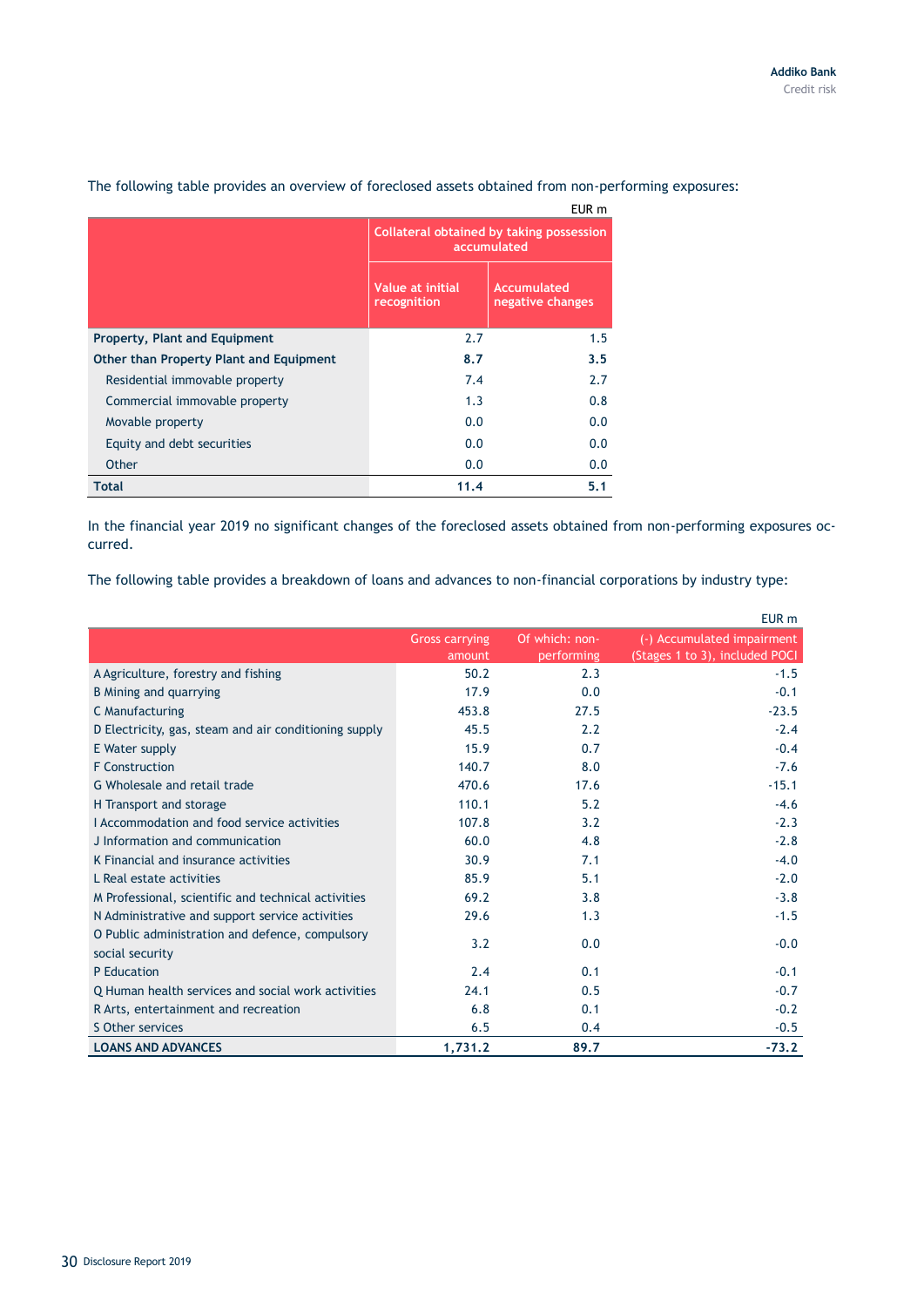|                        |            |                    |                                                                          |                                                                                                                                             | EUR <sub>m</sub>                                            |
|------------------------|------------|--------------------|--------------------------------------------------------------------------|---------------------------------------------------------------------------------------------------------------------------------------------|-------------------------------------------------------------|
|                        | Performing | Non-<br>performing | Performing<br>exposures -<br>Accumulated<br>impairment and<br>provisions | Non-performing exposures -<br>Accumulated impairment,<br>accumulated negative<br>changes in fair value due to<br>credit risk and provisions | <b>Accumulated partial</b><br>write-offs (negative<br>sign) |
| Austria                | 158.3      | 0.0                | $-0.2$                                                                   | 0.0                                                                                                                                         | 0.0                                                         |
| Croatia                | 2,245.9    | 115.4              | $-13.5$                                                                  | $-76.2$                                                                                                                                     | $-9.8$                                                      |
| Sarajevo               | 469.9      | 47.0               | $-7.1$                                                                   | $-40.5$                                                                                                                                     | $-36.8$                                                     |
| Montenegro             | 208.2      | 16.6               | $-8.6$                                                                   | $-10.0$                                                                                                                                     | 0.0                                                         |
| Banja Luka             | 387.8      | 43.5               | $-7.3$                                                                   | $-37.6$                                                                                                                                     | $-4.6$                                                      |
| Slovenia               | 1,609.1    | 28.1               | $-11.1$                                                                  | $-8.3$                                                                                                                                      | 0.0                                                         |
| Serbia                 | 914.5      | 27.1               | $-15.3$                                                                  | $-18.0$                                                                                                                                     | 0.0                                                         |
| Adjustment Group Level | 0.0        | 0.0                | $-8.0$                                                                   | 0.0                                                                                                                                         | 0.0                                                         |
| <b>Total</b>           | 5,993.7    | 277.7              | $-71.2$                                                                  | $-190.5$                                                                                                                                    | $-51.2$                                                     |

The following table provides a breakdown of the performing and non-performing exposures by geographical areas:

## **Development of ECL allowance**

Cash reserves at central banks and other demand deposits

|                                                     | EUR m   |
|-----------------------------------------------------|---------|
|                                                     | Stage 1 |
| ECL allowance at 01.01.2019                         | $-4.0$  |
| Changes in the loss allowance                       | 3.6     |
| Transfer between stages                             | 0.0     |
| Write-offs                                          | 0.0     |
| Changes due to modifications that did not result in |         |
| derecognition                                       | 0.0     |
| Changes in models/risk parameters                   | 0.0     |
| Foreign exchange and other movements                | $-0.1$  |
| ECL allowance as at 31.12.2019                      | $-0.4$  |

#### Loans and advances to credit institutions

|                                                                      |         |         |         |             | EUR m        |
|----------------------------------------------------------------------|---------|---------|---------|-------------|--------------|
|                                                                      | Stage 1 | Stage 2 | Stage 3 | <b>POCI</b> | <b>Total</b> |
| ECL allowance at 01.01.2019                                          | 0.0     | 0.0     | 0.0     | 0.0         | 0.0          |
| Changes in the loss allowance                                        | 0.0     | 0.0     | 0.0     | 0.0         | 0.0          |
| Transfer between stages                                              | 0.0     | 0.0     | 0.0     | 0.0         | 0.0          |
| Write-offs                                                           | 0.0     | 0.0     | 0.0     | 0.0         | 0.0          |
| Changes due to modifications that did not result in<br>derecognition | 0.0     | 0.0     | 0.0     | 0.0         | 0.0          |
| Changes in models/risk parameters                                    | 0.0     | 0.0     | 0.0     | 0.0         | 0.0          |
| Foreign exchange and other movements                                 | 0.0     | 0.0     | 0.0     | 0.0         | 0.0          |
| ECL allowance as at 31.12.2019                                       | 0.0     | 0.0     | 0.0     | 0.0         | 0.0          |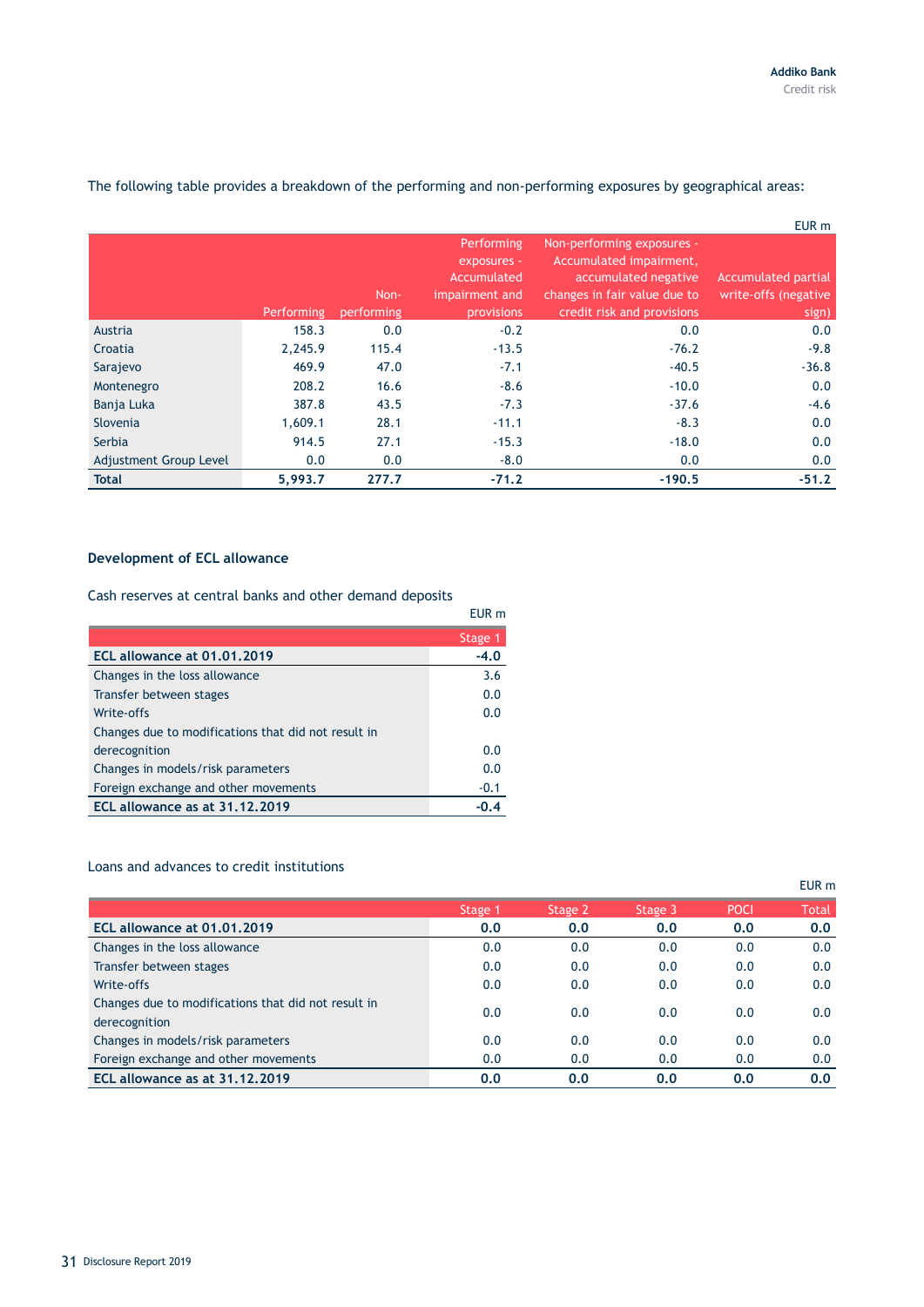#### Loans and advances to customers

|                                                                   |         |         |          |             | EUR m        |
|-------------------------------------------------------------------|---------|---------|----------|-------------|--------------|
|                                                                   | Stage 1 | Stage 2 | Stage 3  | <b>POCI</b> | <b>Total</b> |
| <b>ECL allowance at 01.01.2019</b>                                | $-33.8$ | $-47.4$ | $-282.8$ | $-14.4$     | $-378.4$     |
| Changes in the loss allowance                                     | 27.8    | $-28.7$ | $-5.4$   | $-1.5$      | $-7.8$       |
| Transfer between stages                                           | $-24.7$ | 29.7    | $-10.5$  | 5.5         | 0.0          |
| Changes due to modifications that did not result in derecognition | 0.0     | 0.0     | 0.0      | 0.0         | 0.0          |
| Changes in models/risk parameters                                 | 0.0     | 0.0     | 0.0      | 0.0         | 0.0          |
| Write-offs                                                        | 0.0     | 10.6    | 103.0    | 9.5         | 123.2        |
| Foreign exchange and other movements                              | $-0.3$  | $-0.4$  | $-0.3$   | $-0.2$      | $-1.2$       |
| ECL allowance as at 31.12.2019                                    | $-30.9$ | $-36.2$ | $-196.0$ | $-1.1$      | $-264.2$     |

#### Investment securities

|                                                                   |         |         |         |             | EUR m        |
|-------------------------------------------------------------------|---------|---------|---------|-------------|--------------|
|                                                                   | Stage 1 | Stage 2 | Stage 3 | <b>POCI</b> | <b>Total</b> |
| ECL allowance at 01.01.2019                                       | $-1.7$  | 0.0     | 0.0     | 0.0         | $-1.7$       |
| Changes in the loss allowance                                     | 1.1     | 0.0     | 0.0     | 0.0         | 1.1          |
| Transfer between stages                                           | 0.0     | 0.0     | 0.0     | 0.0         | 0.0          |
| Write-offs                                                        | 0.0     | 0.0     | 0.0     | 0.0         | 0.0          |
| Changes due to modifications that did not result in derecognition | 0.0     | 0.0     | 0.0     | 0.0         | 0.0          |
| Changes in models/risk parameters                                 | 0.0     | 0.0     | 0.0     | 0.0         | 0.0          |
| Foreign exchange and other movements                              | 0.0     | 0.0     | 0.0     | 0.0         | 0.0          |
| ECL allowance as at 31.12.2019                                    | $-0.7$  | 0.0     | 0.0     | 0.0         | $-0.7$       |

#### Provisions – development of loan commitments, financial guarantee and other commitments given

|                                                                   |         |         |         |             | EUR m        |
|-------------------------------------------------------------------|---------|---------|---------|-------------|--------------|
|                                                                   | Stage 1 | Stage 2 | Stage 3 | <b>POCI</b> | <b>Total</b> |
| ECL allowance at 01.01.2019                                       | $-3.0$  | $-1.8$  | $-6.9$  | 0.0         | $-11.7$      |
| Changes in the loss allowance                                     | 1.1     | 0.3     | 0.2     | 0.0         | 1.5          |
| Transfer between stages                                           | $-1.0$  | 0.9     | 0.1     | 0.0         | 0.0          |
| Write-offs                                                        | 0.0     | 0.0     | 0.0     | 0.0         | 0.0          |
| Changes due to modifications that did not result in derecognition | 0.0     | 0.0     | 0.0     | 0.0         | 0.0          |
| Changes in models/risk parameters                                 | 0.0     | 0.0     | 0.0     | 0.0         | 0.0          |
| Foreign exchange and other movements                              | 0.1     | 0.0     | 0.0     | 0.0         | 0.1          |
| ECL allowance as at 31.12.2019                                    | $-2.8$  | $-0.7$  | $-6.6$  | 0.0         | $-10.0$      |

The first table in accordance with Article 442 g-i CRR includes also risk provisions of loans to customers held for sale in the amount of EUR 0.2 million, which are not included in the tables presenting the development of ECL allowances.

#### **Art 442 CRR**

Please see Note 34 of Addiko Group's Annual Report 2019 for details on directly recognised impairment losses.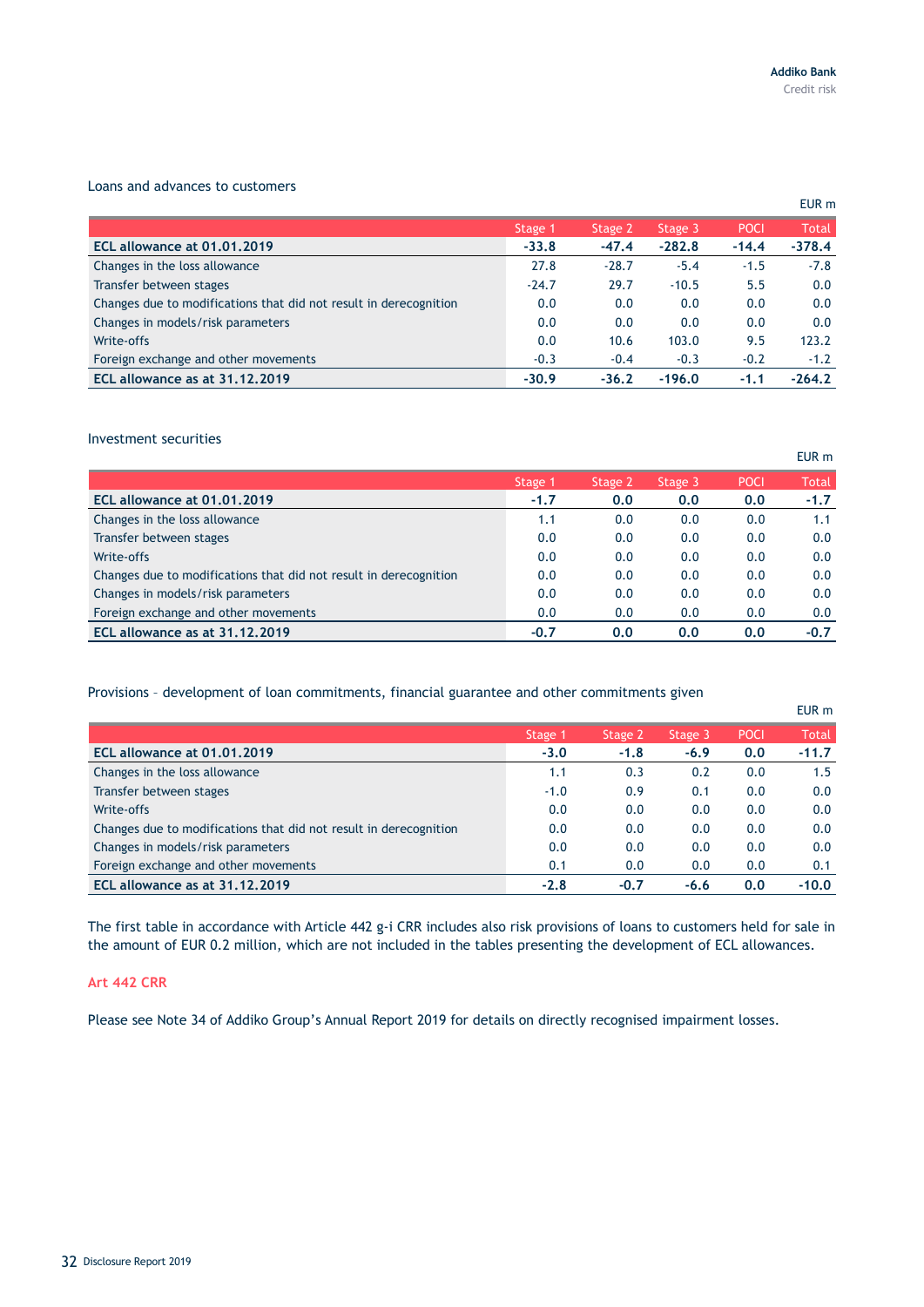# <span id="page-32-0"></span>**5.3 Use of ECAIs**

#### **5.3.1 Scope of application and use of external ratings**

#### **Art 444 a-d CRR**

Pursuant to Article 4 (98) CRR, External Credit Assessment Institution (ECAI) means a credit rating agency that is registered or certified in accordance with Regulation (EC) No 1060/2009. Addiko Group uses the Standardised Approach for determining the minimum capital requirements pursuant to Basel 3.

One ECAI has been licensed: Moody's Investor Service ("Moody's"). Addiko Group has not nominated any ECAs. The assignment of the rating grades to credit quality steps is undertaken according to Article 136 CRR and published EBA Implementing technical Standard on the mapping of ECAIs credit assessments. ECAI risk assessments are used for all exposure classes.

The transfer of the issuer credit ratings onto comparable assets in the banking book is pursuant to Article 138 CRR.

#### **5.3.2 Exposure values associated with credit quality steps**

#### **Art 444 e CRR**

Addiko Group generally uses Moody's Investor Service ("Moody's") ratings. The assignment of the rating grades to credit quality steps is undertaken according to Article 136 CRR.

External ratings are used to a limited extent in some exposure classes to calculate the RWA in the Standardised Approach:

- in case of institutions, if an external rating by an ECAI of the counterparty is available, the risk weight (RW) has to be determined pursuant to Article 120 CRR;
- in case an external rating by an ECAI of the counterparty is not available, the RW has to be determined pursuant to Article 121 CRR;
- in case of central governments and central banks, the RW has to be determined pursuant to Article 114 CRR

The allocation of the external ratings to credit quality steps and risk weights is as follows:

| <b>Moody's Investor Service</b> | <b>Credit Quality Step</b> |
|---------------------------------|----------------------------|
| Aaa to Aa3                      |                            |
| A1 to A3                        |                            |
| Baa1 to Baa3                    | ર                          |
| Ba1 to Ba3                      | $\overline{4}$             |
| B1 to B3                        | 5                          |
| Caa1 and below                  | - 6                        |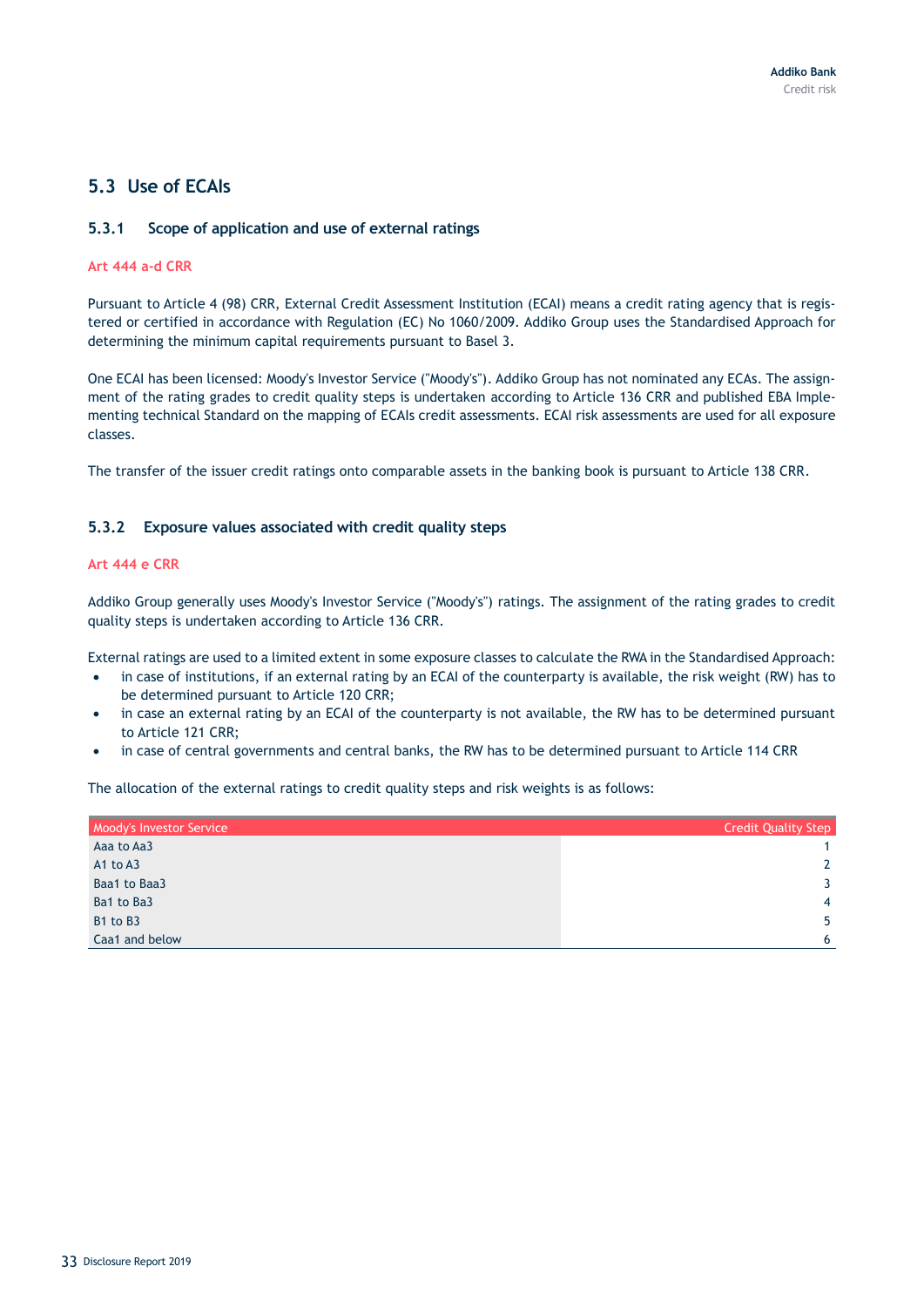|                                                           |         |      |       |       |                    |         |         |      |      |              | EUR <sub>m</sub> |
|-----------------------------------------------------------|---------|------|-------|-------|--------------------|---------|---------|------|------|--------------|------------------|
| <b>Asset Class</b>                                        |         |      |       |       | <b>Risk weight</b> |         |         |      |      |              | Of which         |
|                                                           | 0%      | 10%  | 20%   | 35%   | 50%                | 75%     | 100%    | 150% | 250% | <b>Total</b> | unrated          |
| <b>Exposures to central</b>                               |         |      |       |       |                    |         |         |      |      |              |                  |
| governments or central<br>banks                           | 871.5   | 41.4 | 0.0   | 140.5 | 86.1               | 0.0     | 350.3   | 0.0  | 0.0  | 1,489.9      | 1,223.2          |
| Exposures to regional                                     |         |      |       |       |                    |         |         |      |      |              |                  |
| governments or local<br>authorities                       | 0.0     | 0.0  | 32.1  | 0.0   | 0.0                | 0.0     | 4.9     | 0.0  | 0.0  | 37.0         | 37.0             |
| Exposures to public sector<br>entities                    | 0.0     | 0.0  | 0.0   | 0.0   | 0.0                | 0.0     | 26.0    | 0.0  | 0.0  | 26.0         | 26.0             |
| Exposures to institutions                                 | 0.0     | 0.0  | 100.2 | 1.3   | 228.0              | 0.0     | 16.7    | 0.0  | 0.0  | 346.2        | 28.7             |
| <b>Exposures to corporates</b>                            | 24.0    | 0.0  | 6.5   | 0.0   | 46.2               | 0.0     | 1,453.1 | 1.0  | 0.0  | 1.530.7      | 1,522.1          |
| Retail exposures                                          | 1.0     | 0.0  | 0.0   | 0.0   | 0.0                | 2,539.3 | 89.9    | 0.0  | 0.0  | 2,630.2      | 2,630.2          |
| Exposures secured by                                      |         |      |       |       |                    |         |         |      |      |              |                  |
| mortgages on immovable<br>property                        | 0.0     | 0.0  | 0.0   | 301.1 | 277.8              | 57.4    | 1.0     | 0.0  | 0.0  | 637.3        | 637.3            |
| Exposures in default                                      | 0.6     | 0.0  | 0.0   | 0.0   | 0.0                | 0.0     | 83.0    | 20.3 | 0.0  | 103.9        | 103.9            |
| Exposures associated with<br>particularly high risk       | 0.0     | 0.0  | 0.0   | 0.0   | 0.0                | 0.0     | 0.0     | 19.2 | 0.0  | 19.2         | 19.2             |
| Exposures in the form of<br>units or shares in collective | 0.0     | 0.0  | 13.2  | 0.0   | 0.0                | 0.0     | 16.4    | 0.0  | 0.0  | 29.6         | 29.6             |
| Other items                                               | 145.8   | 0.0  | 0.1   | 0.0   | 0.0                | 0.0     | 126.4   | 0.0  | 7.2  | 279.6        | 279.6            |
| Equity exposures                                          | 0.0     | 0.0  | 0.0   | 0.0   | 0.0                | 0.0     | 3.2     | 0.0  | 0.0  | 3.2          | 3.2              |
| <b>Total Exposure Net</b>                                 | 1,042.9 | 41.4 | 152.1 | 442.9 | 638.0              | 2,596.7 | 2,170.9 | 40.5 | 7.2  | 7,132.8      | 6,540.0          |

The table below provides a breakdown of exposures by asset class and risk weight:

# <span id="page-33-0"></span>**5.4 Leverage**

#### **5.4.1 Leverage ratio**

#### **Art 451 (1) a CRR**

The leverage ratio represents the relationship between Tier 1 capital and the leverage exposure pursuant to Article 429 CRR, more specifically the Delegated Regulation (EU) 2015/62 with regard to leverage ratio (Delegated Act) of 10 October 2014, which was published in the Official Journal of the European Union on 17 January 2015. Essentially, the leverage exposure represents the sum of unweighted on-balance sheet and off-balance sheet positions considering valuation and risk adjustments as defined in the Delegated Act.

As of 31 December 2019, the leverage ratio for Addiko Group at consolidated level amounted to 12.51% (according to IFRS 9 transitional rules) and 12.04% (as if IFRS 9 or analogous ECL transitional arrangements had not been applied), comfortably above the 3.0% minimum requirement expected to apply from 2019. The ratio is calculated on period-end values as of 31 December 2019 for both leverage exposure and Tier 1 capital, while the Tier 1 capital is determined based on fully-fledged CRR definitions, i.e. not including any transitional provisions.

The IFRS 9 transitional rules are presented in chapter 4.1.2.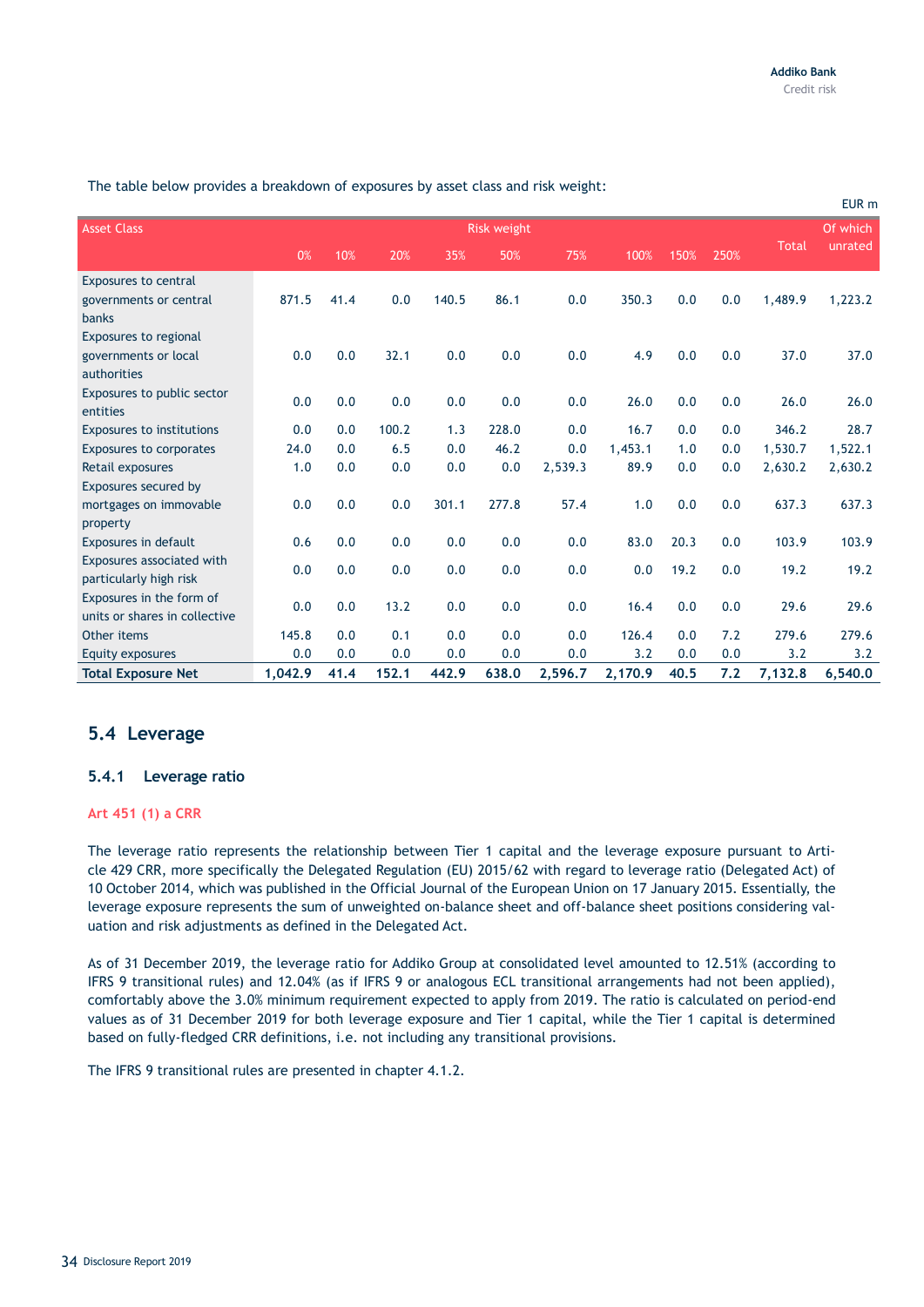## **5.4.2 Leverage exposure breakdown and reconciliation**

#### **Art 451 (1) a-c CRR**

The table below provides a reconciliation of Addiko Group's published financial statements to the total leverage ratio exposure as of 31 December 2019:

|                                                                                                                                                                        | EUR m                |
|------------------------------------------------------------------------------------------------------------------------------------------------------------------------|----------------------|
| Summary reconciliation of accounting assets and leverage ratio exposures                                                                                               | Applicable<br>Amount |
| 1 Total assets as per published financial statements                                                                                                                   | 6,083.6              |
| 2 Adjustment for entities which are consolidated for accounting purposes but are outside the scope of regulatory<br>consolidation                                      | 0.0                  |
| 3 (Adjustment for fiduciary assets recognised on the balance sheet pursuant to the applicable accounting framework                                                     |                      |
| but excluded from the leverage ratio total exposure measure in accordance with Article 429(13) of Regulation (EU) No                                                   | 0.0                  |
| 575/2013)                                                                                                                                                              |                      |
| 4 Adjustments for derivative financial instruments                                                                                                                     | 0.0                  |
| 5 Adjustment for securities financing transactions (SFTs)                                                                                                              | 8.7                  |
| 6 Adjustment for off-balance sheet items (ie conversion to credit equivalent amounts of off-balance sheet exposures)                                                   | 361,7                |
| EU-6a Adjustment for intragroup exposures excluded from the leverage ratio total exposure measure in accordance<br>with Article 429(7) of Regulation (EU) No 575/2013) | 0,0                  |
| EU-6b (Adjustment for exposures excluded from the leverage ratio total exposure measure in accordance with Article                                                     | 0,0                  |
| 429(14) of Regulation (EU) No 575/2013)                                                                                                                                |                      |
| 7 Other Adjustments                                                                                                                                                    | $-12,4$              |
| Leverage ratio total exposure measure<br>8                                                                                                                             | 6.441,7              |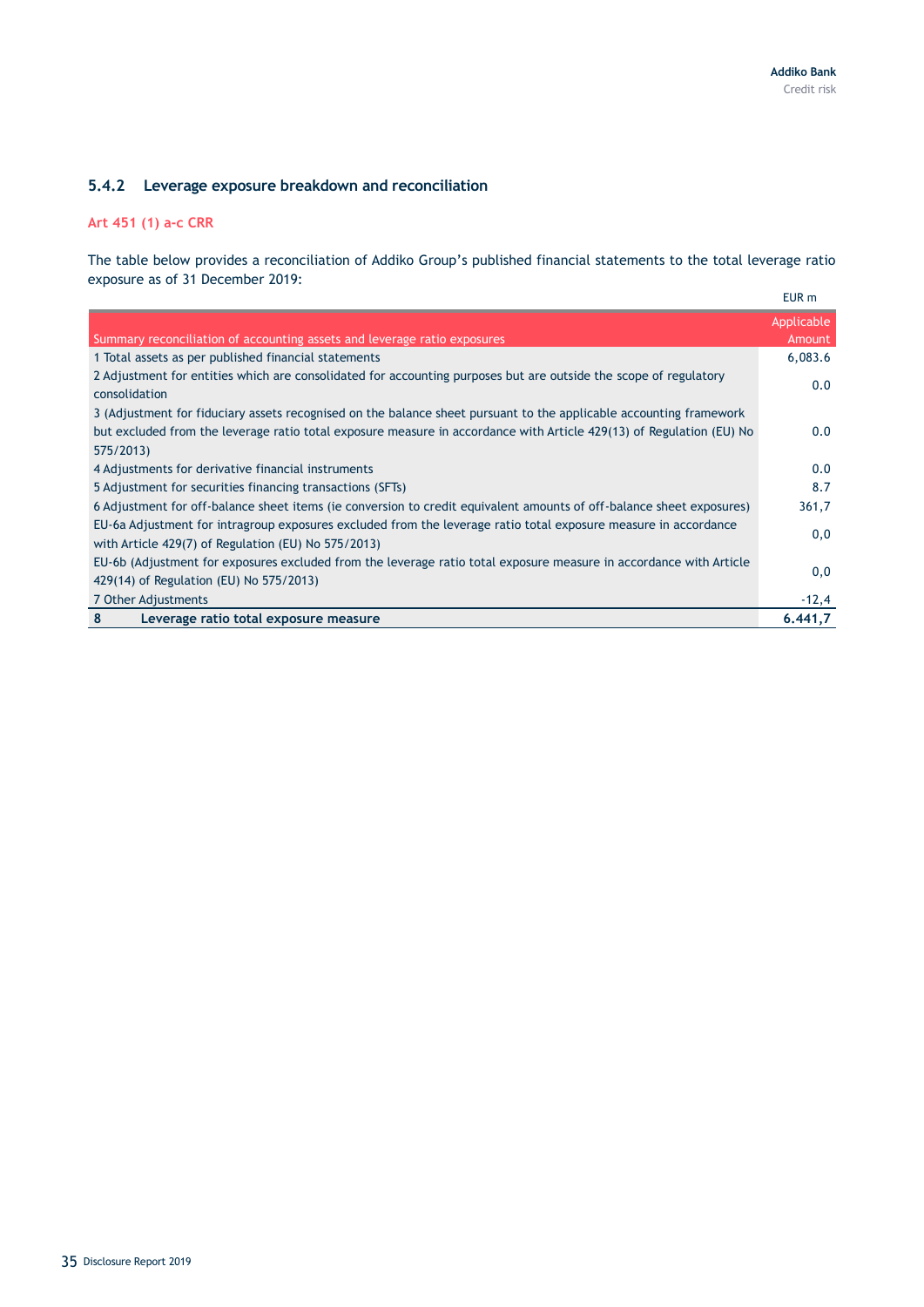The following table provides a breakdown of the total leverage exposure measure into its main constituent parts as well as the calculation of the period-end leverage ratio as of 31 December 2019:

|                                                                                                                         | <b>CRR</b> leverage |
|-------------------------------------------------------------------------------------------------------------------------|---------------------|
| Leverage ratio common disclosure                                                                                        | ratio exposures     |
| On-balance sheet exposures (excluding derivatives and SFTs)                                                             |                     |
| 1 On-balance sheet items (excluding derivatives, SFTs and fiduciary assets, but including collateral)                   | 6,109.4             |
| 2 (Asset amounts deducted in determining Tier 1 capital)                                                                | $-45.4$             |
| 3 Total on-balance sheet exposures (excluding derivatives, SFTs and fiduciary assets) (sum of lines 1 and 2)            | 6,064.0             |
| Derivative exposures                                                                                                    |                     |
| 4 Replacement cost associated with all derivatives transactions (ie net of eligible cash variation margin)              | 2.4                 |
| 5 Add-on amounts for PFE associated with all derivatives transactions (mark-to-market method)                           | 4,8                 |
| EU-5a Exposure determined under Original Exposure Method                                                                | 0,0                 |
| 6 Gross-up for derivatives collateral provided where deducted from the balance sheet assets pursuant to the             | 0,0                 |
| applicable accounting framework                                                                                         |                     |
| 7 (Deductions of receivables assets for cash variation margin provided in derivatives transactions)                     | 0,0                 |
| 8 (Exempted CCP leg of client-cleared trade exposures)                                                                  | 0,0                 |
| 9 Adjusted effective notional amount of written credit derivatives                                                      | 0,0                 |
| 10 (Adjusted effective notional offsets and add-on deductions for written credit derivatives)                           | 0,0                 |
| 11 Total derivatives exposures (sum of lines 4 to 10)                                                                   | 7,2                 |
| <b>SFT exposures</b>                                                                                                    |                     |
| 12 Gross SFT assets (with no recognition of netting), after adjusting for sales accounting transactions                 | 8,7                 |
| 13 (Netted amounts of cash payables and cash receivables of gross SFT assets)                                           | 0,0                 |
| 14 Counterparty credit risk exposure for SFT assets                                                                     | 0,0                 |
| EU-14a Derogation for SFTs: Counterparty credit risk exposure in accordance with Articles 429b(4) and 222 of Regulation | 0,0                 |
| (EU) No 575/2013                                                                                                        |                     |
| 15 Agent transaction exposures                                                                                          | 0,0                 |
| EU-15a (Exempted CCP leg of client-cleared SFT exposure)                                                                | 0,0                 |
| 16 Total securities financing transaction exposures (sum of lines 12 to 15a)                                            | 8,7                 |
| Other off-balance sheet exposures                                                                                       |                     |
| 17 Off-balance sheet exposures at gross notional amount                                                                 | 1.005,5             |
| 18 (Adjustments for conversion to credit equivalent amounts)                                                            | $-643,8$            |
| 19 Other off-balance sheet exposures (sum of lines 17 and 18)                                                           | 361,7               |
| Exempted exposures in accordance with Article 429(7) and (14) of Regulation (EU) No 575/2013 (on and off                |                     |
| balance sheet)                                                                                                          |                     |
| EU-19a (Intragroup exposures (solo basis) exempted in accordance with Article 429(7) of Regulation (EU) No 575/2013     |                     |
| (on and off balance sheet))                                                                                             | 0,0                 |
| EU-19b (Exposures exempted in accordance with Article 429 (14) of Regulation (EU) No 575/2013 (on and off balance       | 0,0                 |
| sheet))                                                                                                                 |                     |
| Capital and total exposure measure                                                                                      |                     |
| 20 Tier 1 capital - fully phased-in definition                                                                          | 775,8               |
| Tier 1 capital - transitional definition                                                                                | 809,8               |
| 21 Leverage ratio total exposure measure (sum of lines 3, 11, 16, 19, EU-19a and EU-19b) using a fully                  |                     |
| phased-in definition of Tier 1 capital                                                                                  | 6.441,7             |
| Total Leverage Ratio exposure - using a transitional definition of Tier 1 capital                                       | 6.475,8             |
| Leverage ratio                                                                                                          |                     |
| 22 Leverage ratio - using a fully phased-in definition of Tier 1 capital                                                | 12,04%              |
| 22 Leverage Ratio - using a transitional definition of Tier 1 capital                                                   | 12,51%              |
| Leverage ratio                                                                                                          |                     |
| EU-23 Choice on transitional arrangements for the definition of the capital measure                                     | Transitional        |
| EU-24 Amount of derecognised fiduciary items in accordance with Article 429(11) of Regulation (EU) No 575/2013          | 0,0                 |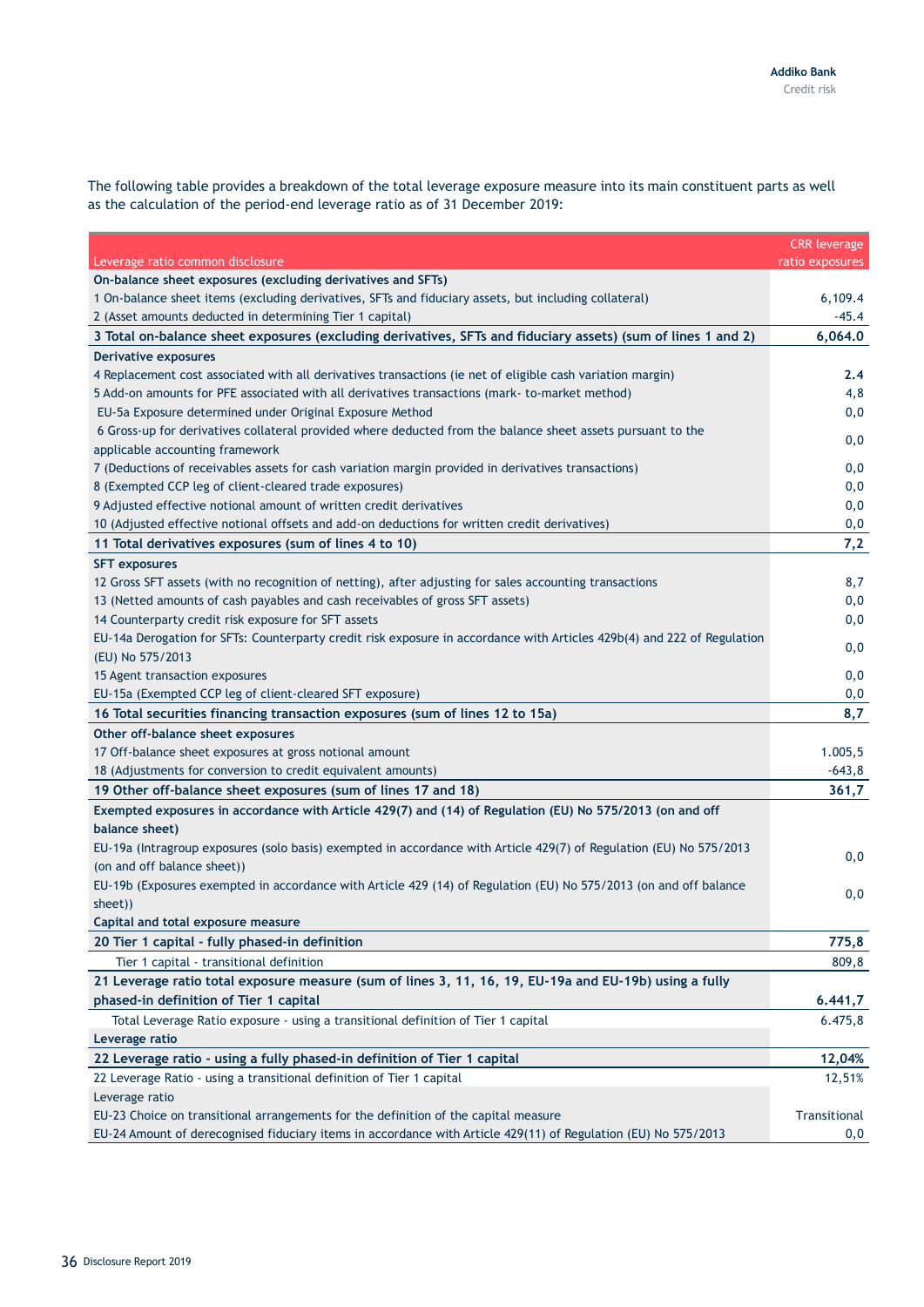The following table provides a breakdown of on-balance sheet exposures (excluding derivatives, SFTs and exempted exposures) by exposure class as of 31 December 2019:

|                                                                                                            | EUR m                                  |
|------------------------------------------------------------------------------------------------------------|----------------------------------------|
|                                                                                                            | <b>CRR</b> leverage<br>ratio exposures |
| EU-1 Total on-balance sheet exposures (excluding derivatives, SFTs, and exempted exposures), of which:     | 5,840.5                                |
| EU-2 Trading book exposures                                                                                | 36.0                                   |
| EU-3 Banking book exposures, of which:                                                                     | 5,804.5                                |
| <b>EU-4 Covered bonds</b>                                                                                  | 0.0                                    |
| EU-5 Exposures treated as sovereigns                                                                       | 1,453.8                                |
| EU-6 Exposures to regional governments, MDB, international organisations and PSE not treated as sovereigns | 52.0                                   |
| <b>EU-7 Institutions</b>                                                                                   | 327.6                                  |
| EU-8 Secured by mortgages of immovable properties                                                          | 333.5                                  |
| EU-9 Retail exposures                                                                                      | 2,077.2                                |
| EU-10 Corporate                                                                                            | 1,132.6                                |
| EU-11 Exposures in default                                                                                 | 96.2                                   |
| EU-12 Other exposures (eg equity, securitisations, and other non-credit obligation assets)                 | 331.6                                  |

#### **5.4.3 Management of the risk of excessive leverage**

#### **Art 451 (1) d CRR**

The leverage ratio is planned during the yearly planning process and is monthly monitored by Group Risk Executive Committee. It is also part of the Addiko Recovery Indicators list with thresholds regularly monitored and reported to Management and Supervisory Board. Leverage ratio thresholds are also defined on the level of each individual entity and monitoring is undertaken at local entity level.

#### **5.4.4 Factors influencing the development of leverage exposure**

#### **Art 451 (1) e CRR**

The leverage ratio of Addiko was calculated for the first time in September 2015. As of 31 December 2019, the leverage ratio amounts to 12.51% (according to IFRS 9 transitional rules) and 12.04% (as if IFRS 9 or analogous ECL transitional arrangements had not been applied).

## <span id="page-36-0"></span>**5.5 Credit risk mitigation techniques**

#### **5.5.1 Policies and processes for, and an indication of the extent to which the entity makes use of, onand off- balance sheet netting**

#### **Art 453 a CRR**

Netting is not used in Addiko Group.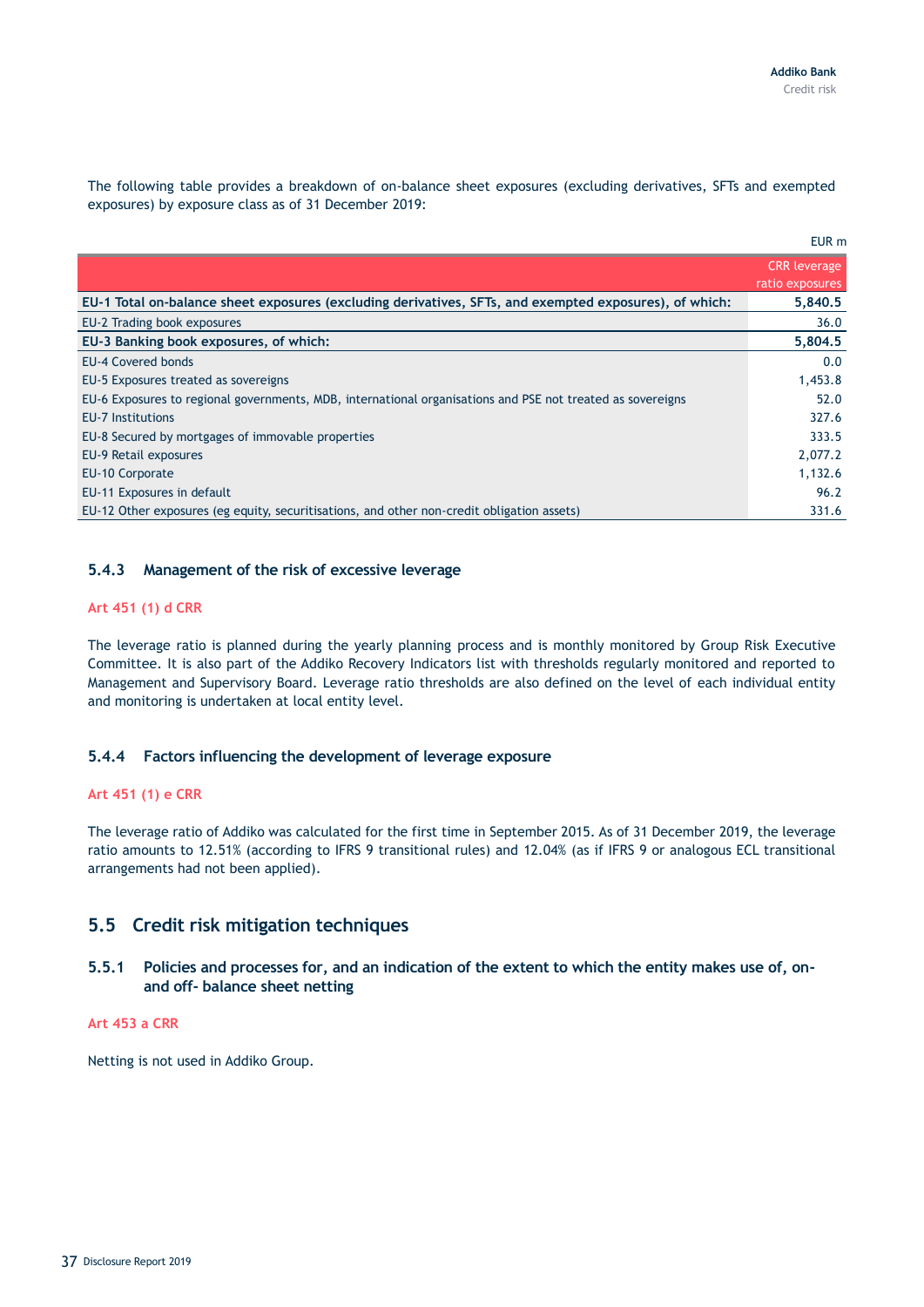#### **5.5.2 Policies and processes for collateral valuation and management**

#### **Art 453 b CRR**

#### **Collateral valuation of properties and other types of collateral**

Overall collateral management is covered under Group Collateral Management Policy. The regulation of this policy is obligatory for all subsidiaries. Country-specific adaptations must be defined in local policies, whereby discrepancies regarding minimum standard and maximum lending values are only allowed in cases of stricter interpretation, whereby the principle follows that collateral security take precedence over debt obligations.

For each guarantee or collateral type, eligibility (if collateral is eligible to be treated as mitigation factor, with respective internal value) and valuation criteria (criteria for determination of internal value) are defined in Group Collateral Management Policy. Legal feasibility is the main eligibility criteria, but there are others precisely defined for each guarantee and collateral type.

The ongoing legal monitoring is ensured and in cases which are based on foreign legal systems, foreign lawyers, respectively the subsidiaries are involved.

The internal collateral valuation is calculated in such a way that a haircut is deducted from the market value, whereby the amount of the haircut depends on the type of collateral.

ICV = Market value \* haircut as defined in "Group Collateral Management Policy"

The haircut is a percentage applied on given appraised value (presumably market value) in order to calculate potential liquidation value. The main reason for application of predefined haircuts is to reflect time (which might be very long) and costs necessary for the collateral realization, fluctuations present due to recessions and general market values fluctuations in long term period, as well as limited quantity and quality of market data for the purpose of adequate market value calculation, using comparison methodology. Very often it happens that market data are either not present/not present in acceptable number or not available for the adequate comparison purpose and market value obtaining.

#### **5.5.3 Main types of collateral taken by the institution**

#### **Art 453 c CRR**

To hedge credit risk positions sustainable collaterals are provided.

The main importance is given to the group-wide management of real estates pledged as collateral, as this type of collateral represents the majority of obtained and all internally valued collaterals. These collaterals are divided into Commercial Real Estates (CRE) and Residential Real Estates (RRE). For all commercial real estates with market value higher than EUR 1 million, and residential real-estates with market value higher than 400 ths EUR, individual (case by case) regular periodical monitoring is performed, with aim to question market value and see if it is valid. If not, new appraisal is ordered according to the Real Estate Valuation Standard.

Information about real-estates for which monitoring is to become due is available in advance, on basis of report which provides info on all the real estates for which valuation matures within the next four months, so that needed monitoring and revaluations can be performed in due time.

For all commercial real estates with market value lower than 1 EUR, and residential real-estates with market value lower than 400 ths EUR, regular monitoring is based on a statistically validated electronic valuation tool (Marktwertfortschreibungsmethode), whereby the initial calculation is always an individual evaluation based on the assessment of a qualified appraiser.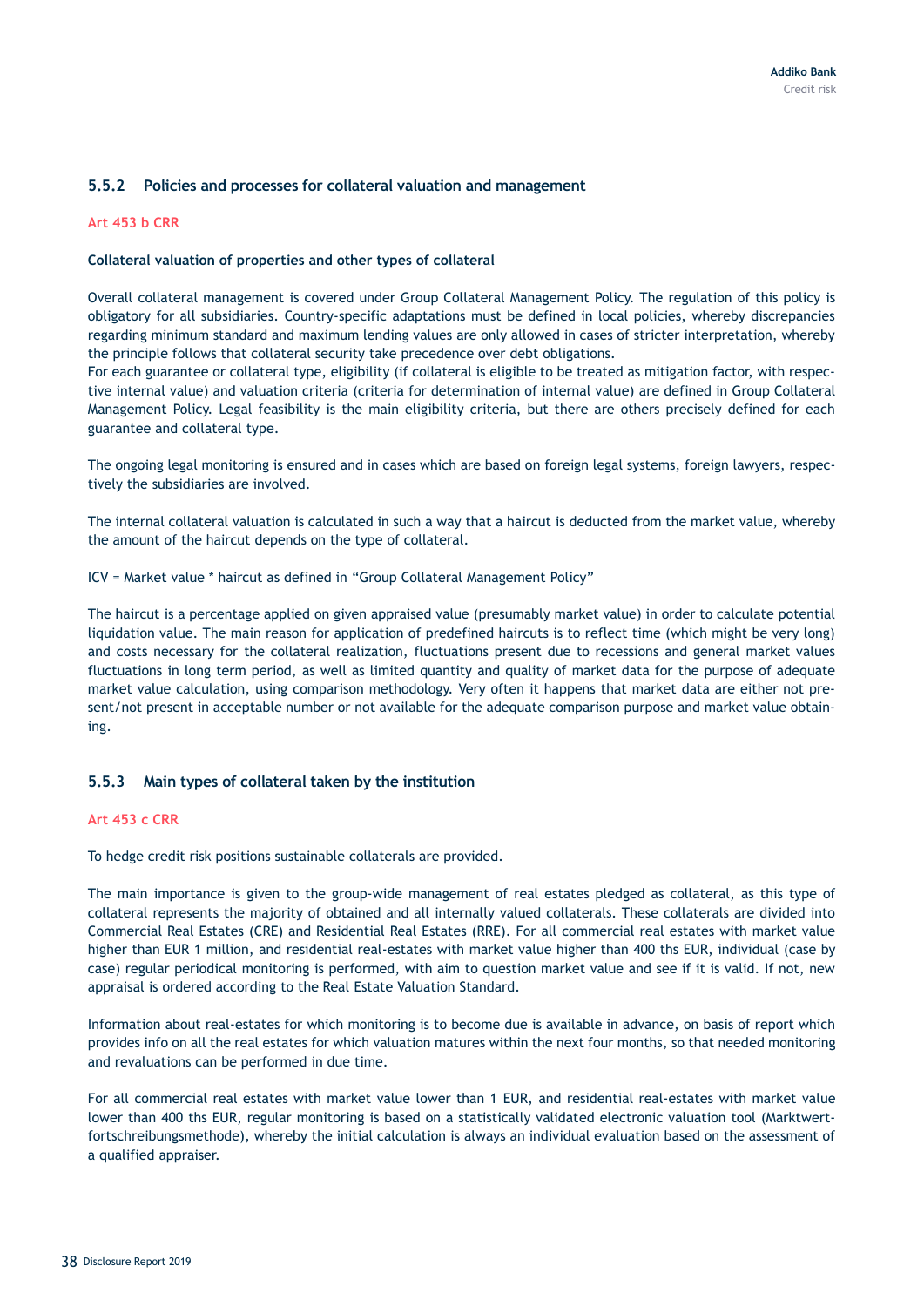In addition, following deductions must be considered:

- Land registry inscription and potential issues (CRE / RRE), primarily prior ranked mortgages
- Deduction for financial collaterals in cases of currency mismatch
- Deduction for guarantees, depending on segment and rating of the guarantor

Other valuable credit risk mitigation types within the Group are different types of guarantees (primarily bank and corporate guarantees), as well as the following collateral types: financial collaterals (deposits, securities), movables and receivables.

#### **5.5.4 Main types of guarantor and credit derivative counterparty and their creditworthiness**

#### **Art 453 d CRR**

|                                                             |                                         |                     |            | EUR <sub>m</sub> |
|-------------------------------------------------------------|-----------------------------------------|---------------------|------------|------------------|
| <b>Guarantors by Credit quality step</b><br>and asset class | Central governments<br>or central banks | <b>Institutions</b> | Corporates | Total            |
| Unrated                                                     | 0.0                                     | 0.0                 | 0.1        | 0.1              |
| Credit quality step 1                                       | 0.0                                     | 0.0                 | 0.0        | 0.0              |
| Credit quality step 2                                       | 0.0                                     | 0.0                 | 0.0        | 0.0              |
| Credit quality step 3                                       | 43.2                                    | 0.5                 | 0.0        | 43.7             |
| <b>Total</b>                                                | 43.2                                    | 0.5                 |            | 43.8             |

The allocation of the credit quality steps to the external ratings can be seen under chapter 5.3.2.

#### **5.5.5 Risk concentrations within credit risk mitigation**

#### **Art 453 e CRR**

Concentration risk exists when significant portions of the group-wide collateral values (on portfolio level) are concentrated on a small number of types of collateral, instruments, sectors or specific guarantors.

Addiko has no concentration risk related to collaterals, as the risk is reduced by diversifying the portfolio in terms of size/volume, client segment, countries and different collateral instruments (including different real-estates, movables, guarantees, bonds, receivables etc.). Furthermore, collateral correlates with the level of exposure. In Addiko there are no significant concentrations in terms of exposure.

Although Addiko predominantly accepts two types of collateral, commercial and residential real estates, these assets are distributed among different countries, without concentration in terms of size, value or a specific country. Furthermore, Addiko implemented a limit monitoring system in order to properly monitor the country exposures.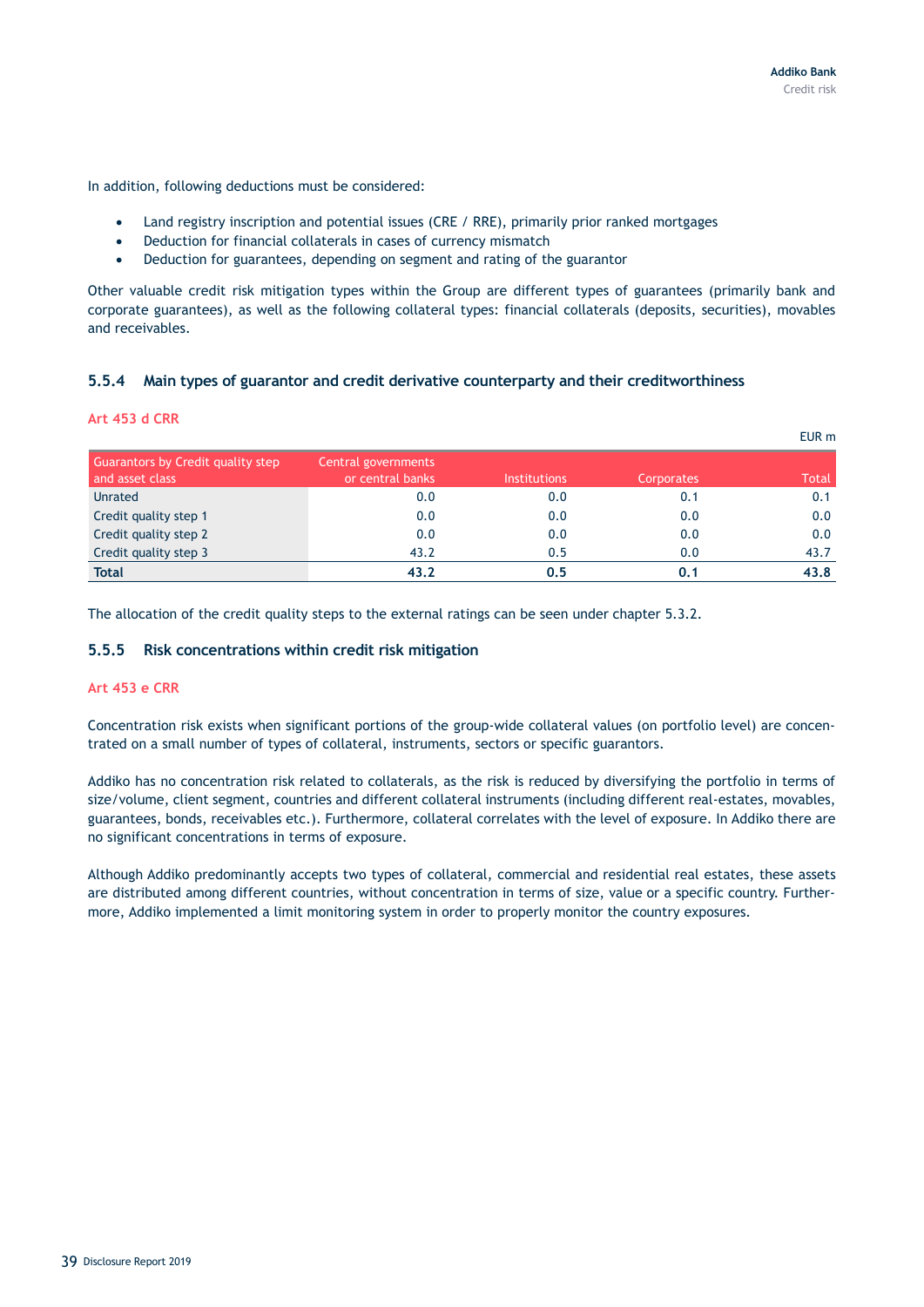## **5.5.6 Information of the value of exposure separately for each single exposure class, which are secured by financial security, mortgage security and guarantees**

#### **Art 453 f-g CRR**

The values in the table below represent the collateralized exposure values of Addiko:

|                                                           |                  |                  |                   |         |                                          |                                          | EUR m            |
|-----------------------------------------------------------|------------------|------------------|-------------------|---------|------------------------------------------|------------------------------------------|------------------|
|                                                           |                  |                  |                   | Life    | Other funded<br>credit<br>protection o/w | Other funded<br>credit<br>protection o/w |                  |
|                                                           | <b>Exposures</b> | <b>Exposures</b> |                   | Insuran | commercial                               | residential real                         | <b>Financial</b> |
|                                                           | unsecured        | secured          | <b>Guarantees</b> | ces     | real estate                              | estate                                   | collaterals      |
| Exposures to central governments<br>or central banks      | 1,489.9          | 0.0              | 0.0               | 0.0     | 0.0                                      | 0.0                                      | 0.0              |
| Exposures to regional governments<br>or local authorities | 37.0             | 0.0              | 0.0               | 0.0     | 0.0                                      | 0.0                                      | 0.0              |
| Exposures to public sector entities                       | 26.0             | 0.0              | 0.0               | 0.0     | 0.0                                      | 0.0                                      | 0.0              |
| <b>Exposures to institutions</b>                          | 324.6            | 21.6             | 9.7               | 0.0     | 0.0                                      | 0.0                                      | 11.9             |
| <b>Exposures to corporates</b>                            | 1,486.3          | 44.4             | 30.1              | 0.0     | 0.0                                      | 0.0                                      | 14.3             |
| Retail exposures                                          | 2,609.2          | 20.9             | 3.1               | 0.1     | 0.0                                      | 0.0                                      | 17.7             |
| Exposures secured by mortgages on<br>immovable property   | 0.0              | 637.3            | 0.0               | 0.0     | 302.6                                    | 334.7                                    | 0.0              |
| Exposures in default                                      | 90.9             | 13.0             | 0.8               | 0.0     | 7.0                                      | 2.3                                      | 2.9              |
| Exposures associated with<br>particularly high risk       | 19.2             | 0.1              | 0.0               | 0.0     | 0.0                                      | 0.0                                      | 0.1              |
| Exposures in the form of units or<br>shares in collective | 29.6             | 0.0              | 0.0               | 0.0     | 0.0                                      | 0.0                                      | 0.0              |
| Other items                                               | 279.6            | 0.0              | 0.0               | 0.0     | 0.0                                      | 0.0                                      | 0.0              |
| Equity exposures                                          | 3.2              | 0.0              | 0.0               | 0.0     | 0.0                                      | 0.0                                      | 0.0              |
| <b>Total Exposure</b>                                     | 6,395.4          | 737.3            | 43.7              | 0.1     | 309.7                                    | 337.0                                    | 46.9             |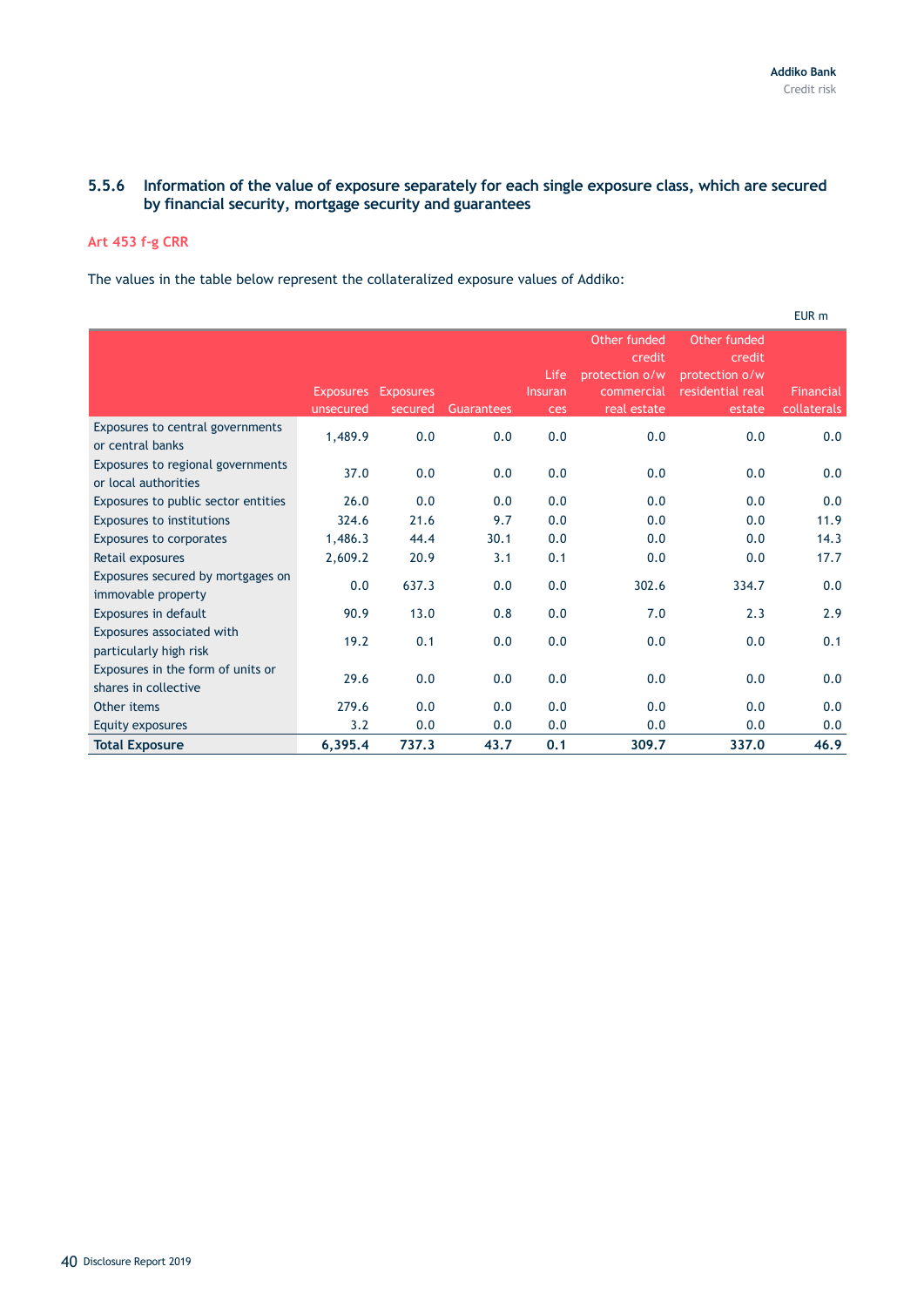|                                                           |                                    |                              |                             |                                  |                      | EUR m       |  |
|-----------------------------------------------------------|------------------------------------|------------------------------|-----------------------------|----------------------------------|----------------------|-------------|--|
|                                                           | <b>Exposure before CCF and CRM</b> |                              |                             | <b>Exposure post CCF and CRM</b> | RWAs and RWA density |             |  |
|                                                           | On-balance-<br>sheet amount        | Off-balance-<br>sheet amount | On-balance-<br>sheet amount | Off-balance-<br>sheet amount     | <b>RWA</b>           | RWA density |  |
| Exposures to central governments or<br>central banks      | 1,489.8                            | 0.0                          | 1,533.0                     | 0.0                              | 436.8                | 28%         |  |
| Exposures to regional governments<br>or local authorities | 36.6                               | 0.4                          | 36.6                        | 0.0                              | 11.1                 | 30%         |  |
| Exposures to public sector entities                       | 15.4                               | 10.6                         | 15.4                        | 1.2                              | 16.6                 | 100%        |  |
| <b>Exposures to institutions</b>                          | 327.6                              | 1.9                          | 317.9                       | 0.7                              | 138.7                | 44%         |  |
| <b>Exposures to corporates</b>                            | 1,132.6                            | 388.6                        | 1,095.0                     | 137.3                            | 1,188.2              | 96%         |  |
| Retail exposures                                          | 2,077.1                            | 552.9                        | 2,062.5                     | 166.2                            | 1,595.1              | 72%         |  |
| Exposures secured by mortgages on<br>immovable property   | 602.5                              | 34.9                         | 602.5                       | 16.5                             | 271.1                | 44%         |  |
| Exposures in default                                      | 96.2                               | 7.7                          | 95.3                        | 2.1                              | 105.7                | 108%        |  |
| Exposures associated with<br>particularly high risk       | 19.2                               | 0.0                          | 19.1                        | 0.0                              | 28.7                 | 150%        |  |
| Exposures in the form of units or<br>shares in collective | 29.6                               | 0.0                          | 29.6                        | 0.0                              | 18.1                 | 61%         |  |
| Other items                                               | 279.6                              | 0.0                          | 279.6                       | 0.0                              | 144.5                | 52%         |  |
| Equity exposures                                          | 3.2                                | 0.0                          | 3.2                         | 0.0                              | 3.2                  | 100%        |  |
| <b>Total Exposure Net</b>                                 | 6,109.4                            | 997.0                        | 6,089.6                     | 324.1                            | 3,958.0              | 62%         |  |

## The following table illustrates the effect of CRM techniques: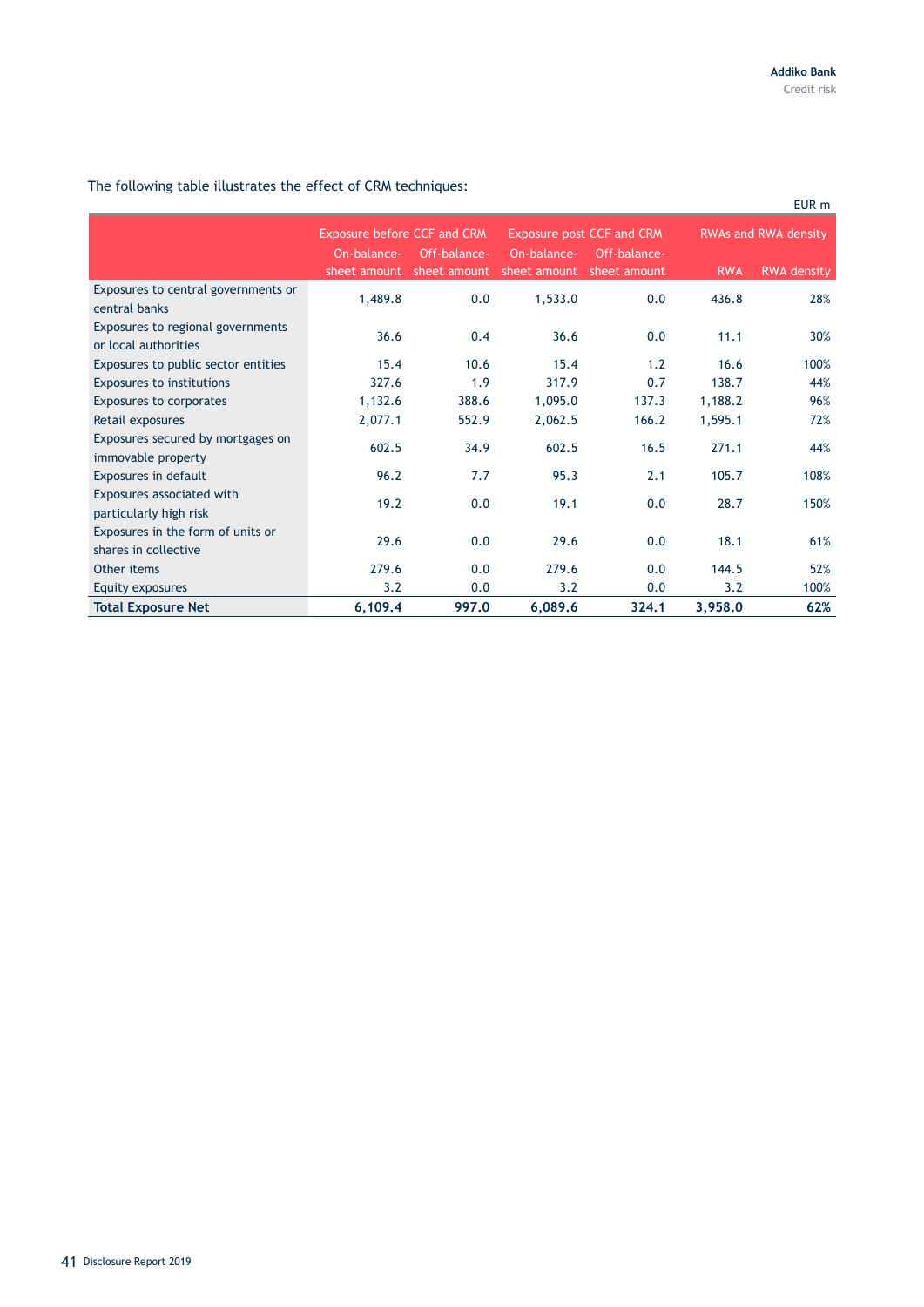# <span id="page-41-0"></span>**5.6 FX Exposure**

#### **Art 431 (3)**

In accordance with the FMA Minimum Standards for the Risk Management and Granting of Foreign Currency Loans and Loans with Repayment Vehicles (FMA- FXTT-MS), published in June 2017, Addiko Group assessed whether additional disclosure regarding foreign currency loans and loans with repayment vehicle is necessary to convey its risk profile comprehensively to market participants.

As of December 31, 2019, the total exposure from bullet loans with repayment vehicles is mainly attributable to loans in Serbia (31.5 EURm) and Croatia (21.4 EURm). The total impact of these types of loans on the risk profile of Addiko Group is not significant.

The tables below represent an overview of loans and advances in the banking books, which are not denoted in EUR or the respective local currency (the exposures are translated to EUR):

|              |                          |                                                                   |        |            |                           | EUR m        |                                              |
|--------------|--------------------------|-------------------------------------------------------------------|--------|------------|---------------------------|--------------|----------------------------------------------|
|              | Addiko Bank -<br>Croatia | Addiko Bank - Bosnia Addiko Bank - Addiko Bank -<br>& Herzegovina | Serbia | Montenegro | - Addiko Bank<br>Slovenia | <b>Total</b> | % of total<br>banking book<br>loan portfolio |
| <b>USD</b>   | 103.0                    | 20.4                                                              | 17.9   | 0.6        | 10.5                      | 152.4        | 2.5%                                         |
| <b>CHF</b>   | 34.4                     | 3.4                                                               | 2.4    | 3.4        | 68.2                      | 111.8        | 1.9%                                         |
| <b>JPY</b>   | 0.6                      | 0.0                                                               | 0.0    | 0.0        | 0.0                       | 0.6          | 0.0%                                         |
| <b>GBP</b>   | 1.0                      | 0.3                                                               | 0.3    | 0.2        | 0.4                       | 2.2          | 0.0%                                         |
| <b>CAD</b>   | 0.3                      | 0.6                                                               | 0.2    | 0.0        | 0.0                       | 1.1          | 0.0%                                         |
| <b>Total</b> | 139.2                    | 24.8                                                              | 20.7   | 4.1        | 79.7                      | 268.5        | 4.6%                                         |

While the impact from outstanding foreign currency loans on the risk profile of Addiko Group is not decisive, the Group is subject to legal risk stemming from the invalidity of agreed foreign currency, interest and interest rate adjustment clauses following judicial decisions or changes to statutory provisions. Please see Note 63 of Addiko Group's Annual Report 2019 for details on these legal risks.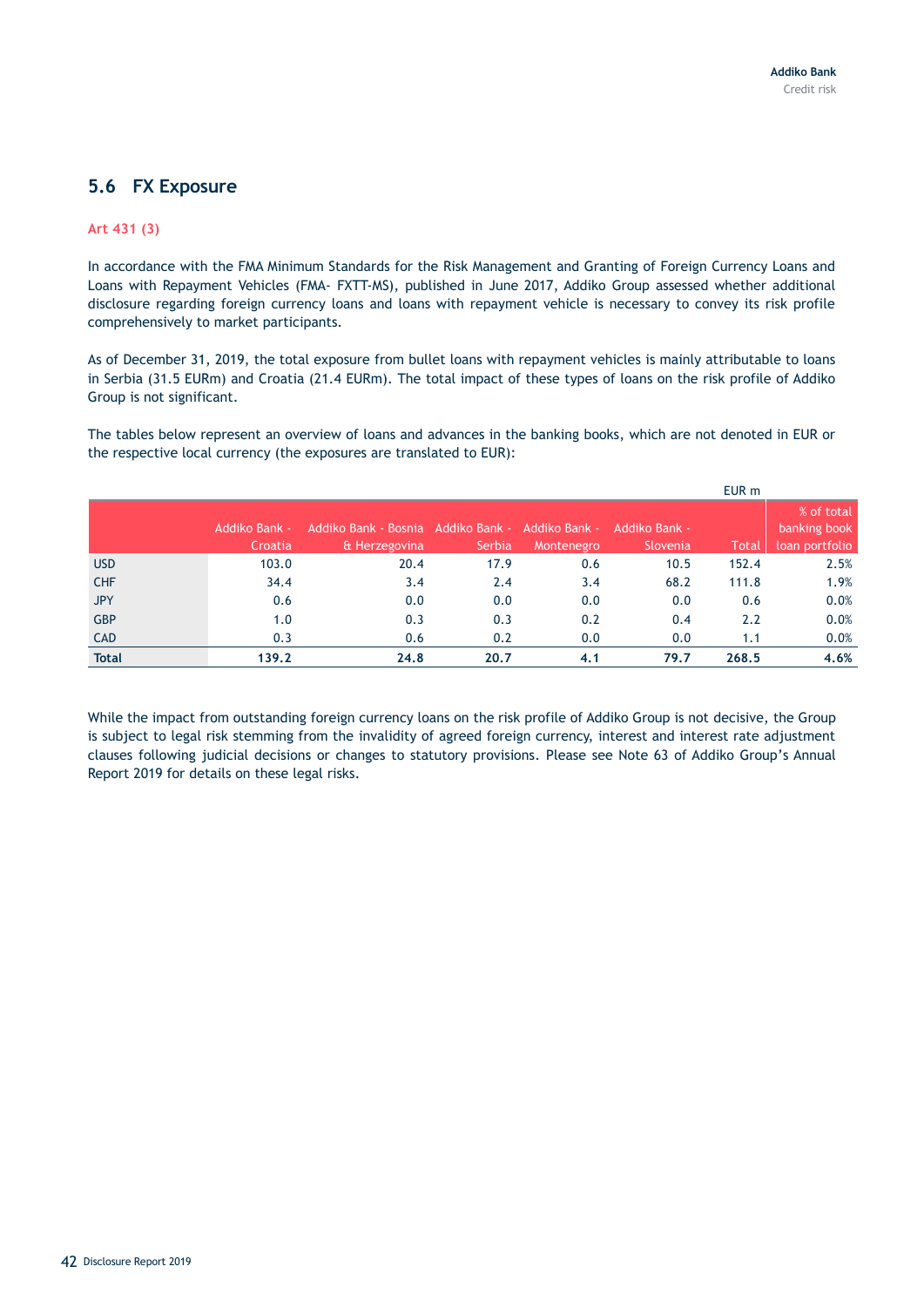EUR m

# <span id="page-42-0"></span>**6 Counterparty credit risk**

#### **Art 439 CRR**

Master Agreements and individual Credit Support Annexes, which stipulate the conditions for the charging of mutual risks (Close-out-Netting) and in turn reduce the counterparty risk, are used in the trading business with derivatives.

Therefore, the individual agreement between the counterpart and Addiko, comprising a valid Master Agreement for derivatives business (ISDA Master Agreement, German/ Austrian Master Agreement) and an amending valid Credit Support Annex (CSA) with the counterparts, is the basis for the Collateral Management. The content of the CSA regulates the operative handling of the Collateral Management. Furthermore, it includes frameworks such as threshold amount, independent amount, minimum transfer amount, rounding rules for the transfer amount, type of collateral, valuation agent and period of collateral valuations.

The actual collateral value is calculated based on daily netted market valuation of the underlying derivatives which the external counterparts and with one subsidiary. For the other subsidiaries the collateral is calculated based on weekly netted market valuation of the underlying derivatives. Basis for the market valuation are Close of Business market data. Only EUR cash is accepted within Addiko as collateral.

The actual economic risk is reduced to a not reached Minimum Transfer Amount. The Minimum Transfer Amount specifies the amount which triggers the exchange of collateral. All received or paid collaterals are also documented in the respective systems. The evaluated collateral amount is also included in the daily steering.

Addiko uses derivative instruments to be able to reduce the market price risk as well as the counterparty risk. As of year-end 2019 the portfolio also includes single name CDS in the amount of USD 10 million, which were bought for protection purposes.

Addiko is using various daily standardized reports to identify wrong-way risk. Based on these reports, control mechanisms are set in order to avoid general and specific wrong-way risk (e.g. limitations for acceptable collateral for OTC and repurchase agreements, limitations on trades where specific wrong-way risk could occur). Besides that, Addiko only accepts cash collaterals in EUR for collateral management purposes, which also reduces the wrong way risk to a minimum.

The steering of the risk mitigation techniques is situated in the department Central Steering Unit Group Market & Liquidity Risk.

The counterparty credit risk is quantified with the IRB approach and is limited within the limits for the single name credit risk in the Risk Bearing Capacity.

The table below represents an overview of counterparty credit risk exposure by approach of Addiko:

|                                      |                                                    |          |                     | EUR m       |
|--------------------------------------|----------------------------------------------------|----------|---------------------|-------------|
|                                      | Replacement cost / current Potential future credit |          |                     |             |
| Analysis of CCR exposure by approach | market value                                       | exposure | <b>EAD post CRM</b> | <b>RWAS</b> |
| Mark to market                       | 2.4                                                |          |                     |             |
| <b>TOTAL</b>                         |                                                    |          |                     |             |

The table below provides an overview of the exposures subject to CVA capital charges in accordance with Part three, Title VI, Article 382 in the CRR. Addiko Group applies the standardized method to compute CVA capital charges exclusively.

| CVA capital charge                                |                |             |
|---------------------------------------------------|----------------|-------------|
| 31.12.2019                                        | Exposure value | <b>RWAS</b> |
| All portfolios subject to the standardised method |                |             |
| Total subject to the CVA capital charge           |                |             |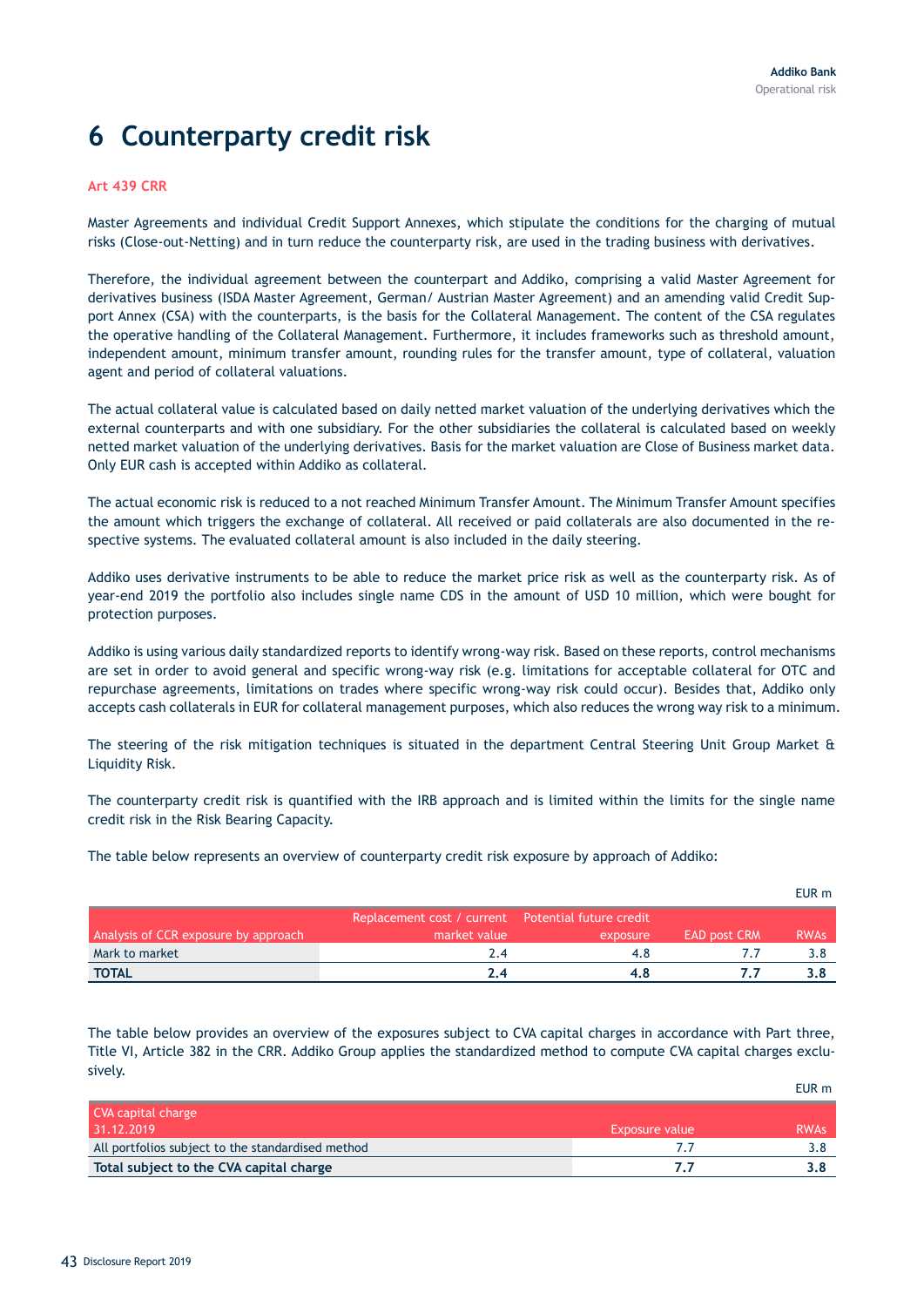The table below provides an overview of Addiko Groups exposure from credit derivative transactions broken down between derivatives bought or sold. The credit default swaps serve to hedge credit risk.

In the financial year 2019 no significant changes of the exposure from credit derivative transactions occurred.

|                                  |                          |                 | EUR m        |
|----------------------------------|--------------------------|-----------------|--------------|
|                                  |                          |                 | Other credit |
|                                  | Credit derivative hedges |                 | derivatives  |
|                                  | <b>Protection bought</b> | Protection sold |              |
| <b>Notionals</b>                 |                          |                 |              |
| Single-name credit default swaps | 8.90                     | 0.00            | 0.00         |
| Index credit default swaps       | 0.00                     | 0.00            | 0.00         |
| Total return swaps               | 0.00                     | 0.00            | 0.00         |
| Credit options                   | 0.00                     | 0.00            | 0.00         |
| Other credit derivatives         | 0.00                     | 0.00            | 0.00         |
| <b>Total notionals</b>           | 8.90                     | 0.00            | 0.00         |
| <b>Fair values</b>               |                          |                 |              |
| Positive fair value (asset)      | 0.00                     | 0.00            | 0.00         |
| Negative fair value (liability)  | $-0.15$                  | 0.00            | 0.00         |

Netting is not used for regulatory purposes in Addiko Group. No further collateral is considered to mitigate counterparty credit risk for regulatory purposes under Pillar 1.

Contractual clauses concerning dependencies between collateral management and the credit rating of Addiko exist in the context of collateral agreements. The points affected by this in some of the collateral agreements are the exposureindependent amount of collateral (independent amount), the amount of exposure the counterparty is willing to accept before Addiko is required to post collateral (the threshold amount), and the minimum amount of additional collateral that may be requested (the minimum transfer amount).

Based on existing agreements in place with counterparties, a rating downgrade of Addiko would not have any material effect on the additional amount to be provided connected to collateral management.

#### **Art 444 (e) CRR**

The table below provides a breakdown of CCR exposure calculated in accordance with Part Three, Title II, Chapter 6 of the CRR and risk-weighted according to Chapter 3 of the same title: by portfolio (type of counterparties) and by risk weight (riskiness attribute according to the Standardised Approach).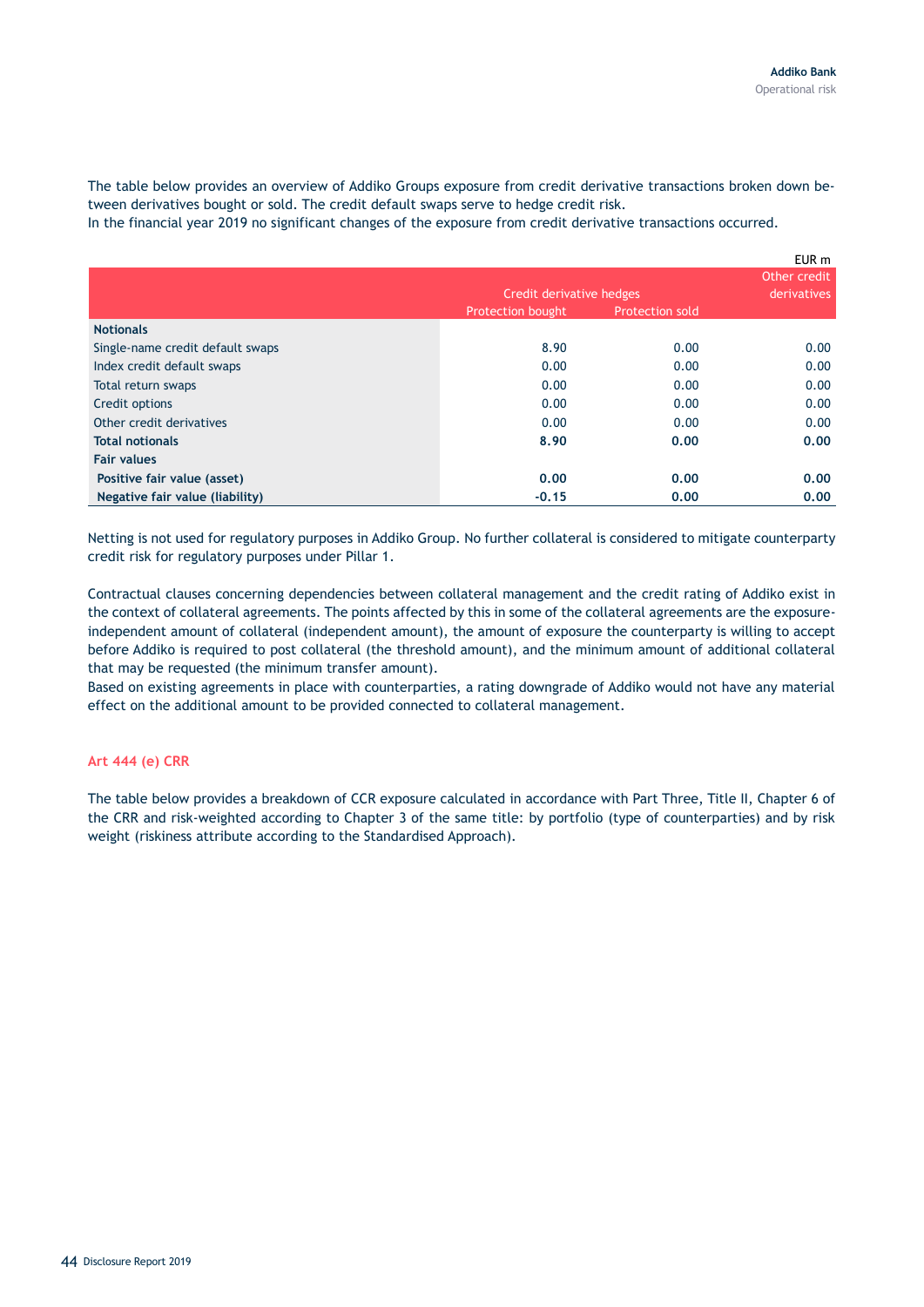|                                                           |     |     |     |     |                    |     |      |      |      |              | EUR <sub>m</sub>    |
|-----------------------------------------------------------|-----|-----|-----|-----|--------------------|-----|------|------|------|--------------|---------------------|
| <b>Asset Class</b>                                        |     |     |     |     | <b>Risk weight</b> |     |      |      |      | <b>Total</b> | Of which<br>unrated |
|                                                           | 0%  | 10% | 20% | 35% | 50%                | 75% | 100% | 150% | 250% |              |                     |
| Exposures to central governments or central               |     |     |     |     |                    |     |      |      |      |              |                     |
| banks                                                     | 0.0 | 0.0 | 0.0 | 0.0 | 0.0                | 0.0 | 0.0  | 0.0  | 0.0  | 0.0          | 0.0                 |
| Exposures to regional governments or local<br>authorities | 0.0 | 0.0 | 0.0 | 0.0 | 0.0                | 0.0 | 0.0  | 0.0  | 0.0  | 0.0          | 0.0                 |
| Exposures to public sector entities                       | 0.0 | 0.0 | 0.0 | 0.0 | 0.0                | 0.0 | 0.0  | 0.0  | 0.0  | 0.0          | 0.0                 |
| <b>Exposures to institutions</b>                          | 0.0 | 0.0 | 1.4 | 0.0 | 1.9                | 0.0 | 0.3  | 0.0  | 0.0  | 3.6          | 1.7                 |
| <b>Exposures to corporates</b>                            | 0.0 | 0.0 | 0.0 | 0.0 | 0.0                | 0.0 | 3.6  | 0.0  | 0.0  | 3.6          | 3.6                 |
| Retail exposures                                          | 0.0 | 0.0 | 0.0 | 0.0 | 0.0                | 0.1 | 0.0  | 0.0  | 0.0  | 0.1          | 0.1                 |
| Exposures secured by mortgages on immovable<br>property   | 0.0 | 0.0 | 0.0 | 0.0 | 0.0                | 0.0 | 0.0  | 0.0  | 0.0  | 0.0          | 0.0                 |
| Exposures in default                                      | 0.0 | 0.0 | 0.0 | 0.0 | 0.0                | 0.0 | 0.0  | 0.0  | 0.0  | 0.0          | 0.0                 |
| Exposures associated with particularly high risk          | 0.0 | 0.0 | 0.0 | 0.0 | 0.0                | 0.0 | 0.0  | 0.0  | 0.0  | 0.0          | 0.0                 |
| Exposures in the form of units or shares in<br>collective | 0.0 | 0.0 | 0.0 | 0.0 | 0.0                | 0.0 | 0.0  | 0.0  | 0.0  | 0.0          | 0.0                 |
| Other items                                               | 0.0 | 0.0 | 0.0 | 0.0 | 0.0                | 0.0 | 0.0  | 0.0  | 0.0  | 0.0          | 0.0                 |
| Equity exposures                                          | 0.0 | 0.0 | 0.0 | 0.0 | 0.0                | 0.0 | 0.0  | 0.0  | 0.0  | 0.0          | 0.0                 |
| <b>Total Exposure Net</b>                                 | 0.0 | 0.0 | 1.4 | 0.0 | 1.9                | 0.1 | 3.9  | 0.0  | 0.0  | 7.2          | 5.3                 |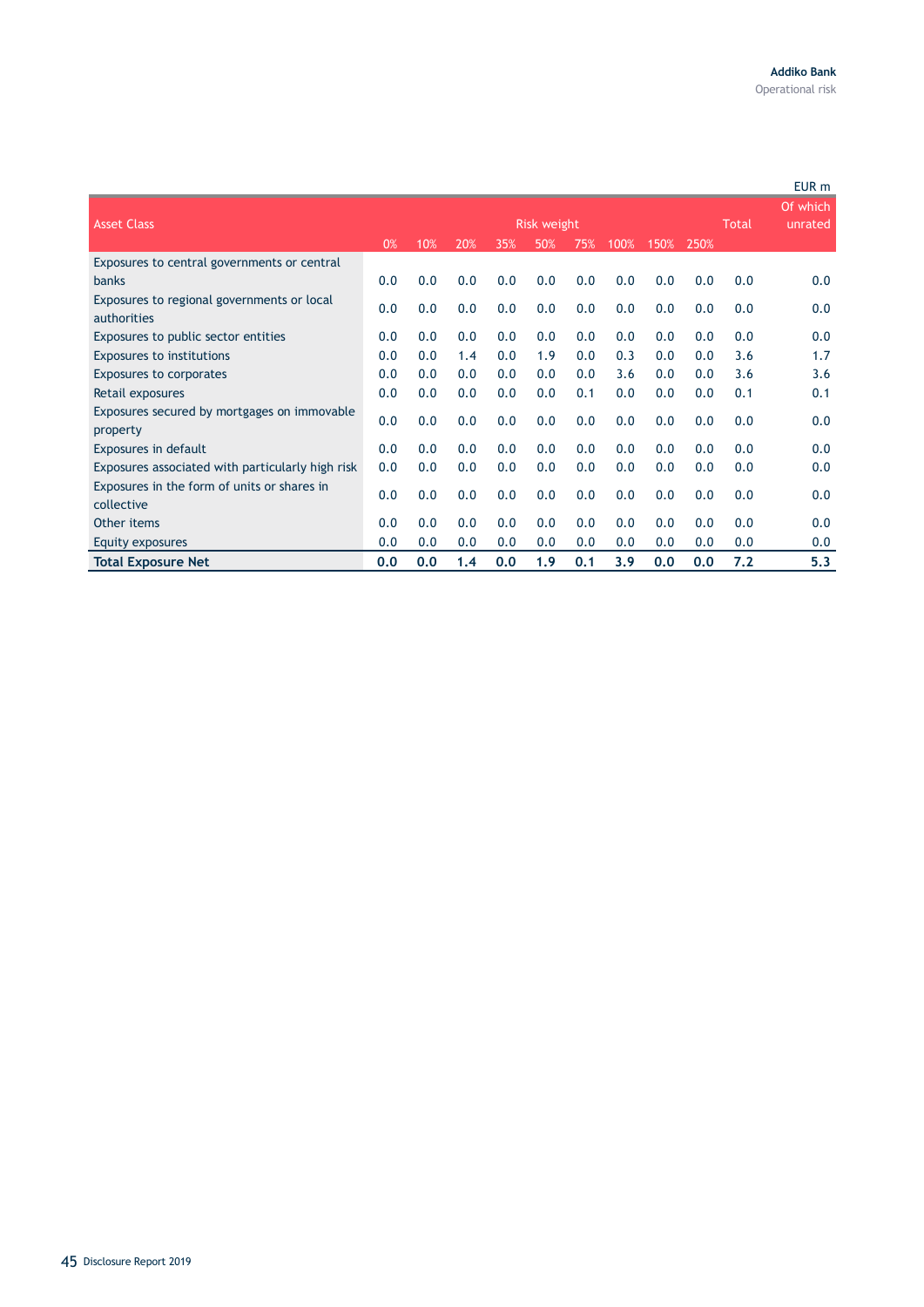# <span id="page-45-0"></span>**7 Market risk**

#### **Art 435 (1), 445 CRR**

Market risks consist of potential losses arising from a change in market prices. The Addiko Group structures market price risks according to the risk factors in interest rate, credit spread, currency and equity price risk. The Addiko Group places a special emphasis on identifying, measuring, analysing and managing market risk. Market price risks may result from securities (and products similar to securities), money and foreign currency products, derivatives, exchange rate hedges and results hedging, assets similar to equity or from the management of assets and equity/liabilities. In addition to market risks, market liquidity risks may also arise if, in the event of low market demand, the bank is unable to sell trading positions during liquidity bottlenecks (or due to risk-based offsetting requirements) in the short term. For existing positions, these are taken into account as part of the risk limitations for market risks.

## <span id="page-45-1"></span>**7.1 Risk measurement**

Addiko calculates market risk as part of daily monitoring with value-at-risk methods on the basis of a one-day holding period, with a confidence level of 99.0%. The VaR risk measure estimates the potential loss over the given holding period for a specified confidence level. The VaR methodology is a statistically defined, probability-based approach that takes into account market volatilities as well as risk diversification by recognizing offsetting positions and correlations between products and markets. Risks can be measured consistently across all markets and products, and risk measures can be aggregated to arrive at a single risk number. The one-day 99.0% VaR number used by the bank reflects the 99% probability that the daily loss should not exceed the reported VaR. VaR methodology employed to calculate daily risk numbers is a Monte Carlo simulation used in order to determine potential future exposure to risk. The bank uses VaR to capture: exposure to Bank Book (99% confidence; 1 day holding horizon), exposure to Trading Book (99.0% confidence; 1 day horizon) and portfolios and exposure to daily open FX position of the bank. Methodology used is a structured Monte Carlo simulation with 10,000 runs and a 99.0% confidence interval based on exponentially weighted volatilities and correlations of the bank´s own time series (250 days). The models calculate potential losses taking into account historical market fluctuations (volatilities) and market context (correlations).

# <span id="page-45-2"></span>**7.2 Overview market risk**

#### **Interest Rate Risk**

The value at risk of the economic interest rate risk (including the interest rate risk of the trading book) for the Addiko Group per 31.12.2019 is EUR 1.5 million (comparable VaR figure as at 31 December 2018: EUR 0.8 million). The interest rate gap profile for the Addiko Group contains all interest-rate-sensitive items (Assets, liabilities and offbalance-sheet items in the non-trading book) which are either contractually fixed, floating or based on behavioural assumptions. The stochastic cash flows are illustrated using uniform Group standards as well as local models for countryspecific transactions. All interest sensitive items in the balance sheet are taken as the basis for calculating economic value and earnings-based measures, as well as other measures of IRRBB, based on the interest rate shock and stress scenarios. Any non-interest-sensitive items are not comprised in the interest risk calculation but dealt with in association with other risk factors, such as the participation risk.

The trading items of the Addiko Group were relatively stable in 2019. Changes in interest risk mainly resulted from adjustments to rolling interest positions and the shortening of the terms of fixed-rate transactions.

The methodology of regulatory interest risk calculation is based on the EBA Guidelines on the management of interest rate risk arising from non-trading activities (EBA/GL/2018/02) and specifications of the Oesterreichische Nationalbank (OeNB) regarding the calculation of interest risk statistics.

The regulatory limit of 20.0% of the total own funds were not even close to being reached or exceeded at any point in the year (interest risk equity ratio ex NIB amounted to 8.7% on average in 2019 as compared to 5.5% on average in 2018).

Regulatory requirements state that impact on EVE of a sudden parallel +/-200 basis points shift of the yield curve in total own funds may not exceed 20.0% and that impact on EVE of scenarios 1 to 6 as set out in Annex III of EBA/GL/2018/02 may not exceed 15% of Tier 1 capital.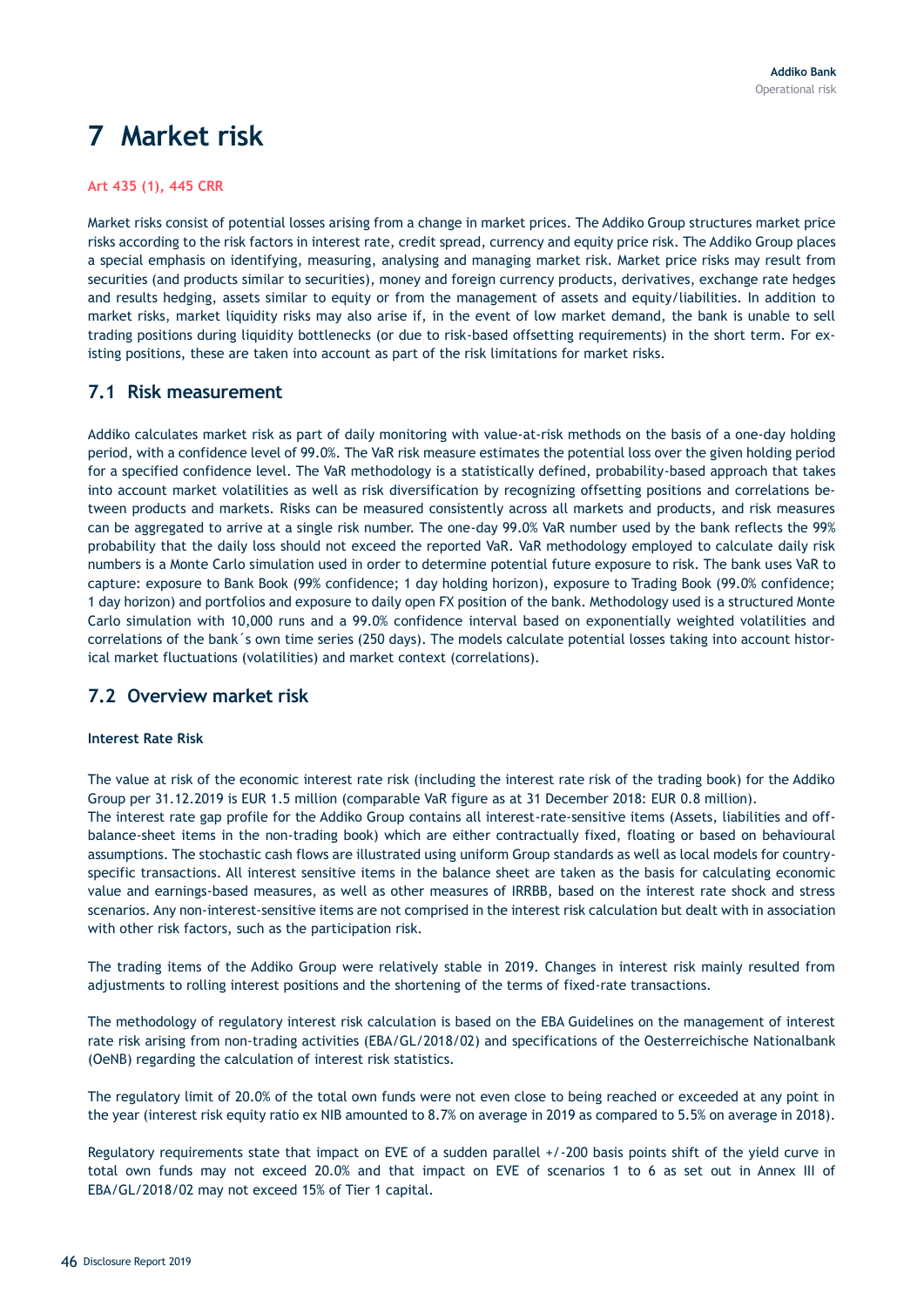The change in present value of the banking book with a parallel rise in the interest rate curves by 1 base point in all maturity bands and currencies as at 31 December 2019 amounts to EUR -0.3 million (entire aggregated effect of this interest rate simulation) – the aggregated effect in 2018 was EUR -0.3 million.

#### **Foreign Currency Risk**

The database for determining the value at risk for foreign exchange risks at the Group level of the Addiko Group is based on the figures in the regulatory report and participations and contains operational business activities. Foreign exchange risk thereby covers the entire FX risk of the Addiko Group. The main foreign exchange risk drivers are the HRK and RSD currencies. The total volume of open currency positions as at 31 December 2019 is roughly EUR 626.5 million (volume per 31 December 2018 of approx. EUR 603.7 million), with the majority attributed to the currencies HRK and RSD. The value at risk for foreign exchange risk was approximately EUR 0.6 million per day as at 31 December 2019 (value at risk as at 31 December 2018: EUR 0.8 million), at a confidence interval of 99.0%. The limit of EUR 2.0 million was adhered to as at 31 December 2019.

Aside from foreign exchange risk from operating activities, the Addiko Group is also exposed to an additional foreign exchange risk from the consolidation of Addiko Bank AG's strategic investment in Addiko a.d. Beograd (volume of approx. EUR 191.4 million) and Addiko d.d. Zagreb (volume of approx. EUR 406.0 million) as recorded in the statement of financial position. The strategic currency risk thus represents the majority of the risk in open currency items at the Addiko Group. In addition to monitoring VaR in respect of foreign currency, the Addiko Group also monitors any concentration of relevant single foreign exchange positions on single currency level – this is reported on monthly basis within the Group Asset Liability Committee.

#### **Equity Price Risk**

The share capital held in the Group is susceptible to market price risks, which arise from the uncertainty surrounding the future value of these shares. The Addiko Group makes a distinction between equity risks which arise from utilizing collateral related to credit risk transactions where utilisation is not currently possible for reasons of illiquidity or because of regulations or agreements (customer default), and equity risks from an investment point of view (investments). The value at risk for the equity risk (customer default) at the Addiko Group amounted to EUR 2,898.0 as at 31 December 2019 (value at risk as at 31 December 2018: EUR 4,701.0) with a one-day holding period and a confidence level of 99.0% and EUR 1,071.0 (value at risk as at 31 December 2018: EUR 775.0) for the equity risk from an investment point of view. Under the risk strategy, no further share positions from an investment point of view are scheduled to be established at the Addiko Group – which is why the Addiko Group is only exposed to an extremely low level of risk from share items as at 31 December 2019 and therefore also no major concentration risk exists here.

#### **Credit Spread Risk**

The credit spread risk within the Addiko Group stood at EUR 0.7 million at 31 December 2019 with a one-day value at risk and a confidence level of 99.0% (value at risk as at 31 December 2018: EUR 0.5 million). The limit of EUR 2.4 million was adhered to as at 31 December 2019. The greatest influencing factor in credit spread risk is the holding of liquidity reserves in the form of securities at the Addiko Group. Consequently, there is not much room for reducing risk from these items. In addition to monitoring VaR in respect to the credit spread risk, the Addiko Group also monitors concentration risks within the bond portfolio – within the respective risk reports concentrations on single bank level of the bond portfolio over the whole Addiko Group are monitored as well as concentrations of bonds within the categories of government bonds, financial bonds as well as corporate bonds.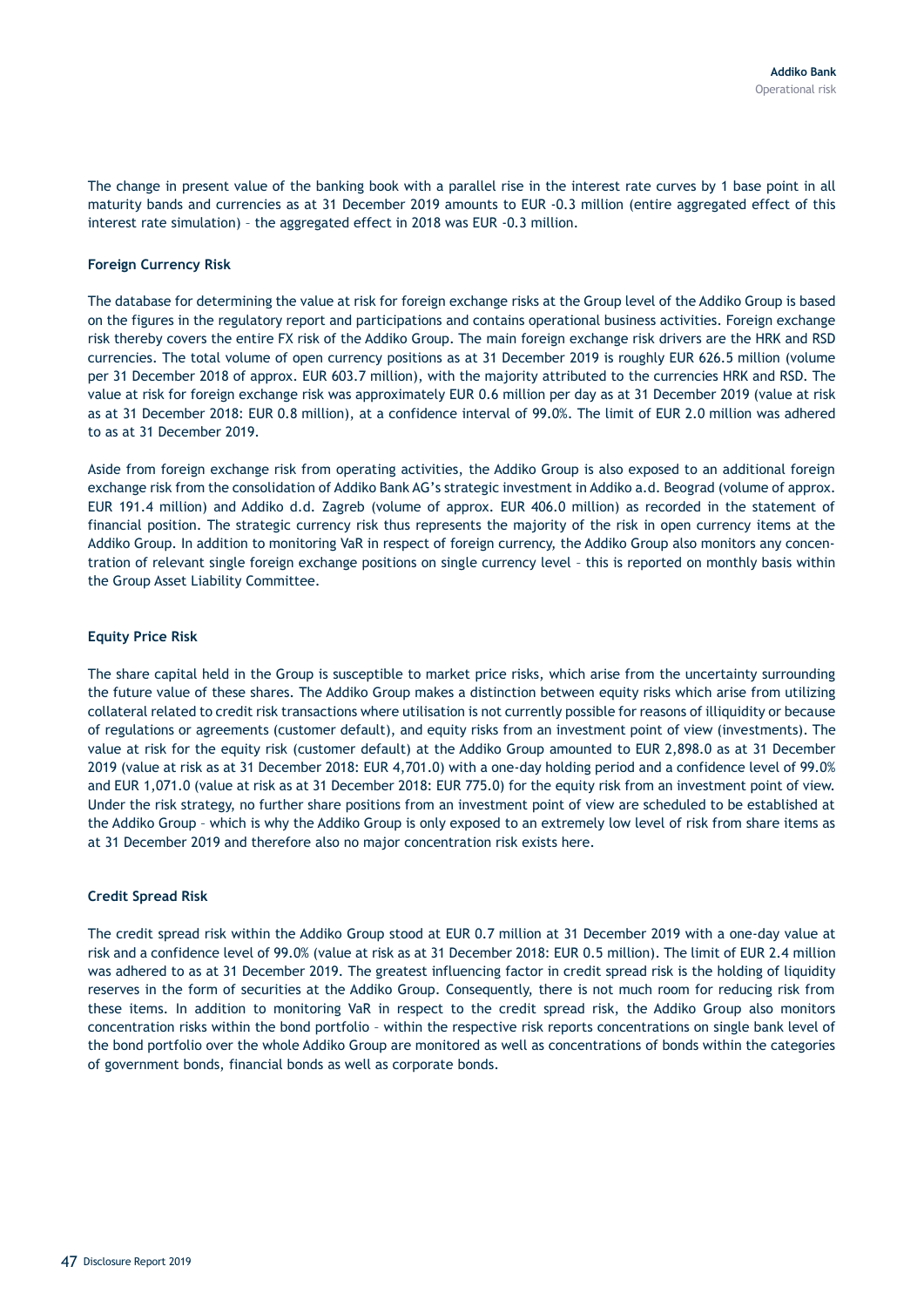# <span id="page-47-0"></span>**7.3 Exposure to market risk**

The table below provides an overview of the capital requirements of Addiko Group for market risk covered by the Standardised Approach, broken down by risk type:

|                                           |       | EUR <sub>m</sub>          |
|-------------------------------------------|-------|---------------------------|
| 31.12.2019                                |       | RWAs Capital requirements |
| Outright products                         |       |                           |
| Interest rate risk (general and specific) | 91.7  | 7.3                       |
| Equity risk (general and specific         | 0.0   | 0.0                       |
| Foreign exchange risk                     | 112.5 | 9.0                       |
| Commodity risk                            | 0.0   | 0.0                       |
| <b>Total</b>                              | 204.2 | 16.3                      |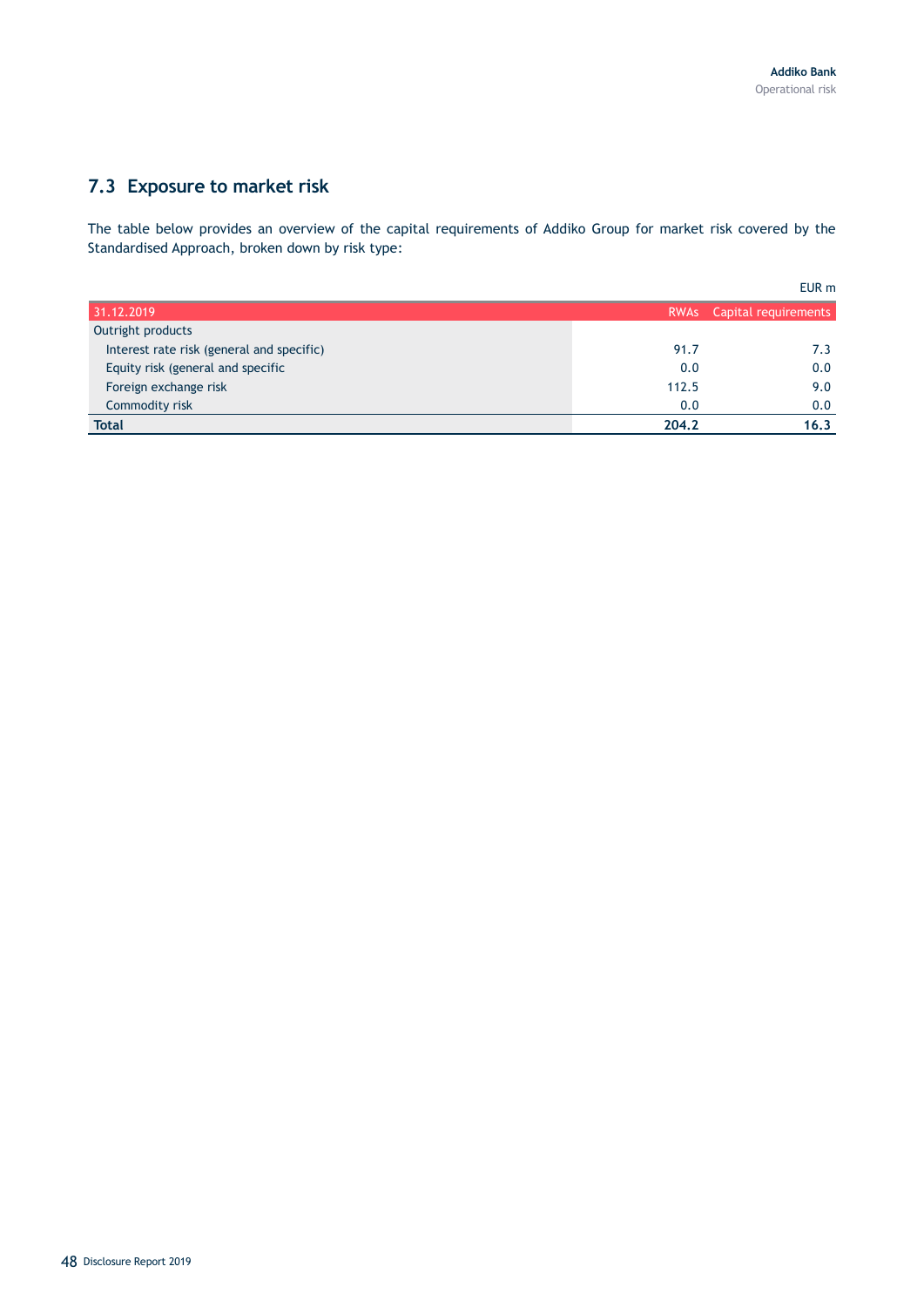# <span id="page-48-0"></span>**8 Operational risk**

# <span id="page-48-1"></span>**8.1 Principles of operational risk management**

#### **Art 446 CRR**

Addiko uses on a consolidated level The Standardised Approach (TSA) for the operational risk capital requirements. More information is stated in the chapter "Capital requirements" of this disclosure referring to Art. 438.

In accordance with Article 4 (52) of regulation (EU) No 575/2013 of the European parliament and of the council of 26 June 2013 on prudential requirements for credit institutions and investment firms and amending Regulation (EU) No 648/2012 Addiko Group defines operational risk as the risk of loss resulting from inadequate or failed internal processes, people and systems or from external events, including legal risk.

#### **8.1.1 Organisation**

The comprehensive system of operational risk monitoring and management of Addiko Group has the aim to enable active management of operational risk. As the operational risk, in accordance to its definition, is not centralised in one organisational or hierarchical level, the system for its management encompasses in general all activities in the Group.

Appropriate responsibility for the management of operational risk is essential, therefore clear accountability and ownership for operational risk management is implemented on different levels of the organisation, which encompasses dayto-day management of operational risk, oversight and analysis of results of operational risk management and strategic risk management.

Group Operational Risk Management is responsible for setting the strategic direction for managing all operational risk related activities, proposing policies and tools for managing, measuring and controlling operational risks according to defined Group standards. Additionally, Group Operational Risk Management ensures and monitors a harmonized approach to all operational risk activities based on common standards and regularly reports on operational risk and issues to relevant stakeholders.

#### **8.1.2 Risk measurement and reporting**

Apart from capital calculation based on gross income as a quantitative measure of operational risk, quantification of internal loss data, collected throughout the Group using a standardised methodology, is performed. Internal operational risk loss data supplemented by relevant mitigation measures is collected and entered into a central database. Additionally, measurement of operational risk also relies on qualitative approaches such as Risk and Control Self Assessment (RCSA).

Appropriate reporting mechanisms are set up at the Board (Supervisory and Management) and senior management levels with the results and proposal for risk control derived from both quantitative and qualitative processes that support proactive management of operational risk.

#### **8.1.3 Calculation of own fund requirements**

The operational risk measurement model is set to meet the Standardised Approach (TSA) requirements as defined in Regulation (EU) 575/2013 articles 315, 316, 317, 318 and 320. The Addiko Group on a consolidated level is using the Standardised Approach (TSA) measurement model for calculating own fund requirements for operational risk, while Banks in the Group may use TSA or Basic Indicator Approach (BIA).

The source for the gross income data used in the calculation of the relevant indicator is accounting data.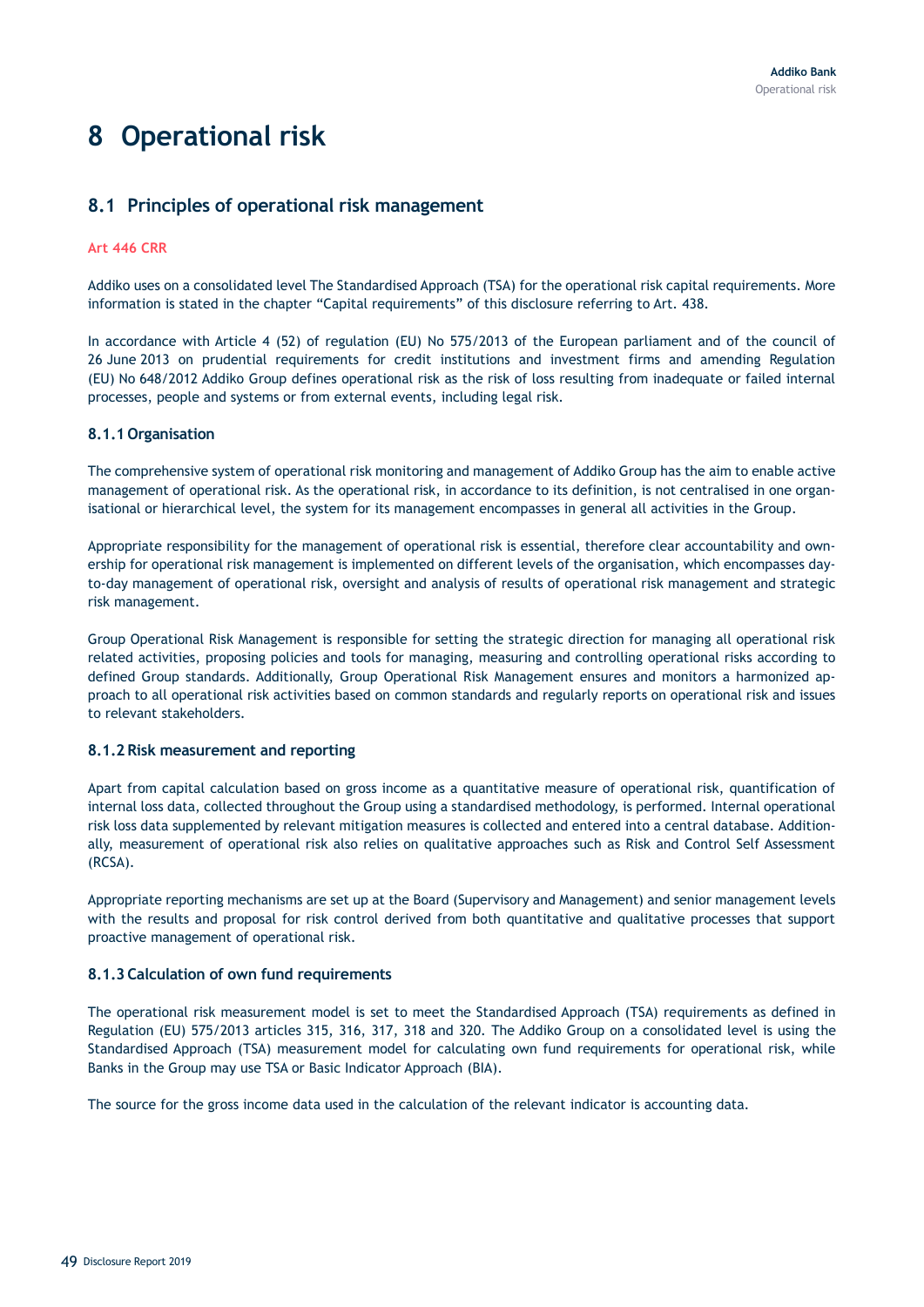# <span id="page-49-0"></span>**9 Interest rate risk**

# <span id="page-49-1"></span>**9.1 Exposure to interest rate risk on positions not included in the trading book**

#### **Art 448 (a) CRR**

Interest rate risk in the banking book (IRRBB) refers to the current or prospective risk to the bank's capital and earnings arising from adverse movements in interest rates that affect the bank's banking book positions. When interest rates change, the present value and timing of future cash flows change. This in turn changes the underlying value of a bank's assets, liabilities and off-balance sheet items and hence its economic value of equity (EVE). Changes in interest rates also affect a bank's earnings by altering interest rate-sensitive income and expenses, affecting its net interest income (NII).

Economic value measures reflect changes in value over the remaining life of the bank's assets, liabilities and off-balance sheet items, until all positions have run off, while earnings-based measure covers only the rolling 12-month period.

The main sub-types of interest risk in the banking book to which the Group is exposed are:

1.Gap risk

Gap risk arises from the term structure of banking book instruments, and describes the risk arising from the timing of instrument rate changes. Since rate resets on different instruments occur at different tenors, the risk to the bank arises when the rate of interest paid on liabilities increases before the rate of interest received on assets or reduces on assets before liabilities. The extent of gap risk depends also on whether changes to the term structure of interest rates occur consistently across the yield curve (parallel risk) or differentially by period (non-parallel or yield curve risk).

2.Option risk

Option risk arises from option derivative positions or from optional elements embedded in a bank's assets, liabilities and/or off-balance sheet items, where the bank or its customer can alter the level and timing of their cash flows. Option risk can be further characterized into automatic option risk and behavioural option risk.

# <span id="page-49-2"></span>**9.2 Key assumptions used in risk modelling**

The behavioural model for demand deposits used for risk measurement is based on the observed historical behaviour by entity, currency and business segment. For each of the cluster the model determines the stable portion that is found to remain undrawn with a high degree of likelihood. In a second step, the stable subset of NMDs is further broken down into a core component and a non-core component. The core deposits are the proportion of stable NMDs that do not reprice even under significant changes in the interest rate environment. The segmentation assumes that wholesale deposits fluctuate more than retail deposits and that the stable wholesale portion is more sensitive to market rates than for stable retail deposits. The none-core portion of demand deposits reprice immediately and accordingly are placed into the overnight time bucket. Core deposits are slotted across time buckets by respecting the predefined maximal average maturity (e.g. retail 5Y).

# <span id="page-49-3"></span>**9.3 Risk measurement and reporting**

Central Steering Unit Group Market & Liquidity Risk is responsible for the measurement and reporting of the interest rate risk in the banking book from the Group perspective. There are four methods which are used to measure interest rate risk in the banking book in Addiko:

1. PV01 - present value of a single basis point change in interest rates based on gap analysis. This analysis is used to derive the duration profile of the banking book or, equivalently, the profile of the present value of a single basis point change in interest rates. Gap analysis allocates all relevant interest rate-sensitive assets and liabilities to a certain number of predefined time buckets according to their next contractual reset date. This method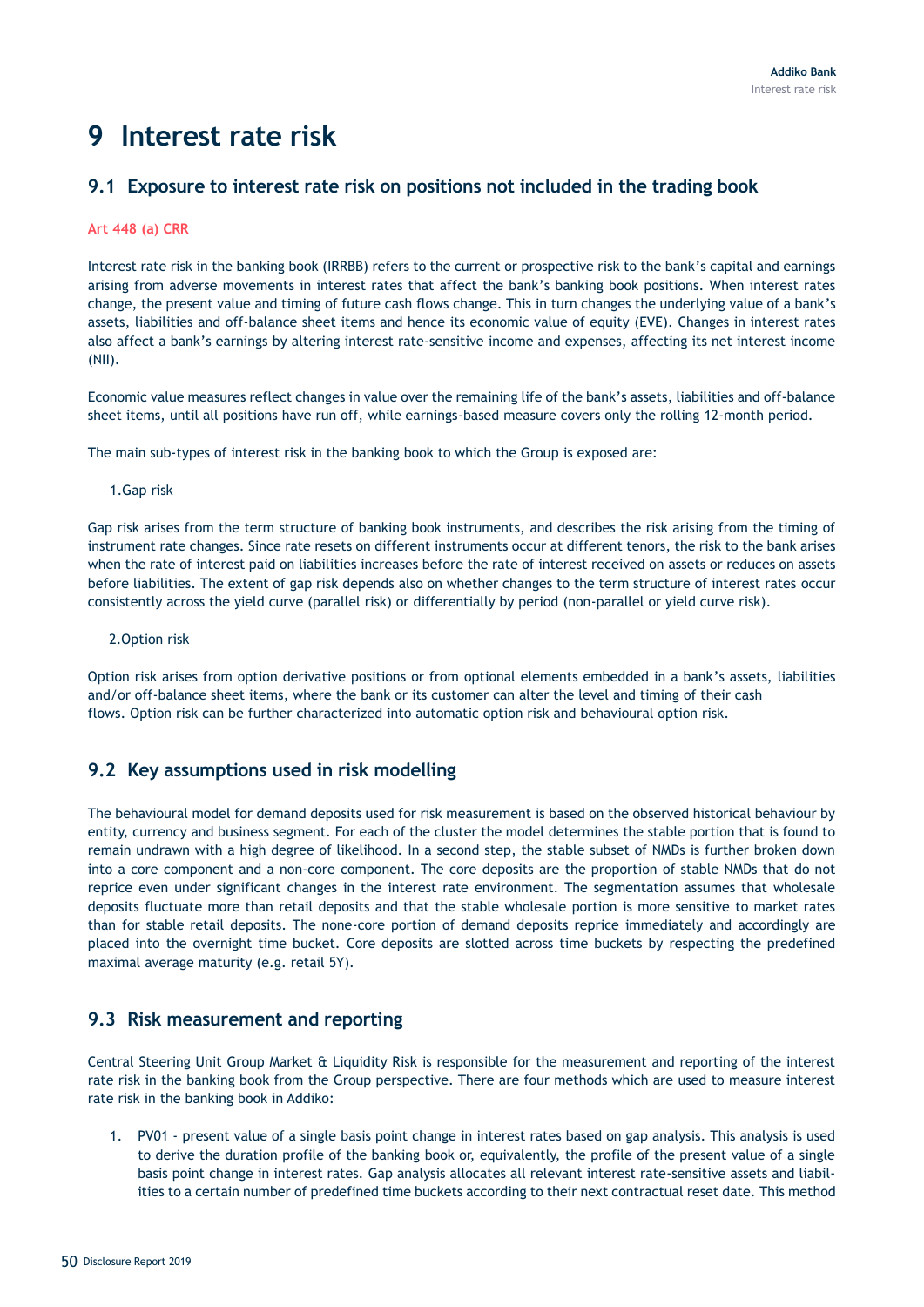gives a visual impression of the risk exposure dispersion relative to the repricing profile, reflecting exposures to parallel as well as non-parallel gap risk.

- 2. EVE economic value of equity measures the theoretical change in the net present value of the balance sheet excluding equity. The measure therefore depicts the change in equity value resulting from an interest rate shock. Under this method, the value of equity under alternative stress scenarios is compared with the value under a base scenario. All cash flows from on-balance sheet and off-balance sheet interest rate sensitive items in the banking book may be included in the computation. The market value of equity is computed as the present value of asset cash flows, less the present value of liability cash flows, without including assumptions on the interest rate sensitivity of equity.
- 3. VaR value at risk measure maximum potential loss in value of an asset or portfolio over a defined period (1 day) at a given confidence interval (99%). It arises from the portfolio sensitivity vector i.e. change in the portfolio value due to a change of the risk factor value (shifted by 1 bp). Sensitivity vector is then multiplied with the variance-covariance matrix.
- 4. NII Change in Net Interest Income look at the expected increase or reduction in NII over a shorter time horizon (one year) resulting from interest rate shock. The change in NII is the difference in the expected NII between a base scenario and an alternative, more stressful scenario. It reflects a full going-concern perspective and depending on the design of the alternative scenarios, this method is able to capture all different types of interest rate risk sensitivity.

All four measures are calculated and reported to the Group Asset Liability Committee (ALCO) on a monthly basis.

#### **Art 448 (b) CRR**

# <span id="page-50-0"></span>**9.4 Quantitative disclosure on the interest rate risk in banking book**

The bank applies regularly all scenarios in line with the Annex III EBA/GL/2018/02 to capture parallel and non-parallel interest rate shocks and its impact on change in earnings and economic value.

The change in Net interest income of Addiko Group per 31.12.2019 over a rolling 12-month period broken down by currency for each of the EBA scenarios is presented below:

|                             |            |        |        |            |            |            |        | EUR <sub>m</sub> |
|-----------------------------|------------|--------|--------|------------|------------|------------|--------|------------------|
| Interest rates scenario     | <b>EUR</b> | CHF    | USD    | <b>HRK</b> | <b>RSD</b> | <b>BAM</b> | Other  | <b>Total</b>     |
| Parallel up 200 bp          | $-2.2$     | $-1.9$ | 0.1    | $-2.0$     | $-0.5$     | 3.6        | 0.0    | $-2.8$           |
| Parallel down 200 bp        | 12.5       | 3.0    | $-0.1$ | 2.0        | 0.5        | $-3.6$     | 0.0    | 14.4             |
| Parallel shock up BCBS      | $-2.2$     | $-0.9$ | 0.1    | $-2.1$     | $-1.0$     | 3.6        | 0.0    | $-2.5$           |
| Parallel shock down BCBS    | 12.5       | 1.4    | $-0.1$ | 2.1        | 1.1        | $-3.6$     | 0.0    | 13.5             |
| Steepener shock BCBS        | 10.4       | 0.7    | 0.4    | 2.7        | 1.0        | $-0.5$     | 0.1    | 14.8             |
| <b>Flattener shock BCBS</b> | $-6.8$     | $-0.8$ | $-0.3$ | $-3.1$     | $-1.2$     | 1.1        | $-0.1$ | $-11.2$          |
| Short rates shock up BCBS   | $-6.9$     | $-1.1$ | $-0.3$ | $-3.6$     | $-1.5$     | 2.1        | $-0.1$ | $-11.4$          |
| Short rates shock down BCBS | 16.0       | 1.6    | 0.3    | 3.6        | 1.5        | $-2.1$     | 0.1    | 21.0             |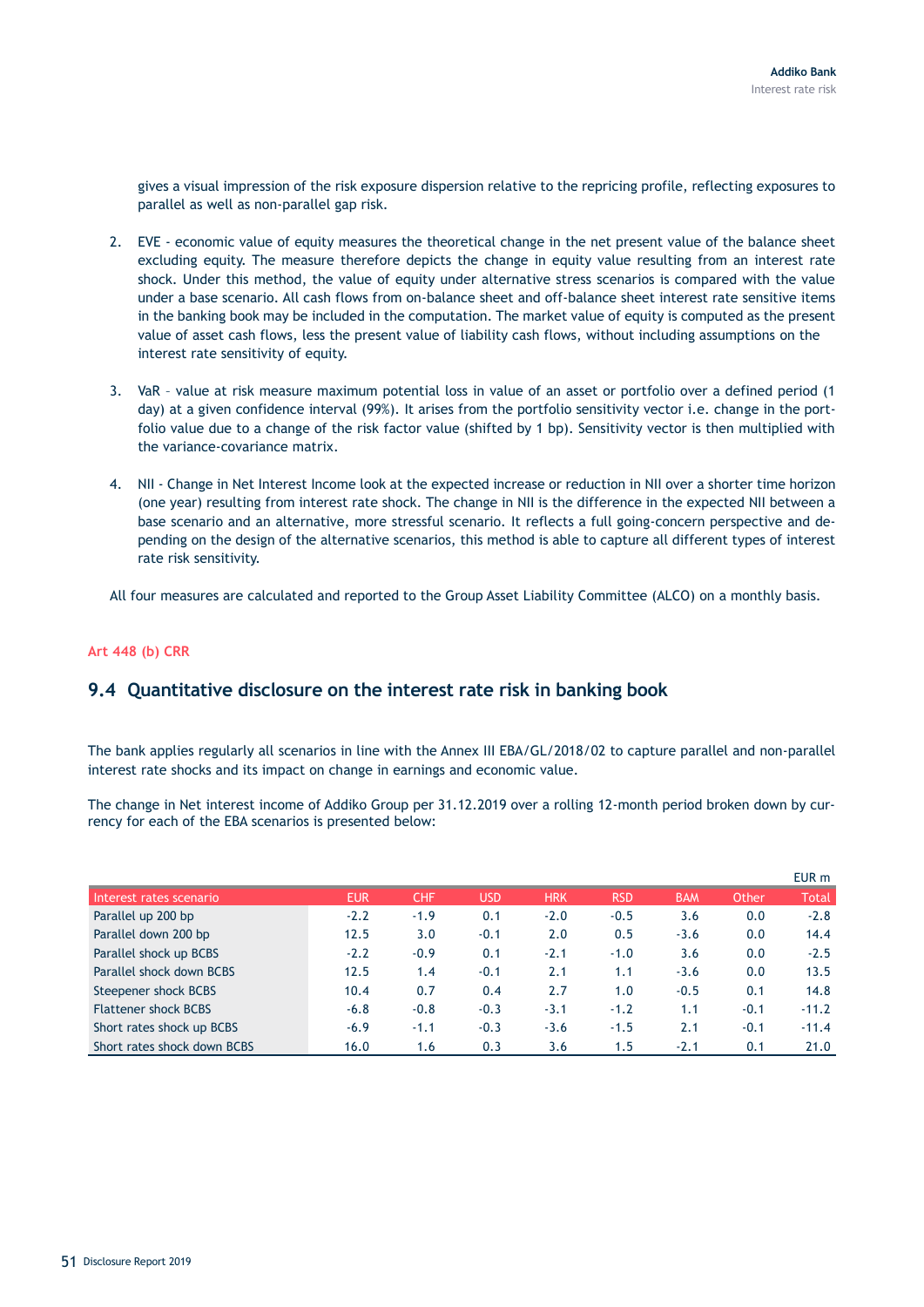|                             |            |            |        |            |            |            |       | EUR m        |
|-----------------------------|------------|------------|--------|------------|------------|------------|-------|--------------|
| Interest rates scenario     | <b>EUR</b> | <b>CHF</b> | USD    | <b>HRK</b> | <b>RSD</b> | <b>BAM</b> | Other | <b>Total</b> |
| Parallel up 200 bp          | $-35.0$    | $-1.1$     | $-1.3$ | $-2.6$     | $-9.4$     | 3.0        | 0.0   | $-46.4$      |
| Parallel down 200 bp        | 32.3       | 1.8        | 0.7    | 0.8        | 5.0        | $-7.3$     | 0.0   | 33.4         |
| Parallel shock up BCBS      | $-35.0$    | $-0.6$     | $-1.3$ | $-2.7$     | $-18.1$    | 3.0        | 0.0   | $-54.6$      |
| Parallel shock down BCBS    | 32.3       | 0.5        | 0.7    | 0.6        | 10.4       | $-7.3$     | 0.0   | 37.2         |
| Steepener shock BCBS        | 3.2        | $-0.2$     | $-0.4$ | 5.0        | $-0.4$     | 1.4        | 0.0   | 8.7          |
| <b>Flattener shock BCBS</b> | $-8.6$     | 0.1        | 0.1    | $-10.5$    | $-3.6$     | $-1.9$     | 0.0   | $-24.4$      |
| Short rates shock up BCBS   | $-20.7$    | $-0.2$     | $-0.5$ | $-9.8$     | $-10.3$    | 0.0        | 0.0   | $-41.5$      |
| Short rates shock down BCBS | 14.5       | 0.2        | 0.3    | 5.1        | 5.5        | $-0.1$     | 0.0   | 25.5         |

The following table exhibits the change in EVE of Addiko Group per 31.12.2019 broken down by currency:

The prescribed regulatory limits in amount of 20% of the own funds and 15% of Tier I capital are fully respected on the group and single entity level.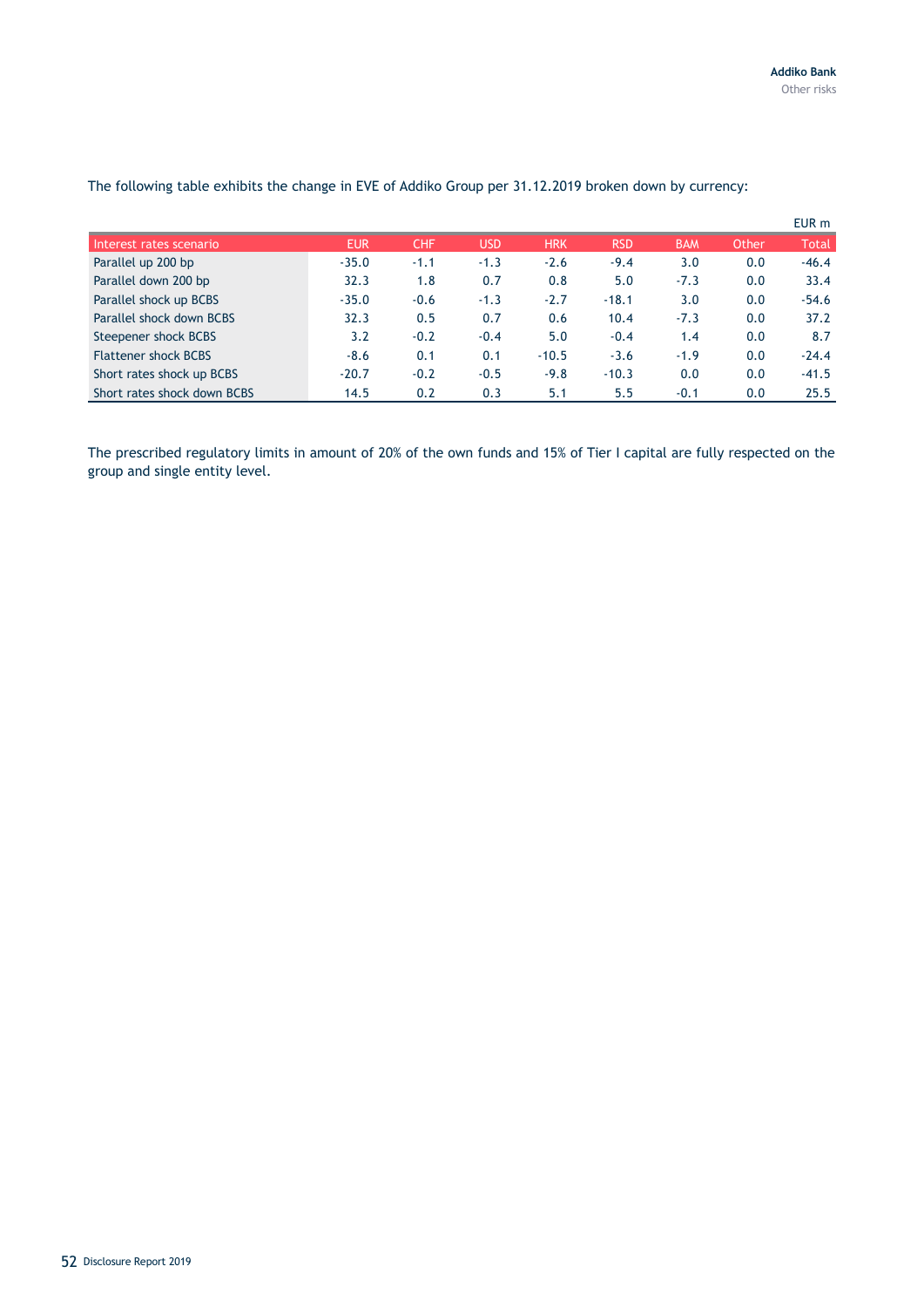EUR m

# <span id="page-52-0"></span>**10 Other risks**

# <span id="page-52-1"></span>**10.1 Encumbered and unencumbered assets**

#### **Art 443 CRR**

Addiko is obliged to report encumbered and unencumbered assets at Group level based on the CRR scope of consolidation in the manner set out in the EBA guidelines on disclosure of encumbered and unencumbered assets.

Per 31 December 2019 EUR 386.1 million of assets have been identified as encumbered assets within Addiko Group. The major part of encumbered assets has been loans.

|                                       |                                         |                      |                                                             | EUR m                                     |
|---------------------------------------|-----------------------------------------|----------------------|-------------------------------------------------------------|-------------------------------------------|
| Encumbered and unencumbered<br>assets | Carrying amount of<br>encumbered assets | <b>Fair Value of</b> | Carrying amount of<br>encumbered assets unencumbered assets | <b>Fair Value of</b><br>encumbered assets |
| Loans on demand                       | 94.6                                    |                      | 683.9                                                       |                                           |
| Equity instruments                    | 0.0                                     | 0.0                  | 19.0                                                        | 35.1                                      |
| Debt securities                       | 84.3                                    | 74.7                 | 1.029.4                                                     | 607.1                                     |
| Loans and advances (other than loans  |                                         |                      |                                                             |                                           |
| on demand)                            | 186.0                                   |                      | 3,699.9                                                     |                                           |
| Other assets                          | 21.2                                    |                      | 265.5                                                       |                                           |
| <b>Total</b>                          | 386.1                                   |                      | 5,697.7                                                     |                                           |

| Collateral received                     | Fair value of encumbered<br>collateral received or own debt<br>securities issued | Fair value of collateral received or own<br>debt securities issued available for<br>encumbrance |
|-----------------------------------------|----------------------------------------------------------------------------------|-------------------------------------------------------------------------------------------------|
| Loans on demand                         | 0.0                                                                              | 0.0                                                                                             |
| Equity instruments                      | 0.0                                                                              | 0.0                                                                                             |
| Debt securities                         | 0.0                                                                              | 8.7                                                                                             |
| Loans and advances (other than loans on |                                                                                  |                                                                                                 |
| demand)                                 | 0.0                                                                              | 190.8                                                                                           |
| Other assets                            | 0.0                                                                              | 0.1                                                                                             |

|                                                   |                                  | EUR m                                     |
|---------------------------------------------------|----------------------------------|-------------------------------------------|
|                                                   |                                  | Assets, collateral received and own       |
| Encumbered assets/collateral received and         | Matching liabilities, contingent | debt securities issued other than covered |
| associated liabilities                            | liabilities or securities lent   | bonds and ABSs encumbered                 |
| Carrying amount of selected financial liabilities | 104.2                            | 109.4                                     |

The actual Group level of asset encumbrance is reviewed quarterly, where material changes are discussed in the respective committees and potential steering measures are approved.

The funding strategy of Addiko Group is based on its stable unsecured customer deposit base consisting predominantly of retail and corporate deposits. Due to our business model and funding structure, the percentage of asset encumbrance and matching secured liabilities in proportion to total liabilities is very low. Addiko Group does not have covered bonds outstanding. Encumbered assets were mainly used for ECB TLTRO and some REPO transactions for operational liquidity steering. Assets used for encumbrance consist predominantly of ECB-eligible customer loans and debt securities. To a small extend cash collateral for derivatives is provided under standard CSAs.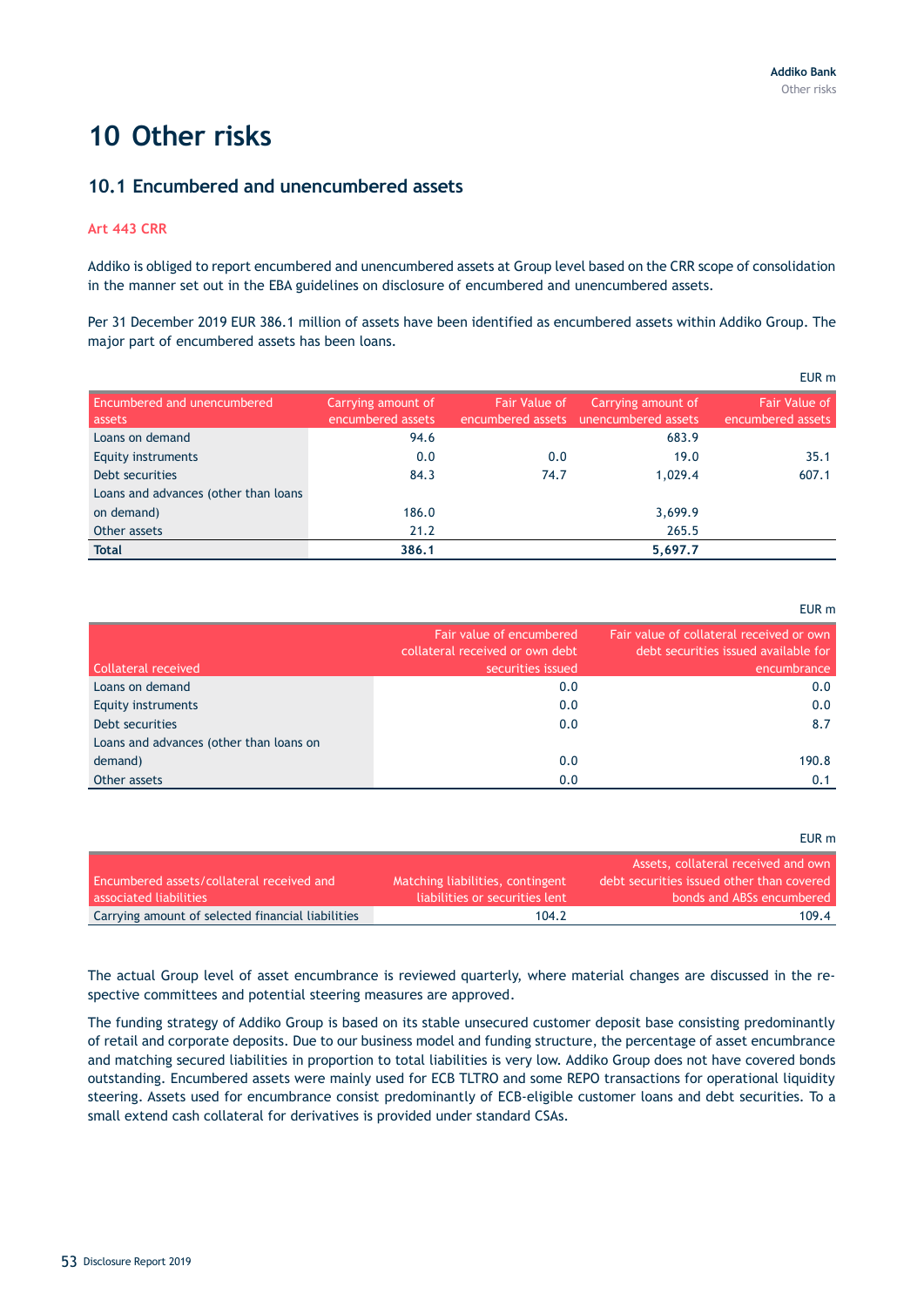Asset encumbrance is managed by the Group's ALM function. The main sources and types of encumbrance include:

- Collateral for tender facilities
- Collateral for repurchase agreements
- Cash collateral for derivatives
- Other collateral

Addiko Group follows the principle of self-funding for each entity within the Group. For this reason there is no material intragroup encumbrance within Addiko Group.

# <span id="page-53-0"></span>**10.2 Exposures in equities not included in the trading book**

#### **Art 447 a-c CRR**

At 31 December 2019, Addiko Group had equity investments in the nontrading book with a total carrying value of EUR 18.9 million. All equity investments are measured at Fair Value in accordance with IFRS 9 B.5.2.3. The majority of equity exposures (EUR 18.6 million) have been classified as at fair value through other comprehensive income (FVTOCI), whereby unrealised gains from FVTOCI equity instruments in the amount of EUR 1.3 million were fully recognised in CET1 as at 31 December 2019. Furthermore, Instruments with a total exposure of EUR 0.3 million have been classified as at fair value through profit and loss (FVTPL).

Please refer to Addiko Group's Annual Report 2019 for details on our accounting policy for equity investments measured at FVTOCI and FVTPL as well as a detailed description of the valuation techniques applied to private equity.

The following tables present an overview of the equity instruments not included in the trading book as of 31 December 2019:

|                                |               |              | EUR m      |
|--------------------------------|---------------|--------------|------------|
| Participations and objectives  | <b>FVTOCI</b> | <b>FVTPL</b> | 31.12.2019 |
| Slovenian Bank Resolution Fund | 13.2          | 0.0          | 13.2       |
| VISA Inc.                      | 4.8           | 0.0          | 4.8        |
| Other strategic investments    | 0.6           | 0.0          | 0.6        |
| Other equity investments       | 0.0           | 0.3          | 0.3        |
| <b>Total</b>                   | 18.6          | 0.3          | 18.9       |

|                               |               |              | EUR m      |
|-------------------------------|---------------|--------------|------------|
| Participations and objectives | <b>FVTOCI</b> | <b>FVTPL</b> | 31.12.2019 |
| Governments                   | 13.2          | 0.0          | 13.2       |
| Credit institutions           | 5.1           | 0.0          | 5.1        |
| Other financial corporations  | 0.0           | 0.0          | 0.0        |
| Non-financial corporations    | 0.3           | 0.3          |            |
| <b>Total</b>                  | 18.6          |              | 18.9       |

The contribution to the Slovenian Bank Resolution Fund, which is prescribed by local regulation, constitutes the largest single equity investment, followed by the investment in VISA Inc.

None of the instruments listed above are traded on the stock exchange.

#### **Art 447 d-e CRR**

In 2019 Addiko Group did not recognise any gains or losses from the sale of equity instruments.

As of 31 December 2019, the cumulative unrealised gains amounted to EUR 2.4 million.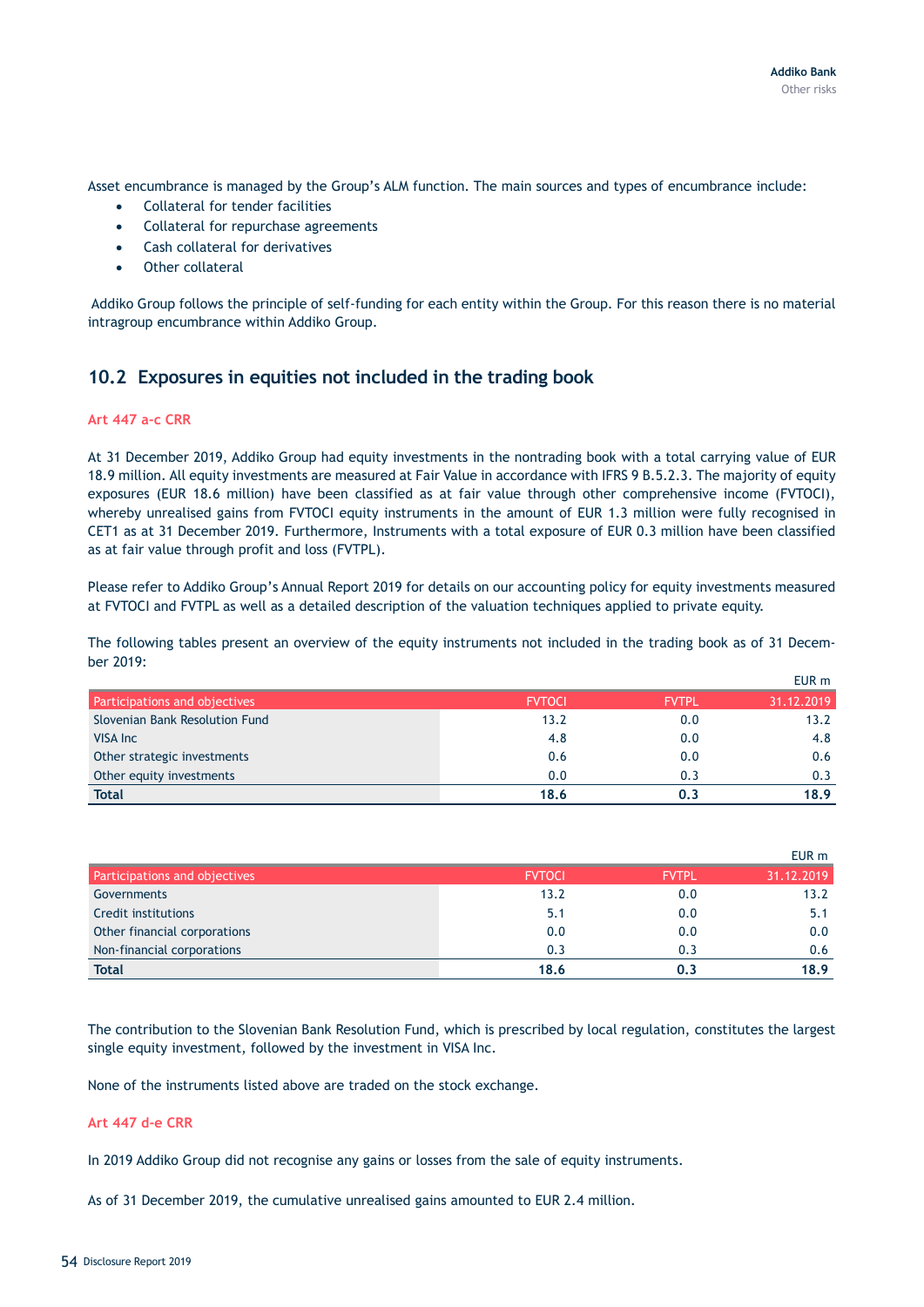# <span id="page-54-0"></span>**11 Glossary**

| <b>ALCO</b>    | <b>Asset Liability Committee</b>                                                                                          |
|----------------|---------------------------------------------------------------------------------------------------------------------------|
| AT1            | <b>Additional Tier 1</b>                                                                                                  |
| <b>ALM</b>     | <b>Asset Liability Management</b>                                                                                         |
| <b>BIA</b>     | Basic Indicator Approach                                                                                                  |
| <b>BPV</b>     | <b>Basis Point Value</b>                                                                                                  |
| <b>BWG</b>     | Austrian Banking Act                                                                                                      |
| <b>CCB</b>     | <b>Countercyclical Buffer</b>                                                                                             |
| <b>CCP</b>     | <b>Central Counterparty</b>                                                                                               |
| <b>CCR</b>     | <b>Counterparty Credit Risk</b>                                                                                           |
| CDS            | Credit Default Swap                                                                                                       |
| <b>CEBS</b>    | Committee of European Banking Supervisors                                                                                 |
| CET1           | Common Equity Tier 1                                                                                                      |
| <b>CHF</b>     | <b>Swiss Francs</b>                                                                                                       |
| <b>CIU</b>     | <b>Collective Investments Undertakings</b>                                                                                |
| CQS            | <b>Credit Quality Step</b>                                                                                                |
| <b>CRD</b>     | <b>Capital Requirements Directive</b>                                                                                     |
| <b>CRE</b>     | <b>Commercial Real Estate</b>                                                                                             |
| <b>CRO</b>     | <b>Chief Risk Officer</b>                                                                                                 |
| <b>CRR</b>     | <b>Capital Requirements Regulation</b>                                                                                    |
| <b>CRSA</b>    | Credit Risk Standard Approach                                                                                             |
| <b>CSA</b>     | Credit Support Annex                                                                                                      |
| <b>CSEE</b>    | Central and South-Eastern Europe                                                                                          |
| <b>CVA</b>     | Credit Value Adjustment                                                                                                   |
| <b>DVA</b>     | Debit Value Adjustment                                                                                                    |
| <b>EAD</b>     | <b>Exposure at Default</b>                                                                                                |
| <b>EBA</b>     | European Banking Authority                                                                                                |
| EC             | <b>European Commission</b>                                                                                                |
| <b>ECA</b>     | <b>Export Credit Agency</b>                                                                                               |
| <b>ECAI</b>    | External Credit Assessment Institution                                                                                    |
| <b>ECB</b>     | European Central Bank                                                                                                     |
| <b>ECL</b>     | Expected credit loss                                                                                                      |
| <b>EMU</b>     | <b>European Monetary Union</b>                                                                                            |
| EU             | <b>European Union</b>                                                                                                     |
| <b>EVE</b>     | Economic Value of Equity                                                                                                  |
| <b>FMA</b>     | <b>Financial Market Authority</b>                                                                                         |
| FMA FXTT-MS    | FMA Minimum Standards for the Risk Management and Granting of Foreign Currency Loans and Loans<br>with Repayment Vehicles |
| <b>FMA-MSK</b> | <b>Austrian Minimum Standards for Credit Business</b>                                                                     |
| <b>FX</b>      | Foreign exchange                                                                                                          |
| <b>GHR</b>     | <b>Group Human Resources</b>                                                                                              |
| GL             | Guidelines                                                                                                                |
| <b>GREC</b>    | <b>Group Risk Executive Committee</b>                                                                                     |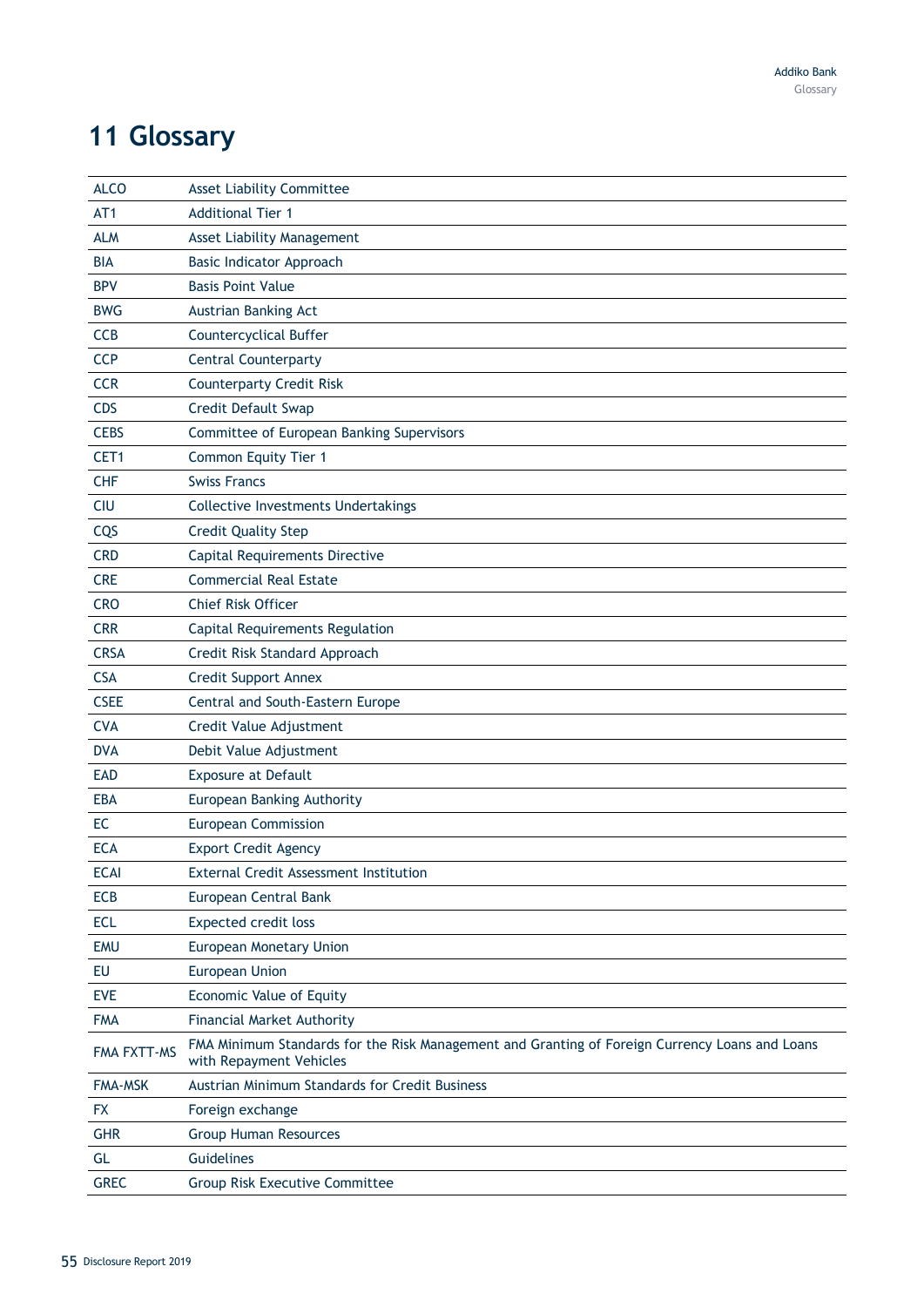| <b>Gross NPL</b><br>Ration | Gross Carrying amount of Non-Performing Loans divided by total Gross carrying amount of Loans and<br>advances |
|----------------------------|---------------------------------------------------------------------------------------------------------------|
| <b>GRR</b>                 | <b>Group Risk Report</b>                                                                                      |
| G-SII                      | Global Systemically Important Institution                                                                     |
| HHI                        | Herfindahl Hirschman Index                                                                                    |
| IAS                        | International Accounting Standards                                                                            |
| <b>ICAAP</b>               | Internal Capital Adequacy Assessment Process                                                                  |
| <b>ICV</b>                 | <b>Internal Collateral Value</b>                                                                              |
| <b>IFRS</b>                | <b>International Financial Reporting Standards</b>                                                            |
| <b>ILAAP</b>               | Internal Liquidity Assessment Process                                                                         |
| <b>IMM</b>                 | <b>Internal Model Method</b>                                                                                  |
| IR                         | <b>Interest Rate</b>                                                                                          |
| IR Gap                     | <b>Interest Rate Gap</b>                                                                                      |
| <b>IRB</b>                 | Internal-Ratings-Based approach                                                                               |
| <b>IRRBB</b>               | Interest Rate Risk of the Banking Book                                                                        |
| <b>LCR</b>                 | <b>Liquidity Coverage Ratio</b>                                                                               |
| <b>LGD</b>                 | <b>Loss Given Default</b>                                                                                     |
| <b>LLSFR</b>               | Local Loan Stable Funding Ratio                                                                               |
| LR                         | Leverage Ratio                                                                                                |
| <b>LVaR</b>                | Liquidity value at risk                                                                                       |
| <b>MB</b>                  | Management Board                                                                                              |
| <b>MREL</b>                | Minimum Requirement for own funds and Eligible Liabilities                                                    |
| n/a                        | not applicable                                                                                                |
| <b>NIB</b>                 | Non-Interest-Bearing positions                                                                                |
| NII sensitivity            | Net interest income (NII) sensitivity                                                                         |
| <b>NMD</b>                 | <b>Non-Maturity Deposits</b>                                                                                  |
| <b>NPL</b>                 | Non-Performing Loans                                                                                          |
| <b>NSFR</b>                | Net Stable Funding Ratio                                                                                      |
| <b>OeNB</b>                | Oesterreichische Nationalbank                                                                                 |
| <b>OIS</b>                 | Overnight Index Swap                                                                                          |
| <b>PD</b>                  | Probability of Default                                                                                        |
| <b>PFD</b>                 | Provisioning, Forbearance, Default methodology                                                                |
| <b>PFE</b>                 | <b>Potential Future Exposure</b>                                                                              |
| <b>PMS</b>                 | Portfolio Management System                                                                                   |
| <b>POCI</b>                | Purchased or originated credit impaired assets                                                                |
| <b>PSE</b>                 | <b>Public Sector Entity</b>                                                                                   |
| <b>RAF</b>                 | Risk Appetite Framework                                                                                       |
| <b>RBC</b>                 | <b>Risk-Based Capital</b>                                                                                     |
| <b>RCSA</b>                | Risk and Control Self Assessment                                                                              |
|                            |                                                                                                               |
| <b>REPO</b>                | Repurchase agreement                                                                                          |
| <b>RRE</b>                 | <b>Residential Real Estate</b>                                                                                |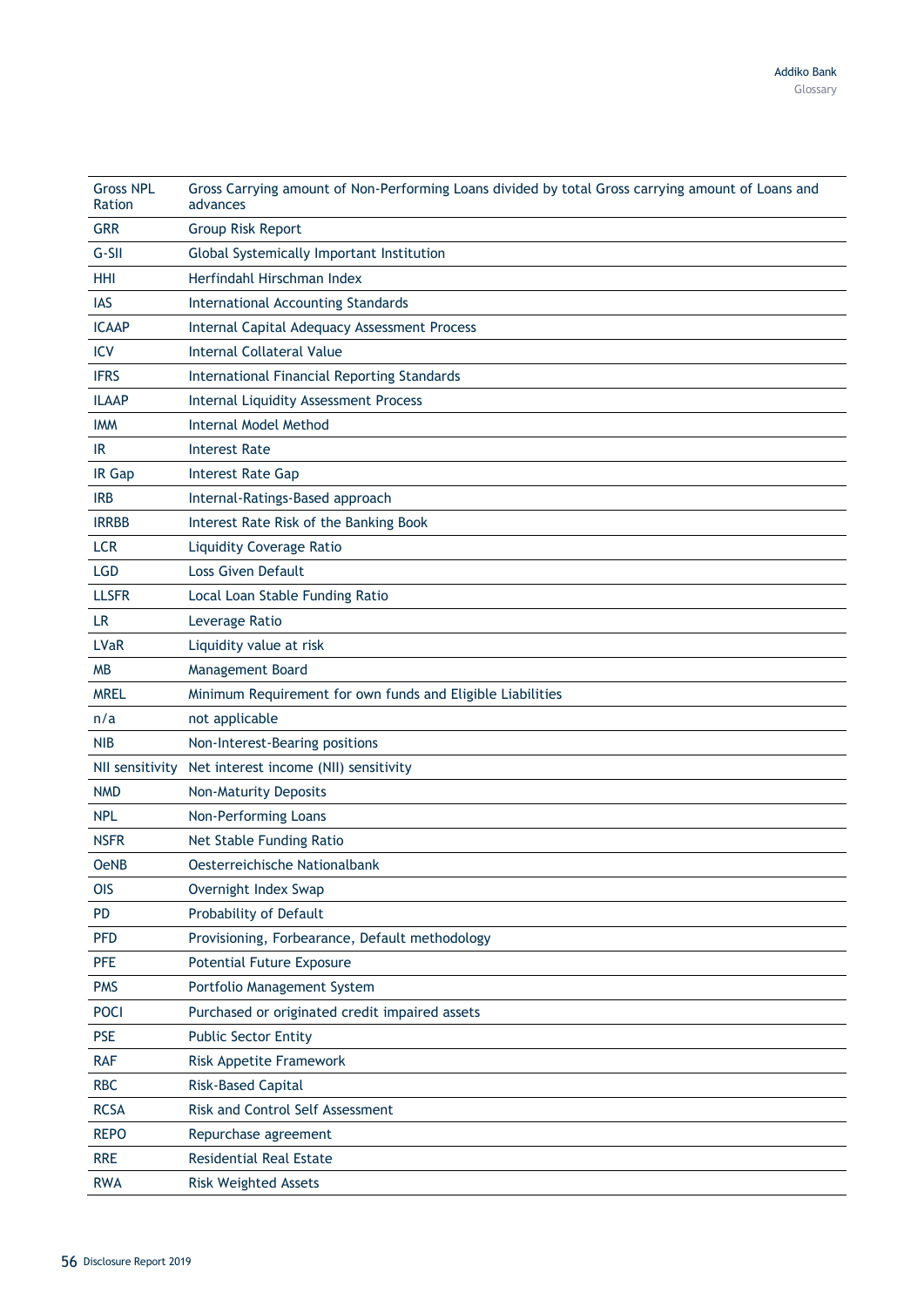| <b>SA</b>      | <b>Standardised Approach</b>                                                                                                                                                                                                                                                                                 |
|----------------|--------------------------------------------------------------------------------------------------------------------------------------------------------------------------------------------------------------------------------------------------------------------------------------------------------------|
| <b>SFT</b>     | Securities financing transactions                                                                                                                                                                                                                                                                            |
| <b>SME</b>     | Small and medium-sized enterprises according to Commission Recommendation (2003/361/EC)                                                                                                                                                                                                                      |
| <b>SPOC</b>    | <b>Single Point of Contact</b>                                                                                                                                                                                                                                                                               |
| <b>SREP</b>    | <b>Supervisory Review Evaluation Process</b>                                                                                                                                                                                                                                                                 |
| <b>SRP CI</b>  | Specific Risk Provision Collective Impaired method                                                                                                                                                                                                                                                           |
| Stage 1        | Impairment stage which relates to financial instruments for which expected credit loss model applies<br>and for which no significant increase in credit risk has been recorded since their initial recognition.<br>The impairment is measured in the amount of the 12-month expected credit loss             |
| Stage 2        | Impairment stage which relates to financial instruments for which expected credit loss model applies<br>and for which are subject to significant increase in credit risk has been recorded since their initial<br>recognition. The impairment is measured in the amount of the lifetime expected credit loss |
| Stage 3        | Impairment stage which relates to financial instruments for which expected credit loss model applies<br>and which are credit-impaired. The impairment is measured in the amount of the lifetime expected<br>credit loss                                                                                      |
| <b>SB</b>      | <b>Supervisory Board</b>                                                                                                                                                                                                                                                                                     |
| T <sub>1</sub> | Tier 1 Capital                                                                                                                                                                                                                                                                                               |
| T <sub>2</sub> | <b>Tier 2 Capital</b>                                                                                                                                                                                                                                                                                        |
| <b>TC</b>      | <b>Total Capital</b>                                                                                                                                                                                                                                                                                         |
| <b>TLTRO</b>   | Targeted Longer-Term Refinancing Operation                                                                                                                                                                                                                                                                   |
| <b>TSA</b>     | The Standardised Approach                                                                                                                                                                                                                                                                                    |
| <b>UFN</b>     | <b>Until Further Notice</b>                                                                                                                                                                                                                                                                                  |
| <b>VaR</b>     | Value at Risk                                                                                                                                                                                                                                                                                                |